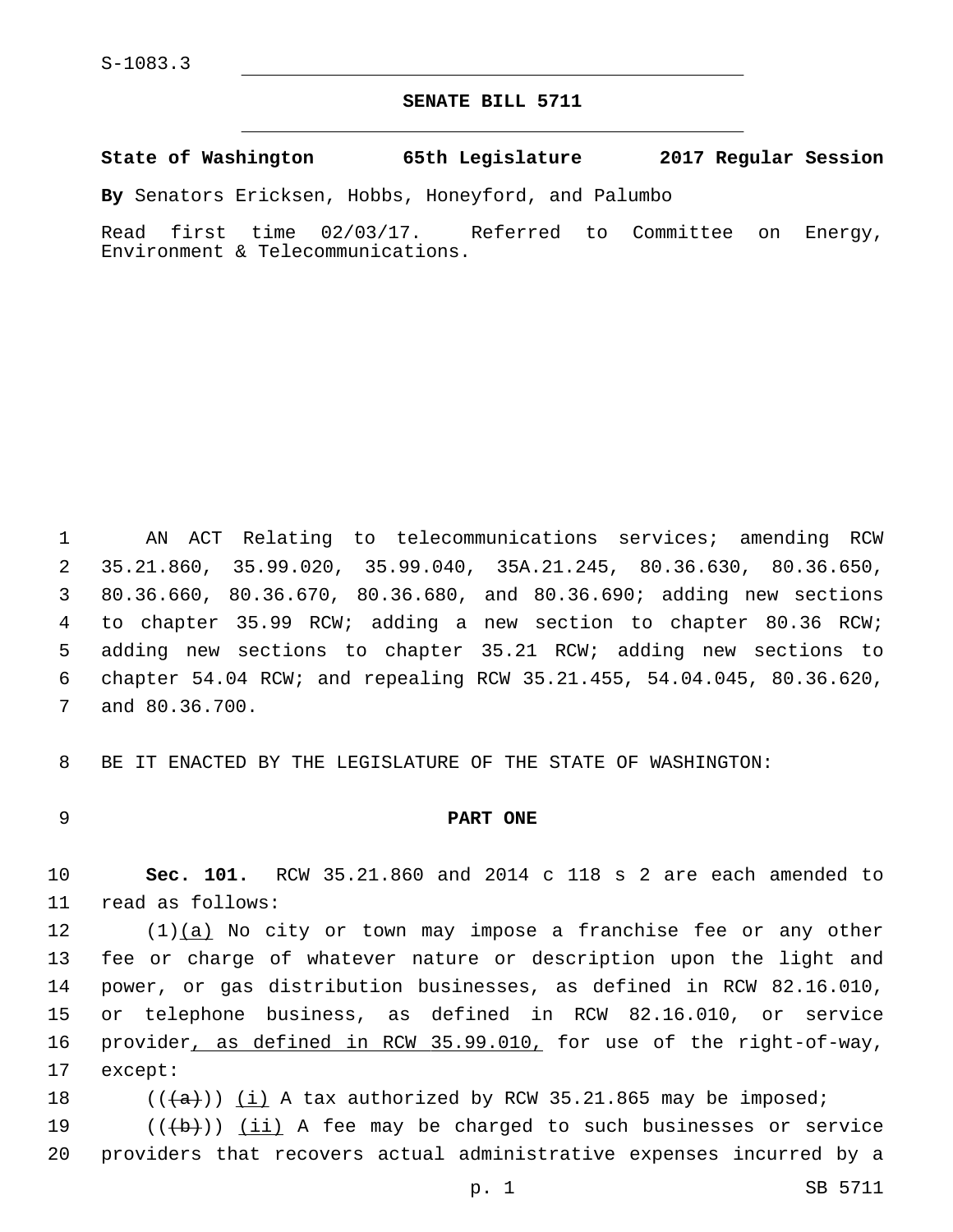city or town that are directly related to receiving and approving a permit, license, and franchise, to inspecting plans and construction, or to the preparation of a detailed statement pursuant to chapter 43.21C RCW;4

(( $\left(\frac{1}{11}\right)$  (iii) Taxes permitted by state law on service providers;

6 ( $(\overline{d})$ ) (iv) Franchise requirements and fees for cable television 7 services as allowed by federal law; and

8  $((+e))$   $(y)$  A site-specific charge pursuant to an agreement between the city or town and a service provider of personal wireless services acceptable to the parties for:

 $((\overrightarrow{i}))$   $(A)$  The placement of new structures in the right-of-way regardless of height, unless the new structure is the result of a mandated relocation in which case no charge will be imposed if the previous location was not charged. When the new structure is placed in the right-of-way for purposes of installing a small cell facility 16 as defined in RCW 80.36.375(2), the site-specific charge imposed under this subsection is limited to the lesser of: (I) The projected 18 cost to the city or town resulting from the installation; or (II) five hundred dollars annually. However, no additional fee may be imposed by any person or government on wi-fi antennas that are strung between existing privately or publicly owned utility poles regardless 22 of location;

 (( $(i+i)$ )) (B) The placement of replacement structures when the replacement is necessary for the installation or attachment of wireless facilities, the replacement structure is higher than the replaced structure, and the overall height of the replacement structure and the wireless facility is more than sixty feet; or

 $((\overrightarrow{iii}))$  (C) The placement of personal wireless facilities on structures owned by the city or town located in the right-of-way. However, a site-specific charge shall not apply to the placement of personal wireless facilities on existing structures, unless the 32 structure is owned by the city or town. When the personal wireless service facility is a small cell facility as defined in RCW 80.36.375(2), the site-specific charge imposed under this subsection is subject to the provisions of sections 202 through 206 of this act.

 (b) A city or town is not required to approve the use permit for the placement of a facility for personal wireless services that meets one of the criteria in this subsection absent such an agreement. If the parties are unable to agree on the amount of the charge, the service provider may submit the amount of the charge to binding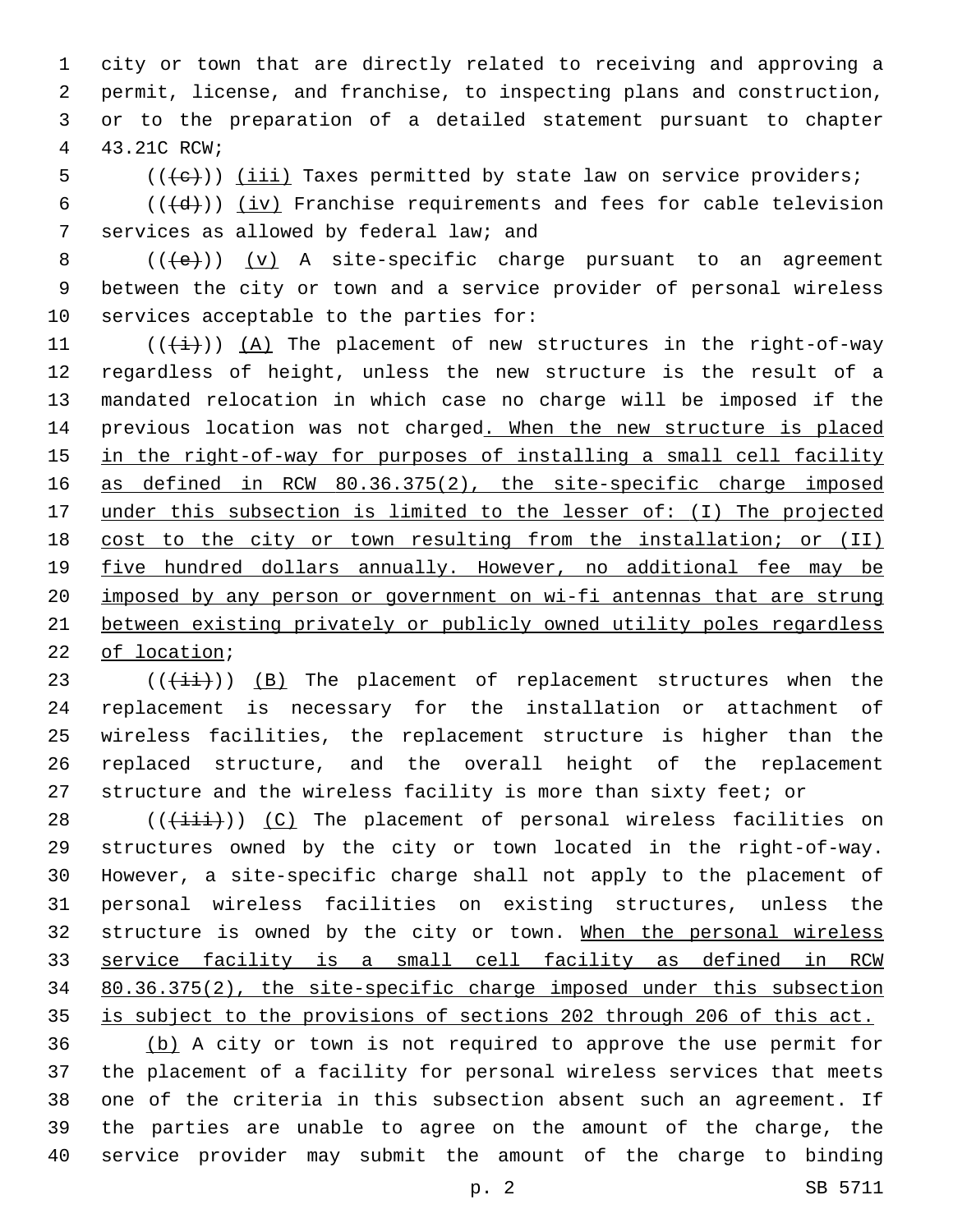arbitration by serving notice on the city or town. Within thirty days of receipt of the initial notice, each party shall furnish a list of acceptable arbitrators. The parties shall select an arbitrator; failing to agree on an arbitrator, each party shall select one arbitrator and the two arbitrators shall select a third arbitrator for an arbitration panel. The arbitrator or arbitrators shall determine the charge based on comparable siting agreements involving public land and rights-of-way. The arbitrator or arbitrators shall not decide any other disputed issues, including but not limited to size, location, and zoning requirements. Costs of the arbitration, including compensation for the arbitrator's services, must be borne equally by the parties participating in the arbitration and each party shall bear its own costs and expenses, including legal fees and witness expenses, in connection with the arbitration proceeding.

 (2) Subsection (1) of this section does not prohibit franchise fees imposed on an electrical energy, natural gas, or telephone business, by contract existing on April 20, 1982, with a city or town, for the duration of the contract, but the franchise fees shall be considered taxes for the purposes of the limitations established in RCW 35.21.865 and 35.21.870 to the extent the fees exceed the costs allowable under subsection (1) of this section.

 (3) The definitions in section 201 of this act apply throughout this section.

 NEW SECTION. **Sec. 102.** A new section is added to chapter 35.99 25 RCW to read as follows:

 A city or town shall authorize the installation of small cell facilities or networks, as defined in RCW 80.36.375(2), on city or town-owned structures located outside of the right-of-way to the same extent as the city or town permits access to structures for other commercial projects or uses and may authorize the installations if the city or town has not previously permitted such access. The installations are subject to reasonable rates, terms, and conditions as provided in one or more agreements between the personal wireless service provider and the city or town. A city or town may not charge more for a small cell facility than the lesser of: (1) The amount charged for similar commercial projects or uses to occupy or use the same amount of space on similarly situated property; (2) the projected cost to the city or town resulting from the installation; 39 or (3) five hundred dollars annually.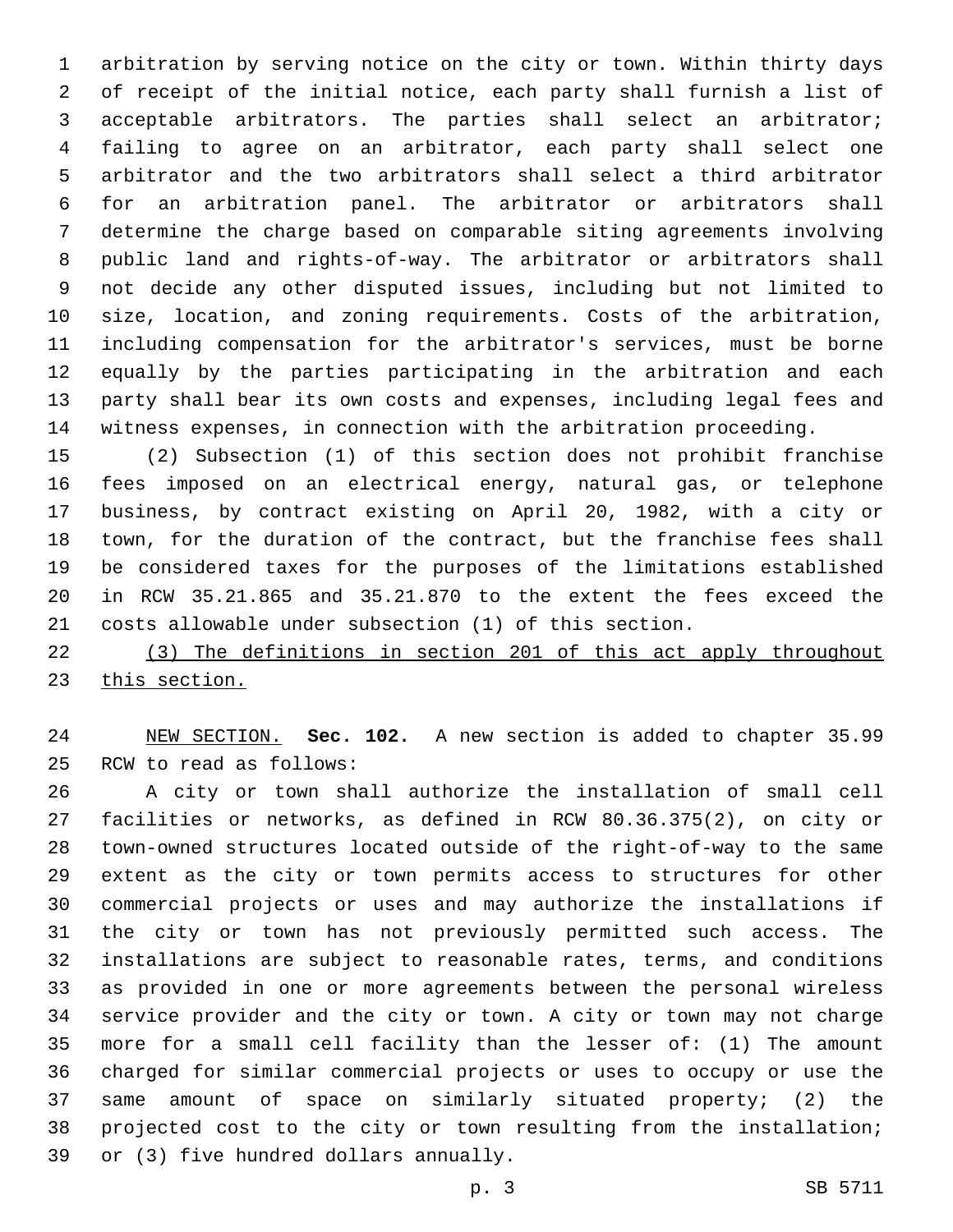**Sec. 103.** RCW 35.99.020 and 2000 c 83 s 2 are each amended to 2 read as follows:

 A city or town may grant, issue, or deny permits for the use of the right-of-way by a service provider for installing, maintaining, repairing, or removing facilities for telecommunications services or cable television services pursuant to ordinances, consistent with this chapter ((83, Laws of 2000)) provided that a city or town shall allow a service provider to place small cell facilities and small cell networks, as defined in RCW 80.36.375(2), in a city or town 10 right-of-way, whether attached to city or town-owned facilities or attached to existing, new, or replacement poles owned by a service provider or another entity, subject only to the conditions of section 13 104 of this act.

 NEW SECTION. **Sec. 104.** A new section is added to chapter 35.99 15 RCW to read as follows:

 (1) A city or town shall provide service providers with nondiscriminatory access for attachments of small cell facilities as defined in RCW 80.36.375(2) to or in any right-of-way facilities the city or town owns or controls, either directly or through a municipally owned utility. A city or town may only deny access to specific facilities on a nondiscriminatory basis where there is insufficient capacity or for reasons of safety, reliability, and generally applicable engineering principles. However, the city or town may not deny access to a pole based on insufficient capacity if the service provider is willing to compensate the city or town for the costs to replace the existing pole with a taller pole and otherwise undertake make-ready work to increase the capacity of the pole to accommodate an additional attachment. The small cell attachments allowed under this subsection are subject to the rate established in section 106(5) of this act and other reasonable terms and conditions as provided in a master permit approved under this section. Any master permit approving the attachment of small cell facilities and networks as defined in RCW 80.36.375(2) on city or town-owned facilities must be consistent with sections 202 through 206 of this act. However, no right-of-way or other permit is required for wi-fi antennas that are suspended on messenger cables that are strung between existing privately or publicly owned poles regardless 38 of location.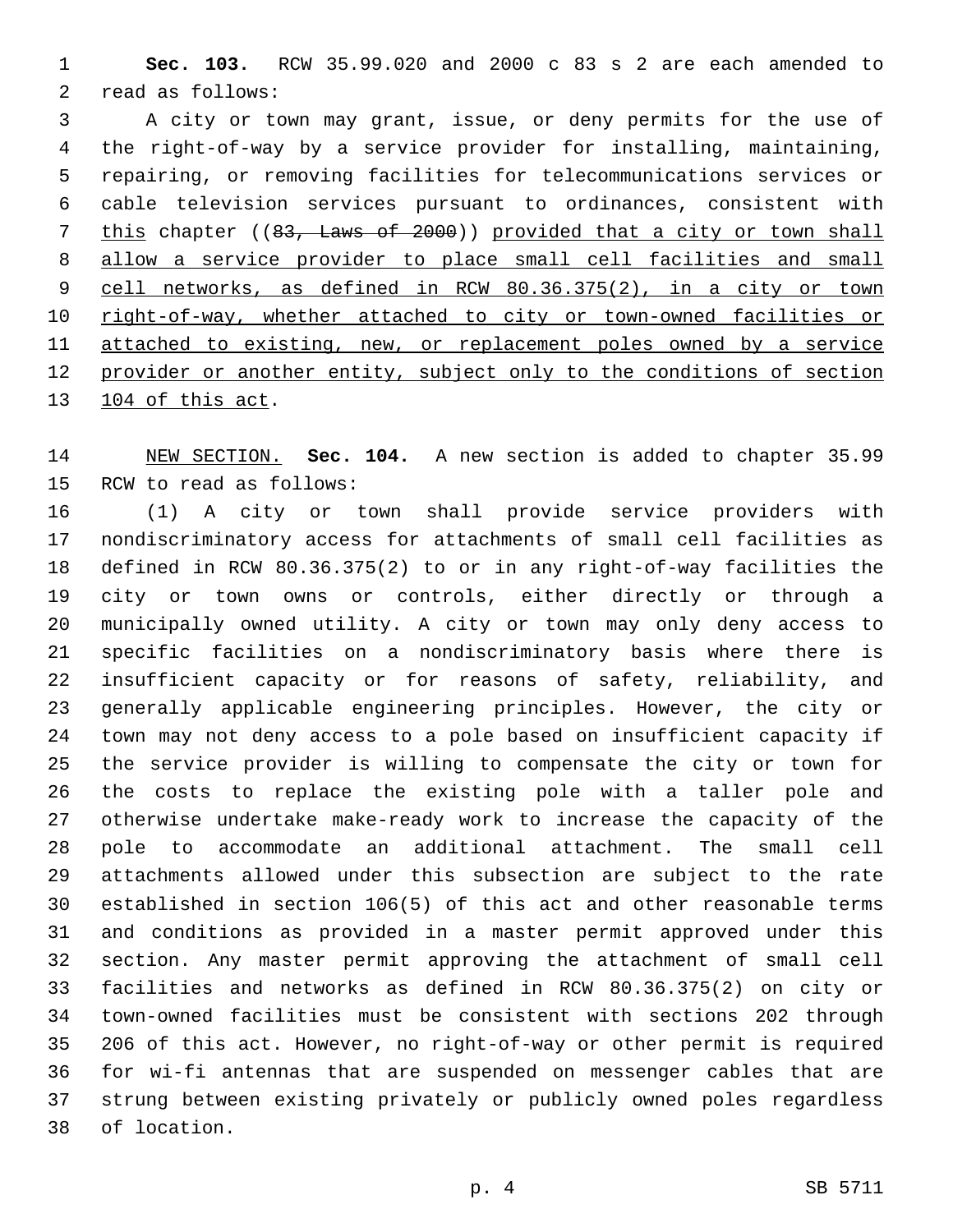(2) A city or town shall provide service providers with nondiscriminatory access to the right-of-way to attach small cell facilities to existing facilities owned by any entity and to install new or replacement poles for purposes of attaching small cell facilities, subject to the rates established in RCW 35.21.860(1)(b) and other reasonable terms and conditions as provided in a master permit approved under this section. A city or town may only deny access to specific locations in the right-of-way on a nondiscriminatory basis for reasons of safety and generally applicable engineering principles. With the issuance of a use permit for each location, the city or town may limit the height of a new or replacement pole so that it does not exceed one hundred thirty percent of the average pole height in the vicinity, when the heights of poles within the same right-of-way and within one-half mile of the 15 proposed pole location are averaged.

 (3) A city or town must approve a master permit under this section within ninety days of a service provider's submittal of a complete application for such a permit. In addition to the applicable rate established in RCW 35.21.860, the master permit must provide for the future issuance of use permits anywhere within the city or town. No concealment, stealth, or aesthetic standards may be required through a master or use permit, except in locations in a designated historic district if similar utility improvements are subject to the 24 same design standards.

 (4) Once a master permit is approved under subsection (3) of this section, the city or town must issue a use permit for each small cell facility or network according to the same timeline and process as 28 described in section 106 of this act.

(5) A city or town shall:29

 (a) In order to facilitate the scheduling and coordination of work in the right-of-way, provide as much advance notice as reasonable of plans to open the right-of-way to those service providers who are current users of the right-of-way or who have filed notice with the clerk of the city or town within the past twelve months of their intent to place facilities in the city or town. A city or town is not liable for damages for failure to provide this notice. Where the city or town has failed to provide notice of plans to open the right-of-way consistent with this subsection, a city or town may not deny a use permit to a service provider on the basis that the service provider failed to coordinate with another project.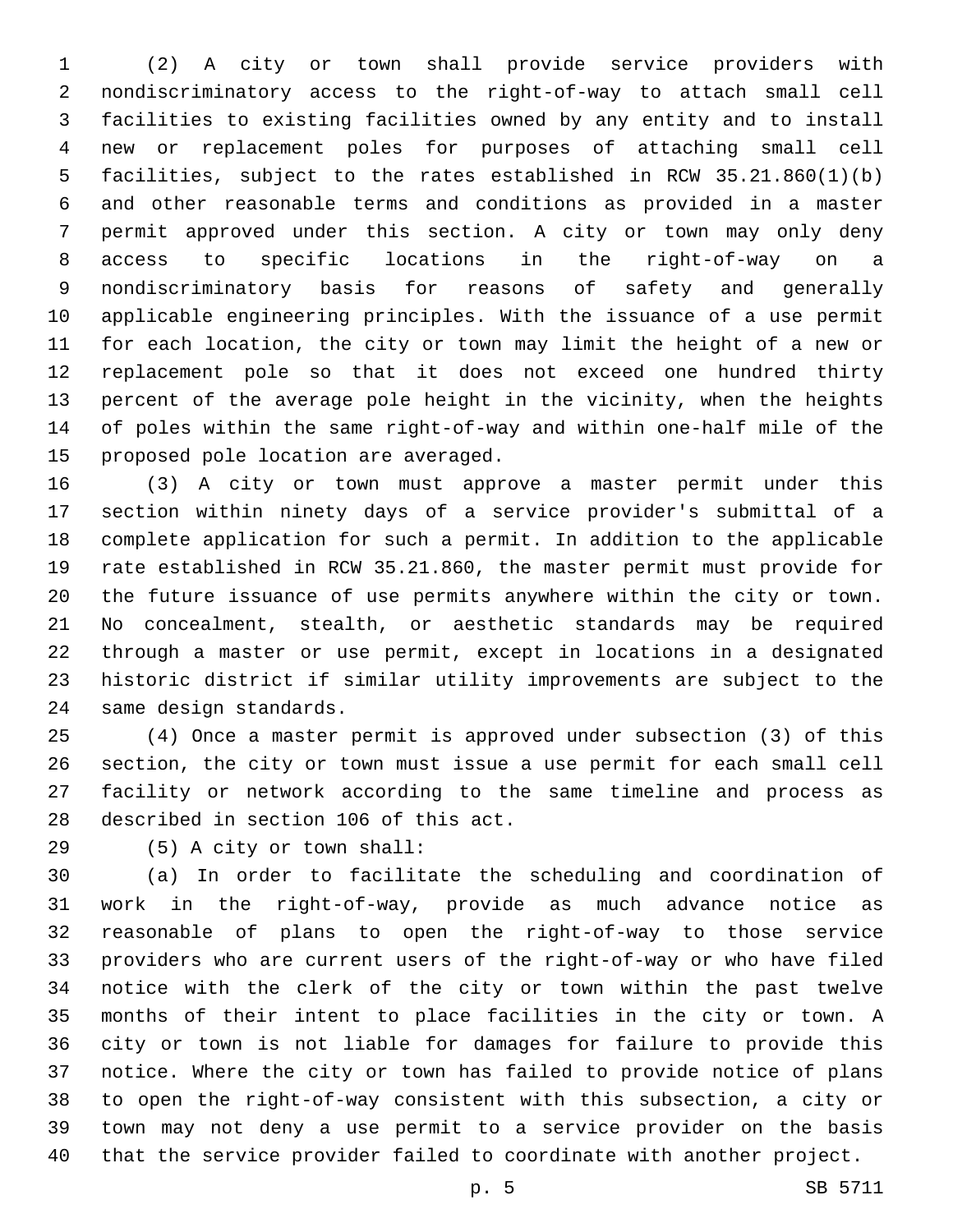(b) Have the authority to require that facilities are installed and maintained within the right-of-way in such a manner and at such points so as not to impede the public use of the right-of-way or to adversely affect the public health, safety, and welfare.

5 (6) A service provider shall:

 (a) Obtain all permits required by the city or town for the installation, maintenance, repair, or removal of facilities in the 8 right-of-way;

 (b) Comply with applicable ordinances, construction codes, regulations, and standards subject to verification by the city or 11 town of such compliance;

 (c) Cooperate with the city or town in ensuring that facilities are installed, maintained, repaired, and removed within the right-of- way in such a manner and at such points so as not to impede the public use of the right-of-way or to adversely affect the public 16 health, safety, and welfare;

 (d) Provide information and plans as reasonably necessary to enable a city or town to comply with subsection (5) of this section including, when notified by the city or town, the provision of advance planning information pursuant to the procedures established 21 by the city or town;

 (e) Obtain the written approval of the facility or structure owner, if the service provider does not own it, prior to attaching to or otherwise using a facility or structure in the right-of-way;

 (f) Construct, install, operate, and maintain its facilities at 26 its expense; and

 (g) Comply with applicable federal and state safety laws and 28 standards.

(7) Nothing in this section may be construed as:

 (a) Creating a new duty upon cities or towns to be responsible for construction of facilities for service providers or to modify the 32 right-of-way to accommodate these facilities;

 (b) Creating, expanding, or extending any liability of a city or town to any third-party user of facilities or third-party 35 beneficiary; or

 (c) Limiting the right of a city or town to require an indemnification agreement as a condition of a service provider's 38 facilities occupying the right-of-way.

 (8) Nothing in this section creates, modifies, expands, or diminishes a priority of use of the right-of-way by a service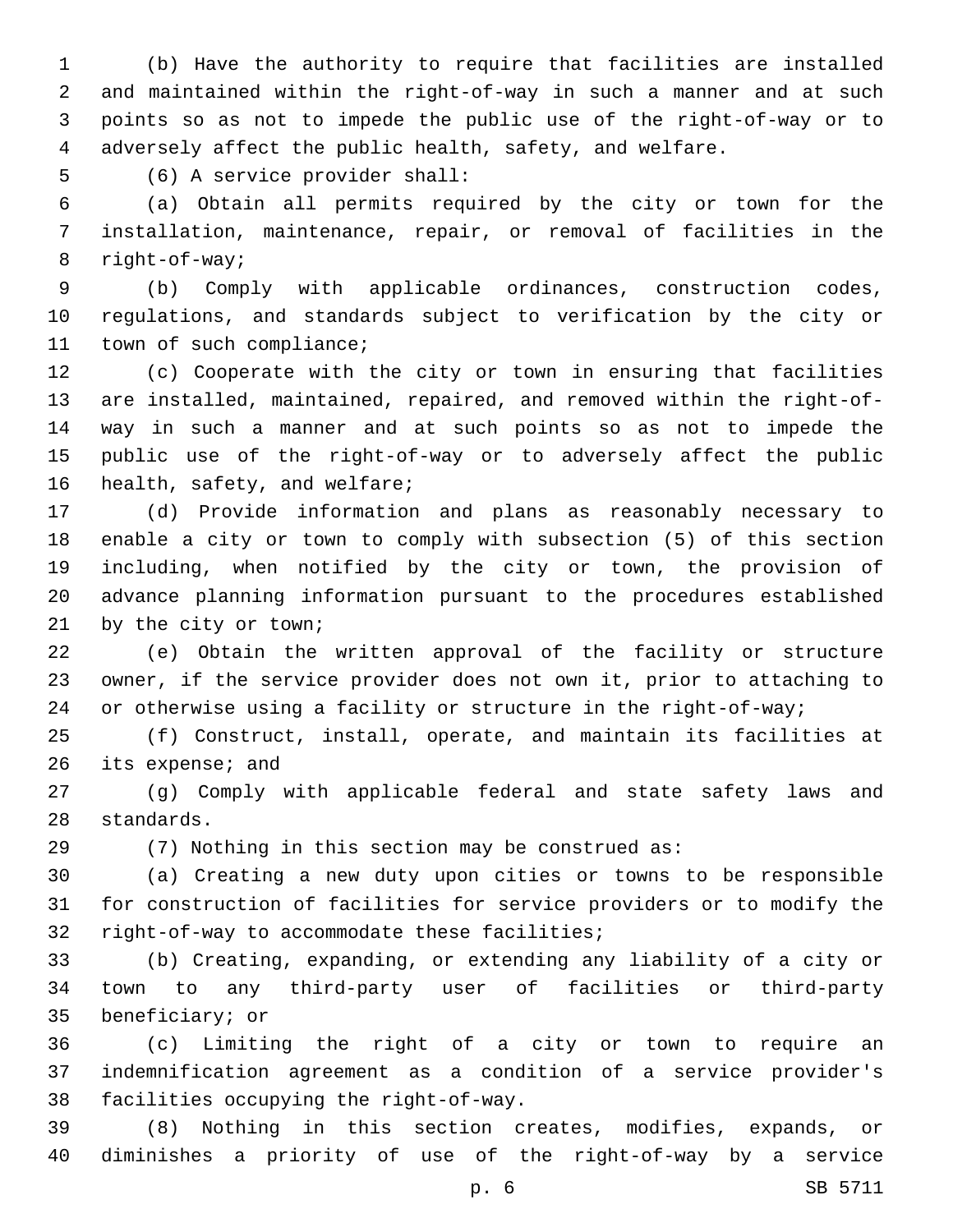provider or other utility, either in relation to other service providers or in relation to other users of the right-of-way for other 3 purposes.

 **Sec. 105.** RCW 35.99.040 and 2000 c 83 s 4 are each amended to 5 read as follows:

 (1) A city or town shall not adopt or enforce regulations or ordinances specifically relating to use of the right-of-way by a 8 service provider that:

 (a) Impose requirements that regulate the services or business operations of the service provider, except where otherwise authorized 11 in state or federal law;

 (b) Conflict with federal or state laws, rules, or regulations that specifically apply to the design, construction, and operation of facilities or with federal or state worker safety or public safety 15 laws, rules, or regulations;

 (c) Regulate the services provided based upon the content or kind of signals that are carried or are capable of being carried over the facilities, except where otherwise authorized in state or federal 19 law; or

 (d) Unreasonably deny the use of the right-of-way by a service provider for installing, maintaining, repairing, or removing facilities for telecommunications services or cable television 23 services.

 (2) Nothing in this chapter, including but not limited to the provisions of subsection (1)(d) of this section, limits the authority of a city or town to regulate the placement of facilities through its local zoning or police power, if the regulations do not otherwise:

 (a) Prohibit the placement of all wireless or of all wireline 29 facilities within the city or town;

 (b) Prohibit the placement of all wireless or of all wireline facilities within city or town rights-of-way, unless the city or town is less than five square miles in size and has no commercial areas, in which case the city or town may make available land other than city or town rights-of-way for the placement of wireless facilities;  $((e^{\frac{r}{2}}))$ 

 (c) Violate section 253 of the telecommunications act of 1996, P.L. 104-104 (110 Stat. 56); or

 (d) Violate section 106 of this act regarding the installation of 39 small cell facilities and small cell networks.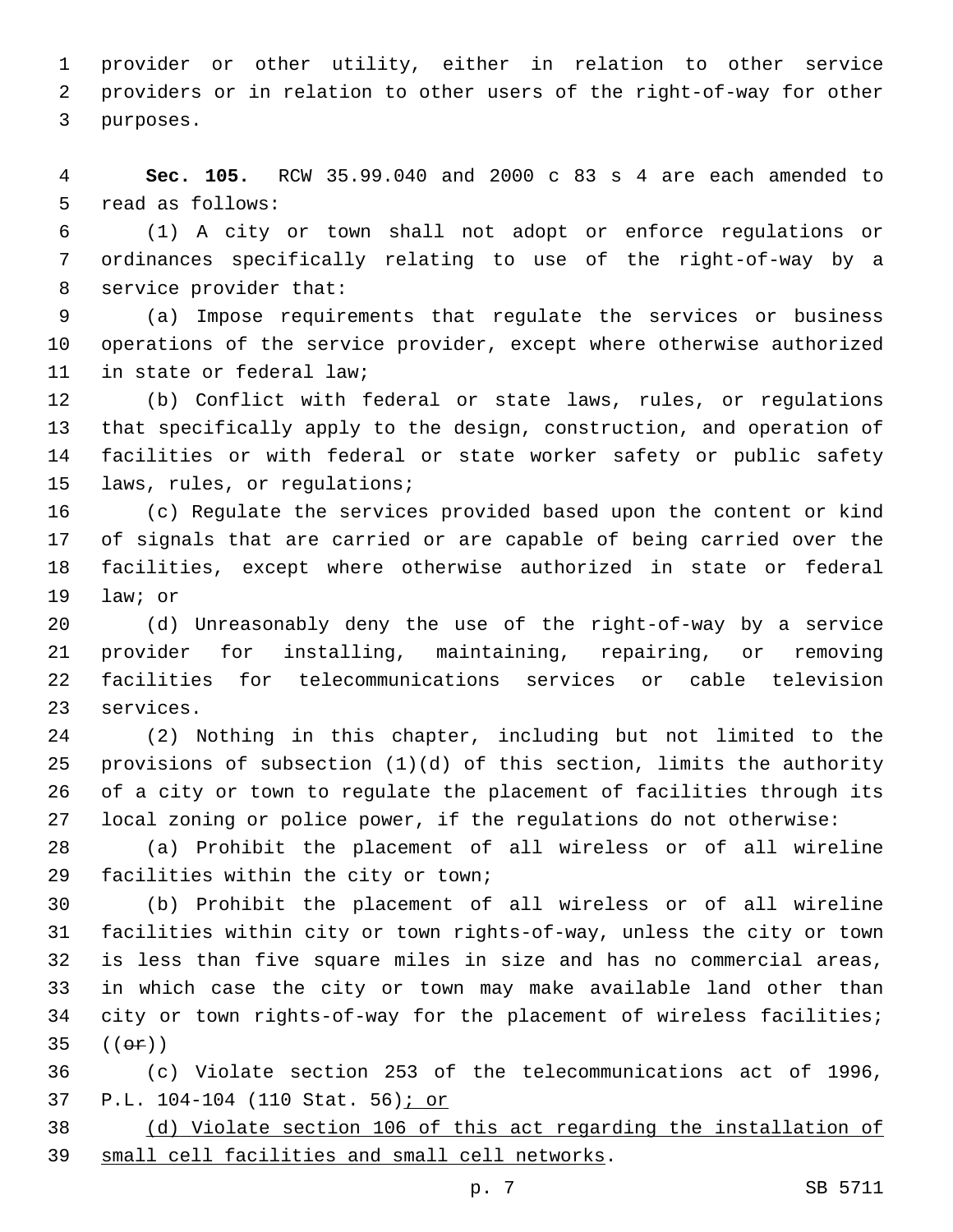(3) This section does not amend, limit, repeal, or otherwise modify the authority of cities or towns to regulate cable television services pursuant to federal law, except that a cable television franchise may not prohibit a cable television company from providing 5 wireless services.

 NEW SECTION. **Sec. 106.** A new section is added to chapter 80.36 7 RCW to read as follows:

 (1) Small cell facilities and small cell networks, as defined in 9 RCW 80.36.375(2), are exempt from land use review.

 (2)(a) Installation of small cell facilities and small cell networks exempt from land use review under subsection (1) of this 12 section is subject only to issuance of:

 (i) A building permit, if required to confirm compliance with 14 chapter 19.27 RCW;

 (ii) An encroachment permit, if required for construction in the 16 right-of-way;

(iii) A use agreement, if located in a county right-of-way; or

 (iv) A use permit issued under section 104 of this act if located 19 in a city or town right-of-way.

 (b) The city or county shall issue such permits, to the extent that they are applicable, together with associated approvals for installing fiber optic cables connecting the small cell facilities and any required make-ready work, no later than ninety days after the submission of a complete application for a small cell facility or network. The time period for issuance may be tolled within the first thirty days after the submission of an application if the city or county notifies the applicant that the application is incomplete, identifies all missing information, and specifies the code provision, ordinance, application instruction, or otherwise publicly stated procedure that requires the missing information to be submitted. The time period may also be extended by mutual agreement between the city or county and the applicant. Unless the time period is tolled or extended, if the city or county does not issue the associated permit or permits within ninety days after the submission of an application, the associated permit or permits are deemed issued.

 (3) Applicants for small cell facilities exempt from land use review under subsection (1) of this section may not be required to submit information not required of other applicants.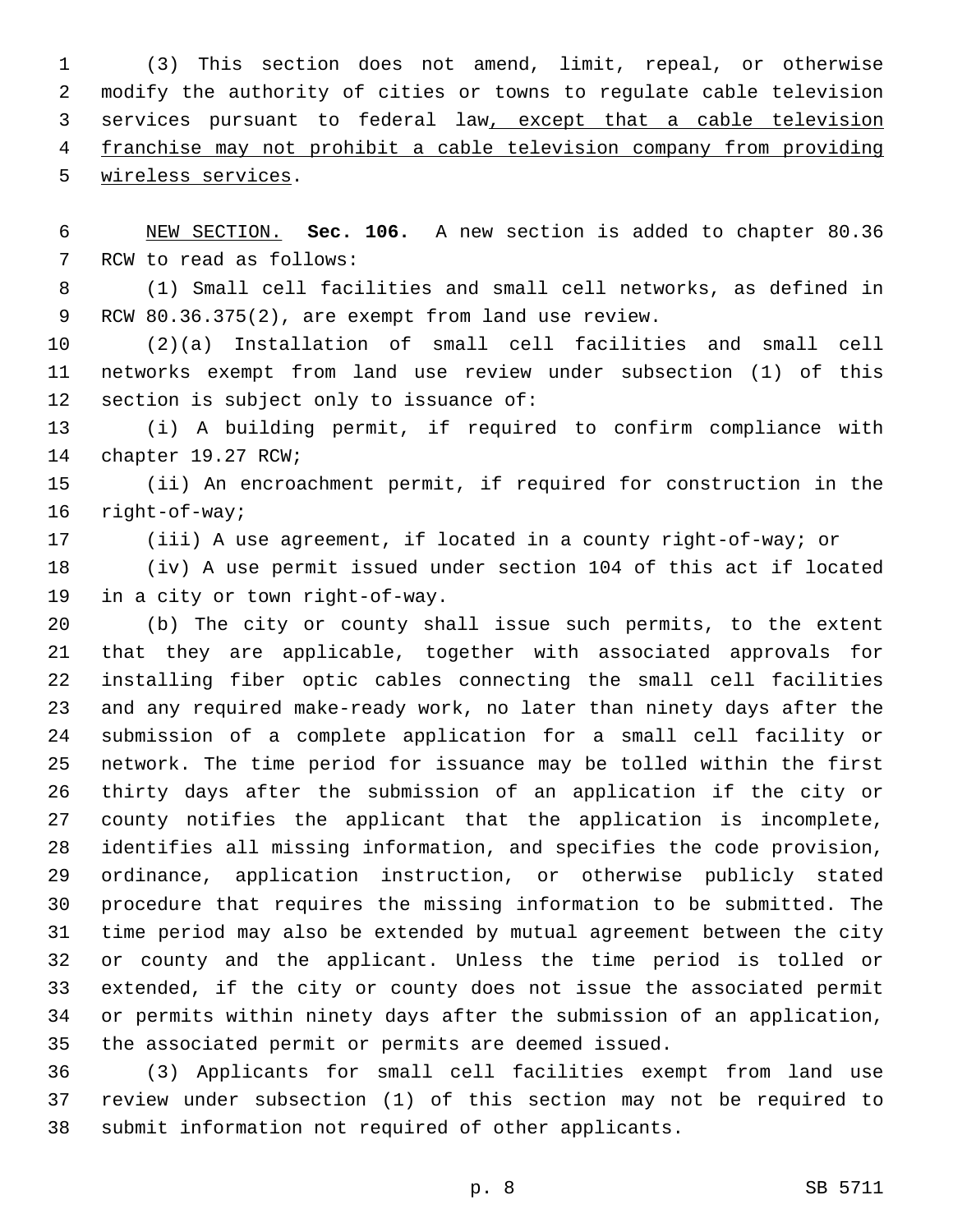(4)(a) A city or county: (i) May deny an application under this section only if the application does not meet applicable building or electrical codes or standards, provided these codes and standards are of general applicability; (ii) must document the specific code provisions or standards on which the denial is based; and (iii) must send the documentation to the applicant on or before the day the city 7 or county denies an application.

 (b) The applicant may cure the deficiencies identified by the city or county and resubmit the application within thirty days of the denial without paying an additional processing fee. The city or county shall approve or deny the revised application within thirty 12 days after resubmittal.

 (5) Applicants for small cell facility or network permits may not be required to pay a higher processing fee for the applications described in subsection (2) of this section than telecommunications services providers that are not personal wireless service providers. Notwithstanding RCW 35.21.860(1)(b), the total processing fees for any individual permit or approval, including any fees charged by third parties, may not exceed five hundred dollars.

 (6) Notwithstanding anything to the contrary in this section, section 102 of this act, and RCW 35.21.860(1)(b), no application, permit, or fee is required for the following work involving small cell facilities: (a) Routine maintenance; (b) the replacement of small cell facilities with small cell facilities that are substantially similar in size, weight, and height, or smaller, and that have the same or less wind loading and structural loading; and (c) the installation, placement, maintenance operation, or replacement of small cell facilities that are suspended on cable or lines that are strung between existing utility poles in compliance 30 with national safety codes.

 **Sec. 107.** RCW 35A.21.245 and 2000 c 83 s 10 are each amended to 32 read as follows:

 Each code city is subject to the requirements and restrictions 34 regarding facilities and rights-of-way under ((this)) RCW 35.21.860 35 and chapter 35.99 RCW.

**PART TWO**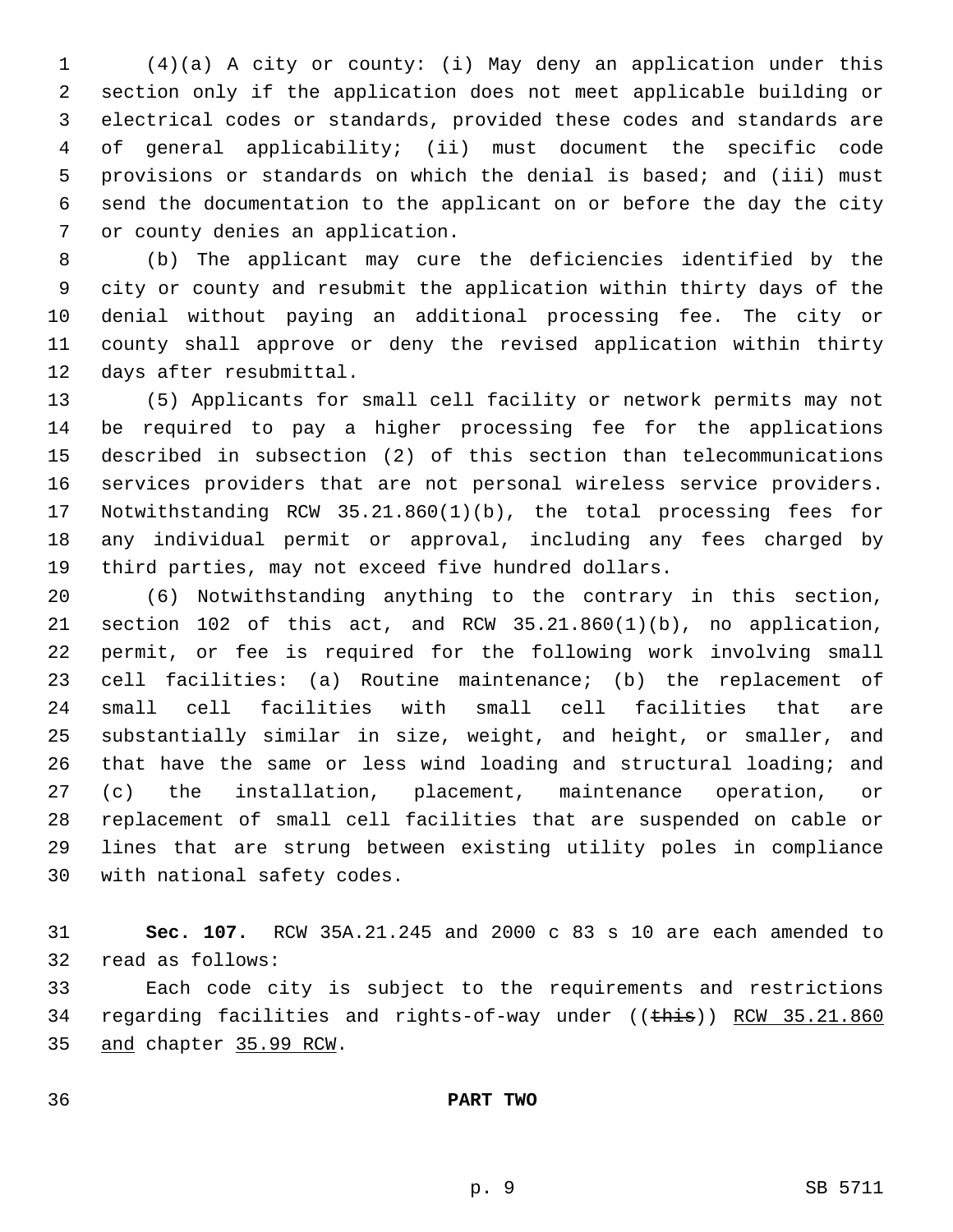NEW SECTION. **Sec. 201.** A new section is added to chapter 35.21 2 RCW to read as follows:

 The definitions in this section apply throughout sections 202 through 206 of this act and RCW 35.21.860 unless the context clearly 5 requires otherwise.

 (1) "Attachment" means any wire, cable, or antenna for the transmission of intelligence by telecommunications or television, including cable television, light waves, or other phenomena, or for the transmission of electricity for light, heat, or power, and any related device, apparatus, or auxiliary equipment, installed upon any pole or in any telecommunications, electrical, cable television, or communications right-of-way, duct, conduit, manhole or handhole, or other similar facilities owned or controlled, in whole or in part, by the owners, where the installation has been made with the consent of the owners consistent with the provisions of this chapter.

 (2) "Attachment agreement" means an agreement negotiated in good faith between an owner and a utility or licensee establishing the rates, terms, and conditions for attachments to the owner's 19 facilities.

 (3) "Carrying charge" means the costs the owner incurs to own and maintain poles, ducts, or conduits without regard to attachments. Those costs are comprised of the owner's administrative, maintenance, and depreciation expenses and applicable taxes. When used to calculate an attachment rate, the carrying charge may be expressed as a percentage of the net pole, duct, or conduit investment.

 (4) "Communications space" means the usable space on a pole below the communications workers safety zone and above the vertical space for meeting ground clearance requirements under the national 29 electrical safety code.

 (5) "Conduit" means a structure containing one or more ducts, usually placed in the ground, in which cables or wires may be 32 installed.

 (6) "Duct" means a single enclosed raceway for conductors, cable, 34 or wire.

 (7) "Facility" means a pole, duct, conduit, manhole or handhole, right-of-way, or similar structure on or in which attachments can be made. "Facilities" includes more than one facility.

 (8) "Inner duct" means a duct-like raceway smaller than a duct that is inserted into a duct so that the duct may carry multiple 40 wires or cables.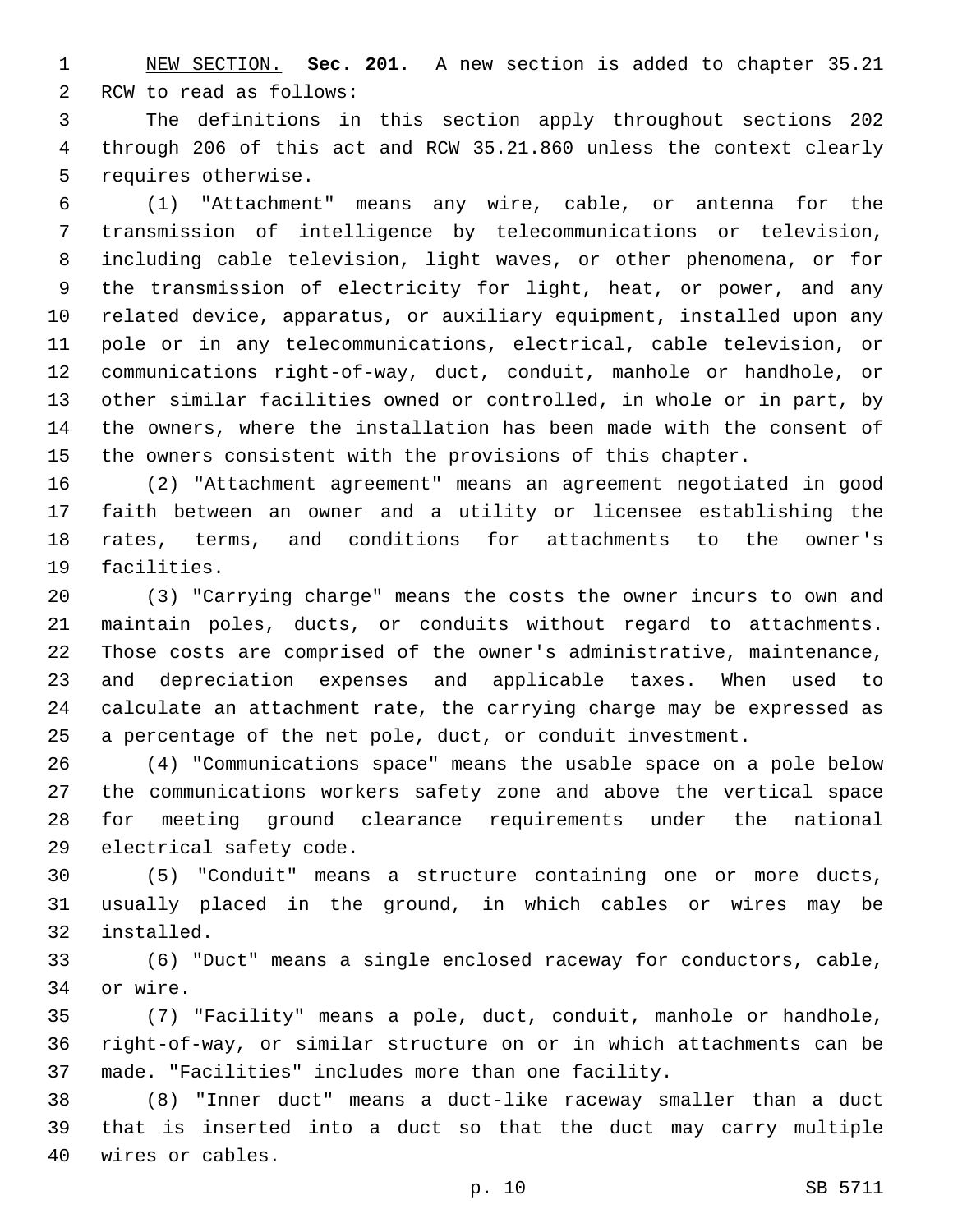(9) "Licensee" includes any person, firm, corporation, partnership, company, association, joint stock association, or cooperatively organized association, other than a utility, that is authorized to construct attachments upon, along, under, or across the 5 public ways.

 (10) "Locally regulated utility" means a city owning and operating an electric utility not subject to rate or service regulation by the utilities and transportation commission.

 (11) "Make-ready work" means engineering or construction activities necessary to make a pole, duct, conduit, right-of-way, or other support equipment available for a new attachment, attachment modifications, or additional attachments. Such work may include rearrangement of existing attachments, installation of additional support for the utility pole, or creation of additional capacity, up to and including replacement of an existing pole with a taller pole.

 (12)(a) "Net cost of a bare pole" means: (i) The original investment in poles, including purchase price of poles and fixtures and excluding cross-arms and appurtenances, less depreciation reserve and deferred federal income taxes if applicable associated with the pole investment, divided by (ii) the number of poles represented in 21 the investment amount.

 (b) When an owner owns poles jointly with another utility, the number of poles for purposes of calculating the net cost of a bare pole is the number of solely owned poles plus the product of the number of the jointly owned poles multiplied by the owner's ownership percentage in those poles. In the unusual situation in which net pole investment is zero or negative, the owner may use gross figures with 28 appropriate net adjustments.

 (13) "Occupant" means any licensee with an attachment to an owner's facility that the owner has granted the licensee the right to 31 maintain.

 (14) "Occupied space" means that portion of the facility used for attachment that is rendered unusable for any other attachment, which is presumed to be one foot on a pole and one-half of a duct in a duct 35 or conduit.

 (15) "Overlashing" means the tying of additional communications wires or cables to existing communications wires or cables attached 38 to poles.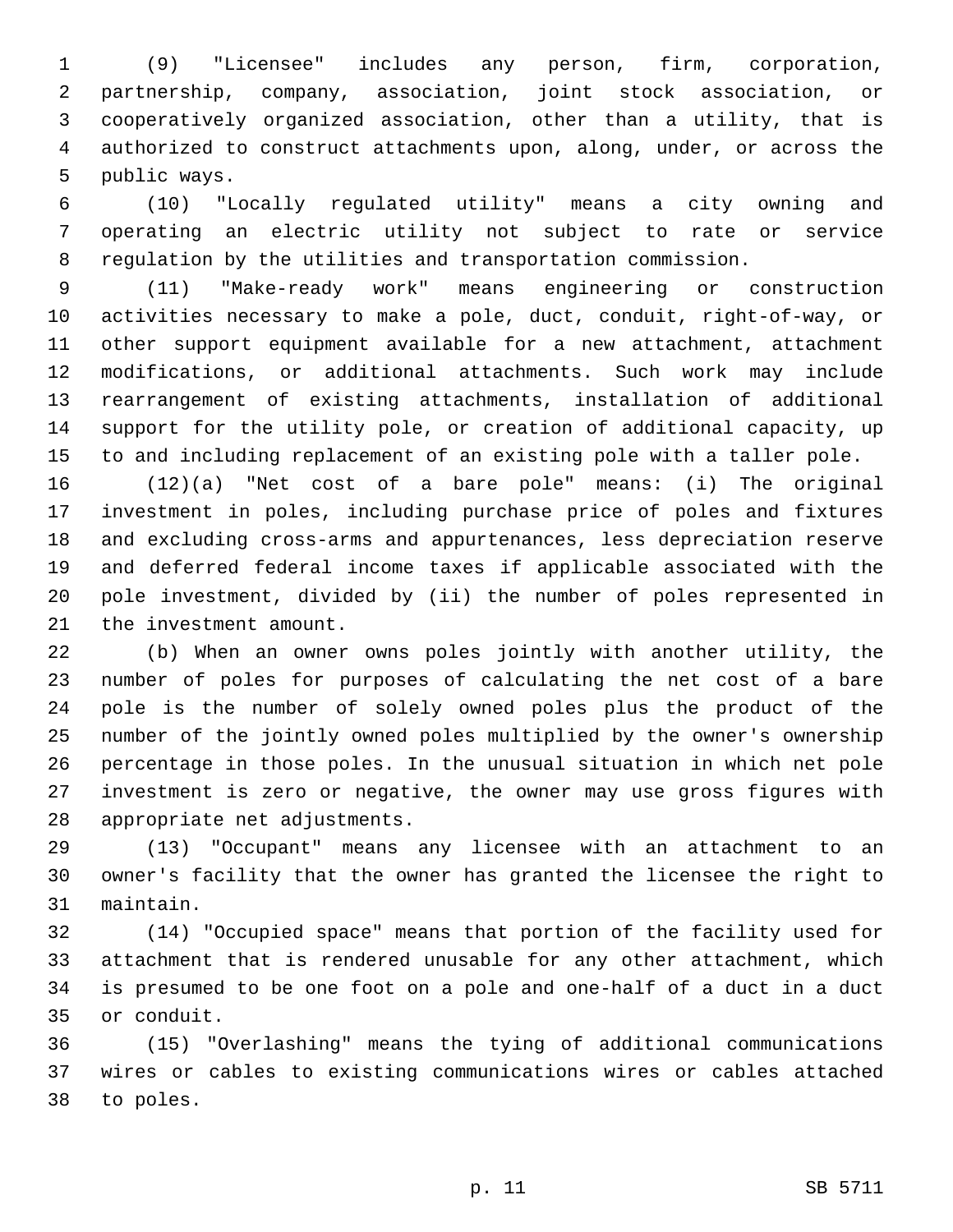(16) "Owner" means the locally regulated utility that owns or controls the facilities to or in which an occupant maintains, or a 3 requester seeks to make, attachments.

 (17) "Pole" means an aboveground structure on which an owner maintains attachments, which is presumed to be thirty-seven and one- half feet in height. When the owner is a locally regulated utility, "pole" is limited to structures used to attach electric distribution 8 lines.

 (18) "Requester" means a licensee or utility that applies to an owner to make attachments to or in the owner's facilities and that has an agreement with the owner establishing the rates, terms, and conditions for attachments to the owner's facilities.

 (19) "Right-of-way" is an owner's legal right to construct, install, or maintain facilities or related equipment in or on grounds or property belonging to another person. For the purposes of sections 202 through 206 of this act, "right-of-way" includes only the legal rights that permit the owner to allow third parties access to those 18 rights.

 (20) "Unusable space," with respect to poles, means the space on the pole below the usable space, including the amount required to set the depth of the pole. In the absence of measurements to the contrary, a pole is presumed to have twenty-four feet of unusable 23 space.

 (21) "Usable space," with respect to poles, means the vertical space on a pole above the minimum grade level that can be used for the attachment of wires, cables, and associated equipment, and that includes space occupied by the owner. In the absence of measurements to the contrary, a pole is presumed to have thirteen and one-half feet of usable space. With respect to conduit, "usable space" means capacity within a conduit that is available or that could, with reasonable effort and expense, be made available, for the purpose of installing wires, cable, and associated equipment for telecommunications or cable services, and that includes capacity 34 occupied by the owner.

 NEW SECTION. **Sec. 202.** A new section is added to chapter 35.21 36 RCW to read as follows:

 (1) An owner shall provide requesters with nondiscriminatory access for attachments to or in any facility the owner owns or controls. An owner may deny access to specific facilities on a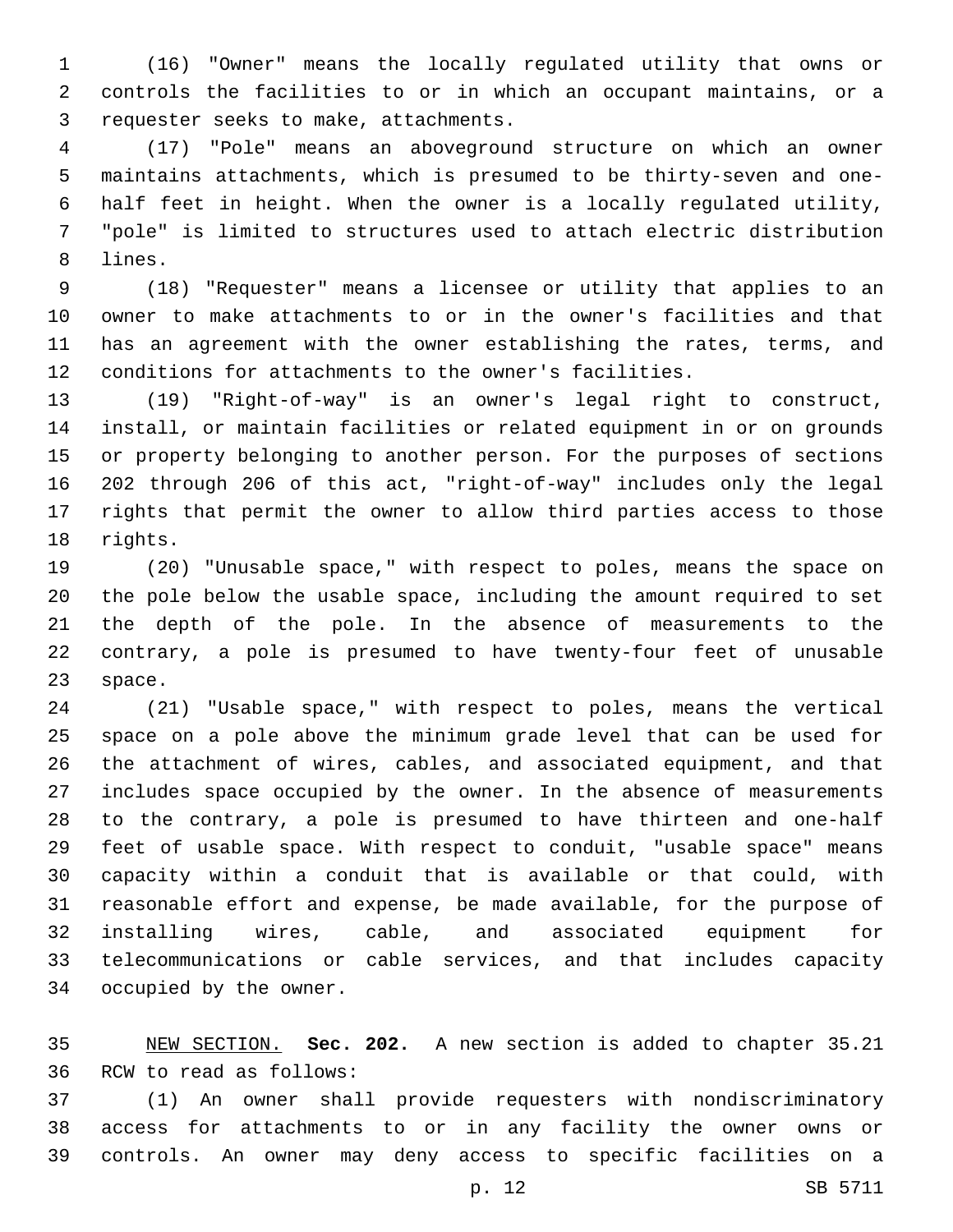nondiscriminatory basis where there is insufficient capacity or for reasons of safety, reliability, and generally applicable engineering principles. However, the owner may not deny access to a pole based on insufficient capacity if the requester is willing to compensate the owner for the costs to replace the existing pole with a taller pole and otherwise undertake make-ready work to increase the capacity of the pole to accommodate an additional attachment including, but not limited to, using space and cost-saving attachment techniques such as: Boxing; installation of attachments on both sides of the pole at approximately the same height; or bracketing or installation of extension arms, to the extent that the owner uses, or allows occupants to use, such attachment techniques in the communications 13 space of the owner's poles.

 (2) All rates, terms, and conditions made, demanded, or received by any owner for any attachment by a licensee must be fair and reasonable and must be included in an attachment agreement with the licensee. Parties may mutually agree on terms for attachment to or in facilities that differ from those in this chapter.

 (3) Except for overlashing requests described in subsection (11) of this section, a requester must submit a written application to an owner to request access to its facilities. The owner may recover from the requester the reasonable costs the owner actually and reasonably incurs to process the application, including the costs of inspecting the facilities identified in the application and preparing a preliminary estimate for any necessary make-ready work, to the extent these costs are not, and would not ordinarily be, included in the accounts used to calculate the attachment rates set forth in this chapter. The owner may survey the facilities identified in the application and may recover from the requester the costs the owner actually and reasonably incurs to conduct that survey. The owner must provide the requester with an estimate of those costs prior to conducting a survey. The owner must complete such a survey and respond in writing to requests for access to the facilities identified in the application within forty-five days from the date the owner receives a complete application, except as otherwise provided in this section. A complete application is an application that provides the information necessary to enable the owner to identify and evaluate the facilities to or in which the requester 39 seeks to attach.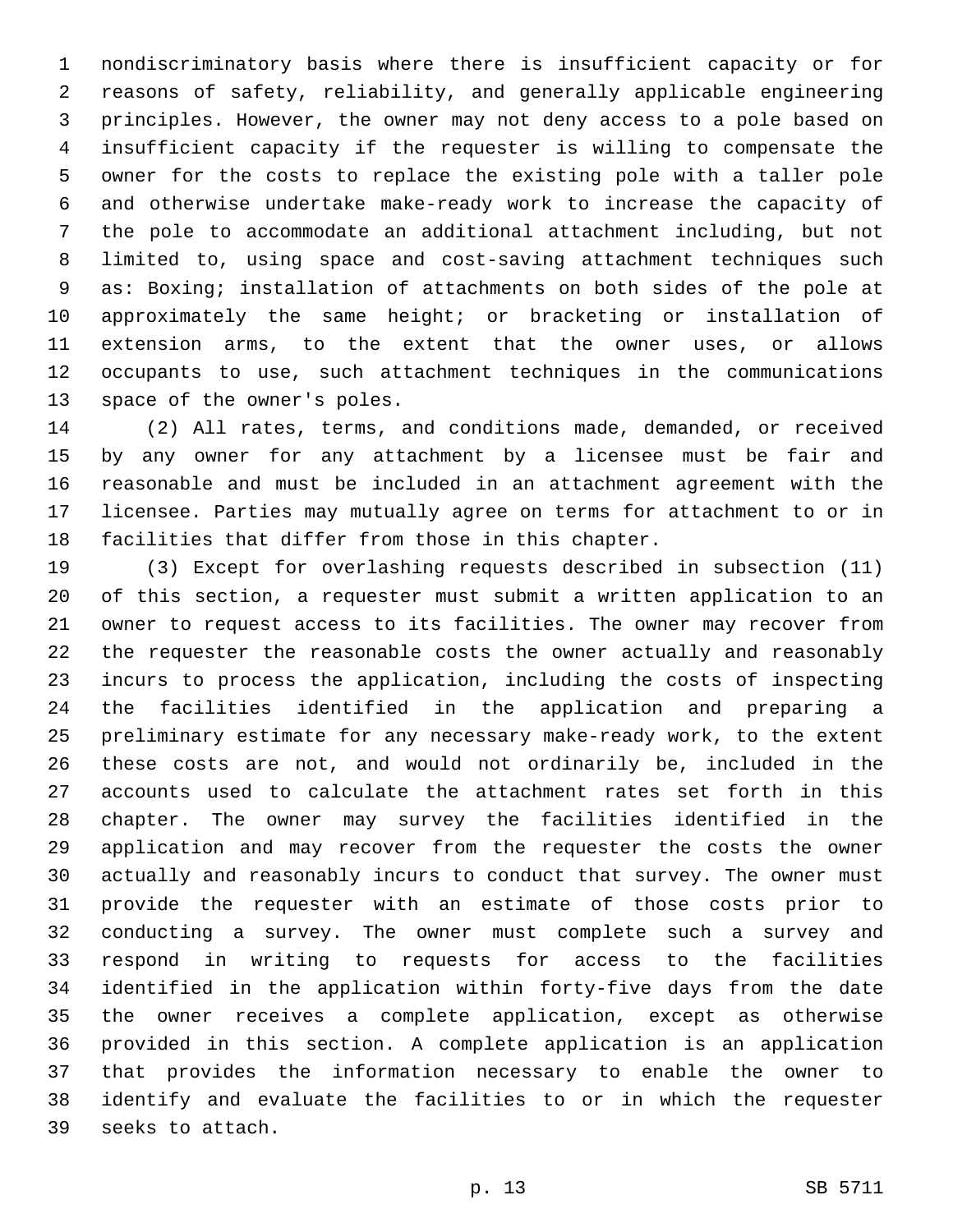(4) If the owner denies the request in an application for access, in whole or in part, the owner's written response to the application must include an explanation of the reasons for the denial for each facility to which the owner is denying access. Such a response must include all relevant information supporting the denial.

 (5) To the extent that it grants the access requested in an application, the owner's written response must inform the requester of the results of the review of the application. Within fourteen days of providing its written response, the owner must provide an estimate of charges to perform all necessary make-ready work, including the costs of completing the estimate. Make-ready work costs are nonrecurring costs that are not included in carrying charges and must be costs that the owner actually and reasonably incurs to provide the 14 requester with access to the facility.

 (a) The requester must accept or reject an estimate of charges to perform make-ready work within thirty days of receipt of the estimate. The owner may require the requester to pay all estimated charges to perform make-ready work as part of acceptance of the estimate or before the owner undertakes the make-ready work subject to true-up to the reasonable costs the owner actually incurs to 21 undertake the work.

 (b) An owner may withdraw an outstanding estimate of charges to perform make-ready work any time after thirty days from the date the owner provides the estimate to the requester if the requester has not accepted or rejected that estimate. An owner also may establish a date no earlier than thirty days from the date the owner provides the estimate to the requester after which the estimate expires without 28 further action by the owner.

 (6) For requests to attach to poles, the owner must determine the time period for completing the make-ready work and provide that information in a written notice to the requester and all known occupants with existing attachments on the poles that may be affected by the make-ready work. The owner and the requester must coordinate the make-ready work with any such occupants, as necessary.

(a) For attachments in the communications space, the notice must:

(i) Specify where and what make-ready work will be performed;

 (ii) Set a date for completion of make-ready work that is no later than sixty days after the notice is sent. For good cause shown, the owner may extend completion of the make-ready work by an 40 additional fifteen days;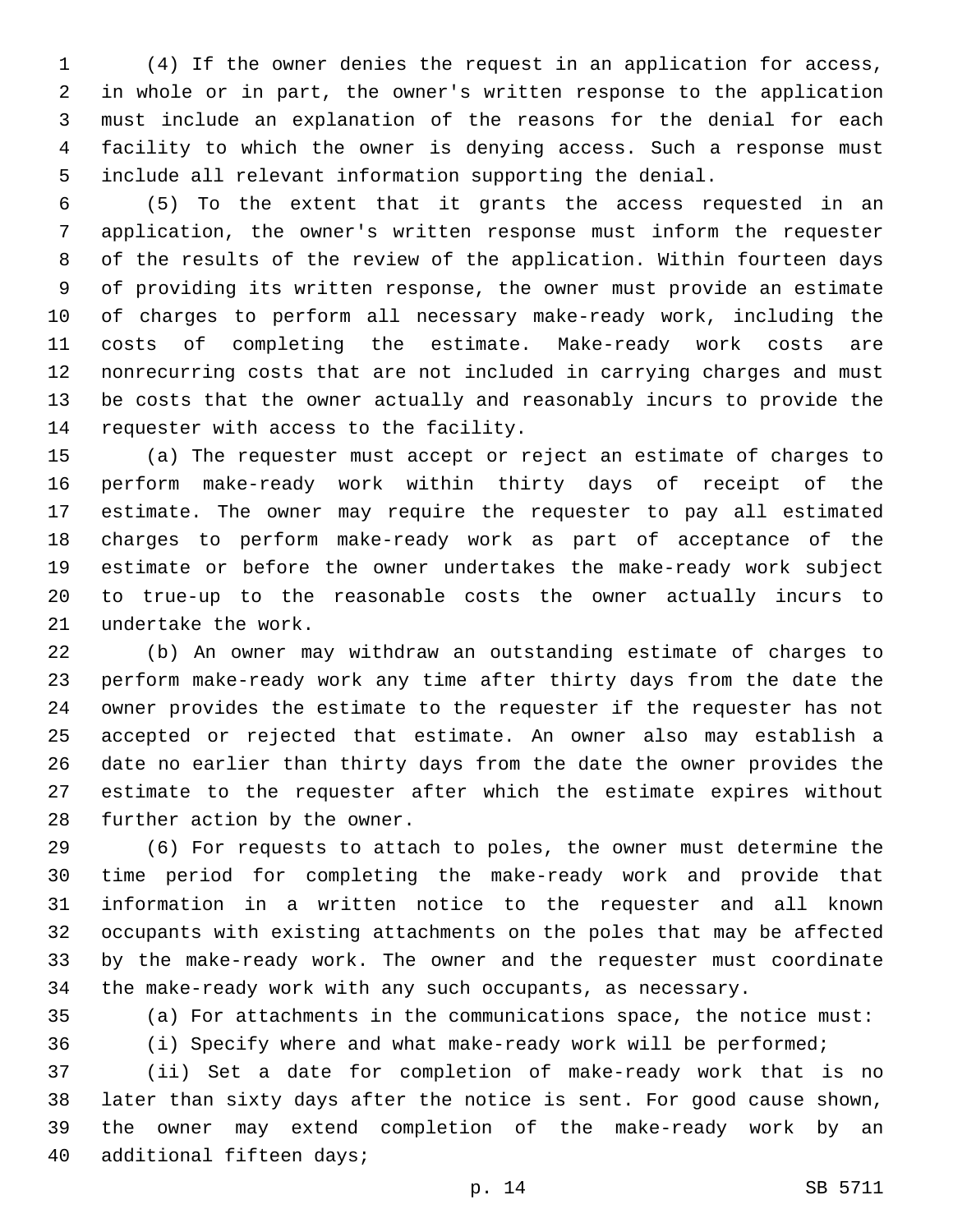(iii) State that any occupant with an existing attachment may modify that attachment consistent with the specified make-ready work before the date set for completion of that work. Any occupant with an existing attachment that does not comply with applicable safety requirements must modify that attachment to bring it into compliance before the date set for completion of the make-ready work. The occupant is responsible for all costs incurred to bring its 8 attachment into compliance;

 (iv) State that the owner may assert its right to fifteen 10 additional days to complete the make-ready work;

 (v) State that if make-ready work is not completed by the completion date set by the owner, or fifteen days later if the owner has asserted its right to fifteen additional days, the owner and the requester may negotiate an extension of the completion date or the requester, after giving reasonable notice to the owner, may hire a contractor from the list of contractors the owner has authorized to work on its poles to complete the specified make-ready work within the communications space. If the owner does not maintain a list of authorized contractors, the requester may choose a contractor without 20 the owner's authorization;

 (vi) State the name, telephone number, and email address of a person to contact for more information about the make-ready work.

 (b) For wireless antennas or other attachments on poles in the space above the communications space, the notice must:

(i) Specify where and what make-ready work will be performed;

 (ii) Set a date for completion of make-ready work that is no later than ninety days after notice is sent. For good cause shown, the owner may extend completion of the make-ready work by an 29 additional fifteen days;

 (iii) State that any occupant with an existing attachment may modify the attachment consistent with the specified make-ready work before the date set for completion of that work. Any occupant with an existing attachment that does not comply with applicable safety requirements must modify that attachment to bring it into compliance before the date set for completion of the make-ready work. The occupant is responsible for all costs incurred to bring its 37 attachment into compliance;

 (iv) State that the owner may assert its right to fifteen 39 additional days to complete the make-ready work.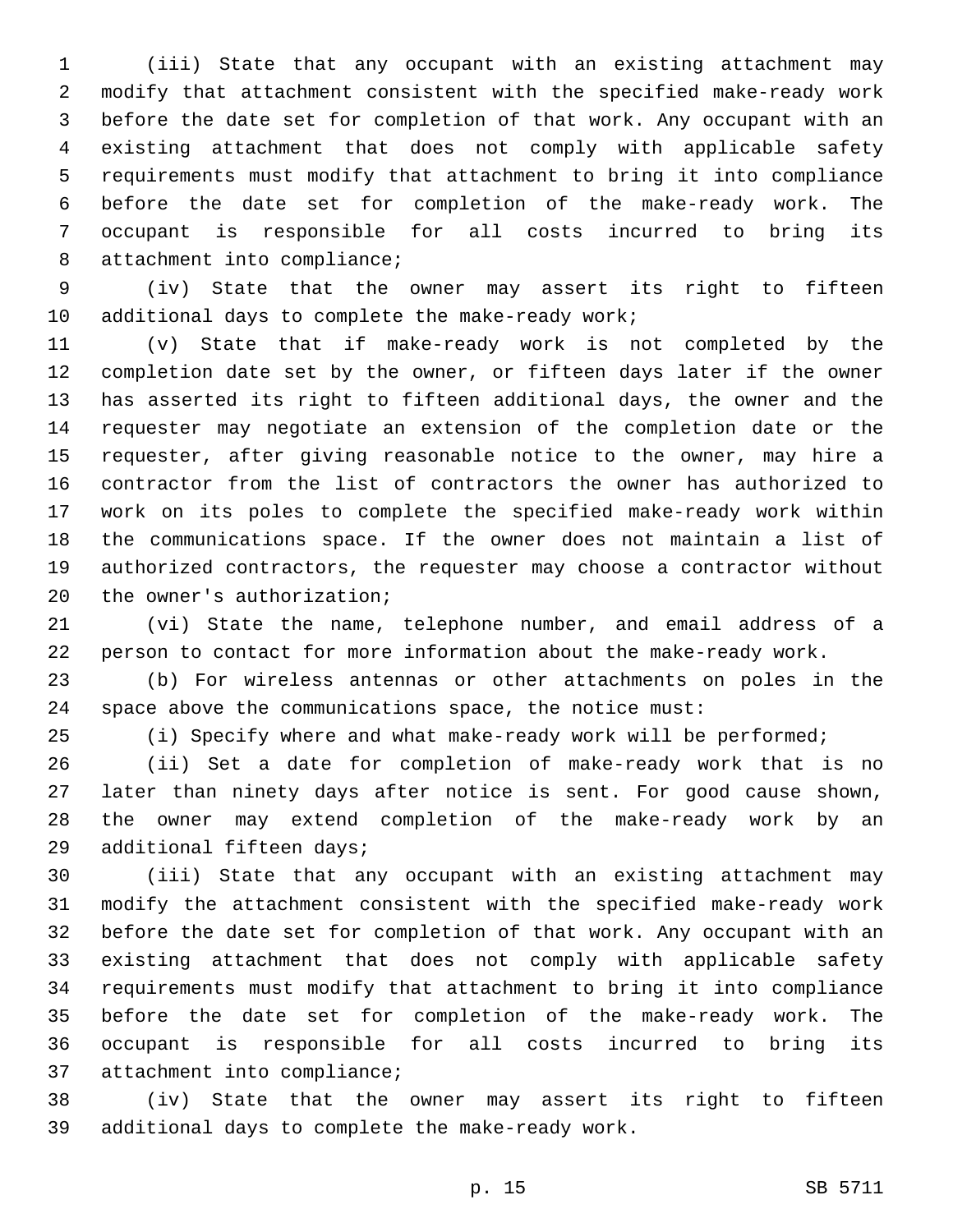(v) State the name, telephone number, and email address of a person to contact for more information about the make-ready work.

 (7) For the purpose of compliance with the time periods in this section:4

 (a) The time periods apply to all requests for access to up to three hundred poles or one-half of one percent of the owner's poles 7 in Washington, whichever is less.

 (b) An owner shall negotiate in good faith the time periods for all requests for access to more than three hundred poles or one-half of one percent of the owner's poles in Washington, whichever is less.

 (c) An owner may treat multiple requests from a single requester as one request when the requests are filed within the same thirty-day period. The applicable time period for completing the optional survey or required make-ready work begins on the date of the last request the owner receives from the requester within the thirty-day period.

 (8)(a) An owner may extend the time periods specified in this 17 section under the following circumstances:

 (i) For replacing existing poles to the extent that circumstances beyond the owner's control including, but not necessarily limited to, local government permitting, landowner approval, or adverse weather conditions, require additional time to complete the work; or

 (ii) During performance of make-ready work if the owner discovers unanticipated circumstances that reasonably require additional time 24 to complete the work.

 (b) Upon discovery of the circumstances in (a)(i) or (ii) of this subsection, the owner must promptly notify, in writing, the requester and other affected occupants with existing attachments. The notice must include the reason for the extension and date by which the owner will complete the work. The owner may not extend completion of make- ready work for a period any longer than reasonably necessary and shall undertake the work on a nondiscriminatory basis with the other 32 work the owner undertakes on its facilities.

 (9) If the owner determines that a survey is necessary for responding to a request for attachment to poles and fails to complete a survey of the facilities specified in the application within the time periods established in this section, a requester seeking attachment in the communications space may negotiate an extension of the completion date with the owner or may hire a contractor from the list of contractors the owner has authorized to work on its poles to complete the survey. If the owner does not maintain a list of

p. 16 SB 5711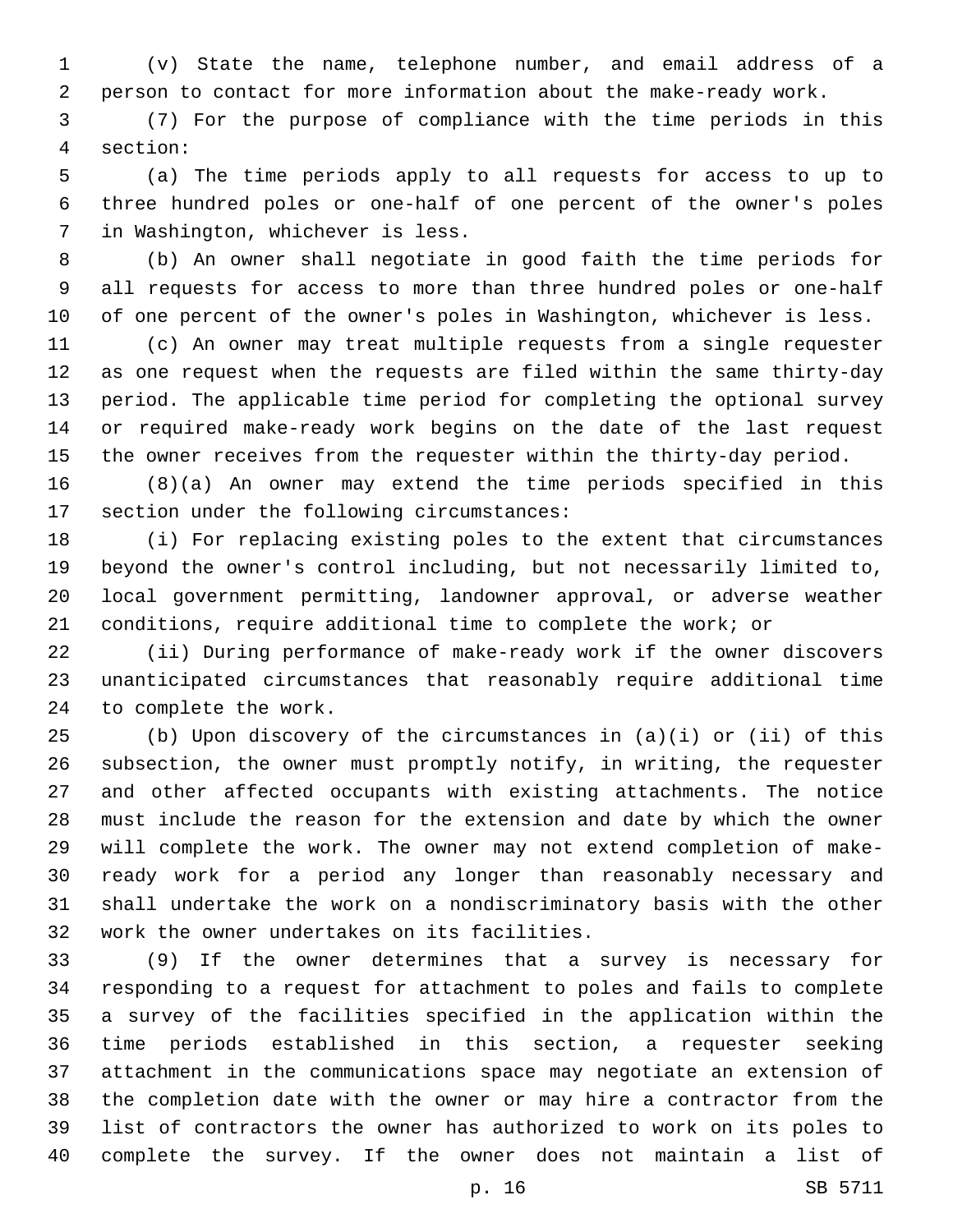authorized contractors, the requester may choose a contractor without 2 the owner's authorization.

 (10)(a) If the owner does not complete any required make-ready work within the time periods established in this section, a requester seeking attachment in the communications space may negotiate an extension of the completion date with the owner or may hire a contractor from the list of contractors the owner has authorized to work on its poles to complete the make-ready work within the 9 communications space:

 (i) Immediately, if the owner declines to exercise its right to perform any necessary make-ready work by notifying the requester that 12 the owner will not undertake that work; or

 (ii) After the end of the applicable time period authorized in this section, if the owner has asserted its right to perform make-ready work and has failed to timely complete that work.

 (b) If the owner does not maintain a list of authorized contractors, the requester may choose a contractor without the 18 owner's authorization.

 (11) An occupant need not submit an application to the owner if the occupant intends only to overlash additional communications wires or cables onto communications wires or cables it previously attached to poles with the owner's consent under the following circumstances:

 (a) The occupant must provide the owner with written notice fifteen business days prior to undertaking the overlashing. The notice must identify no more than one hundred affected poles and describe the additional communications wires or cables to be overlashed so that the owner can determine any impact of the overlashing on the poles or other occupants' attachments. The notice period does not begin until the owner receives a complete written 30 notice that includes the following information:

 (i) The size, weight per foot, and number of wires or cables to 32 be overlashed; and

 (ii) Maps of the proposed overlash route, including pole numbers 34 if available.

 (b) A single occupant may not submit more than five notices or identify more than a total of one hundred poles for overlashing in any ten business day period. The applicable time period for responding to multiple notices begins on the date of the last notice the owner receives from the occupant within the ten business day 40 period.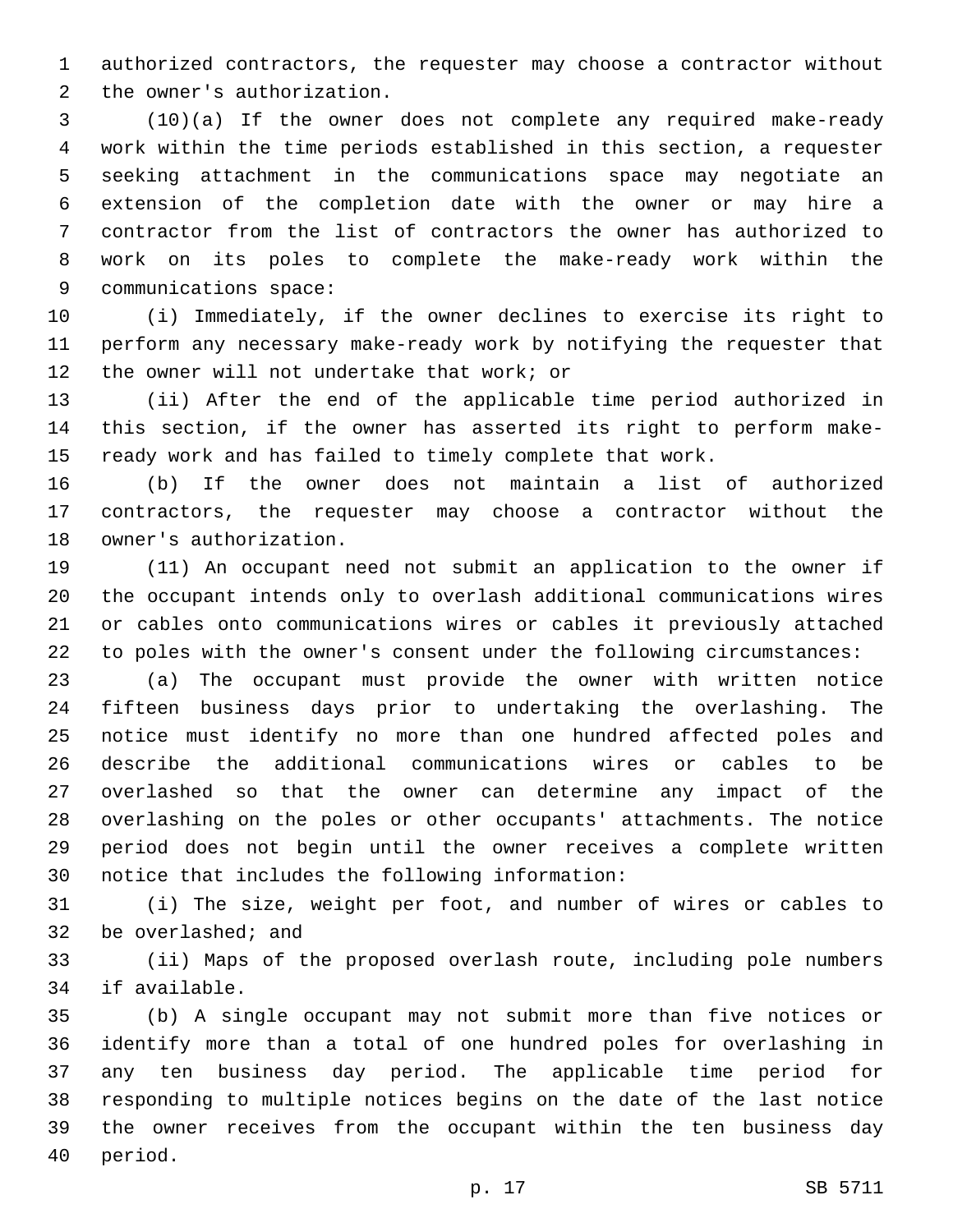(c) The occupant may proceed with the overlashing described in the notice unless the owner provides a written response, within ten business days of receiving the occupant's notice, prohibiting the overlashing as proposed. The owner may recover from the requester the costs the owner actually and reasonably incurs to inspect the facilities identified in the notice and to prepare any written response. The occupant must correct any safety violations caused by its existing attachments before overlashing additional wires or 9 cables on those attachments.

 (d) The owner may refuse to permit the overlashing described in the notice only if, in the owner's reasonable judgment, the overlashing would have a significant adverse impact on the poles or other occupants' attachments. The refusal must describe the nature and extent of that impact, include all relevant information supporting the owner's determination, and identify the make-ready work that the owner has determined would be required prior to allowing the proposed overlashing. The parties must negotiate in good faith to resolve the issues raised in the owner's refusal.

 (e) A licensee's wires or cables may not be overlashed on another occupant's attachments without the owner's consent and unless the licensee has an attachment agreement with the owner that includes rates, terms, and conditions for overlashing on the attachments of 23 other occupants.

 NEW SECTION. **Sec. 203.** A new section is added to chapter 35.21 25 RCW to read as follows:

 (1) An owner should make available and keep up-to-date a reasonably sufficient list of contractors it authorizes to perform surveys and make-ready work in the communications space on its poles in cases where the owner has failed to meet deadlines specified in 30 sections 202 through 206 of this act.

 (2) If a requester hires a contractor for purposes of performing surveys and make-ready work pursuant to this chapter, the requester must choose a contractor included on the owner's list of authorized contractors. If the owner does not maintain such a list, the requester may choose a contractor without the owner's approval of 36 that choice.

 (3) A requester that hires a contractor for a survey or make-ready work must provide the owner with prior written notice identifying and providing the contact information for the contractor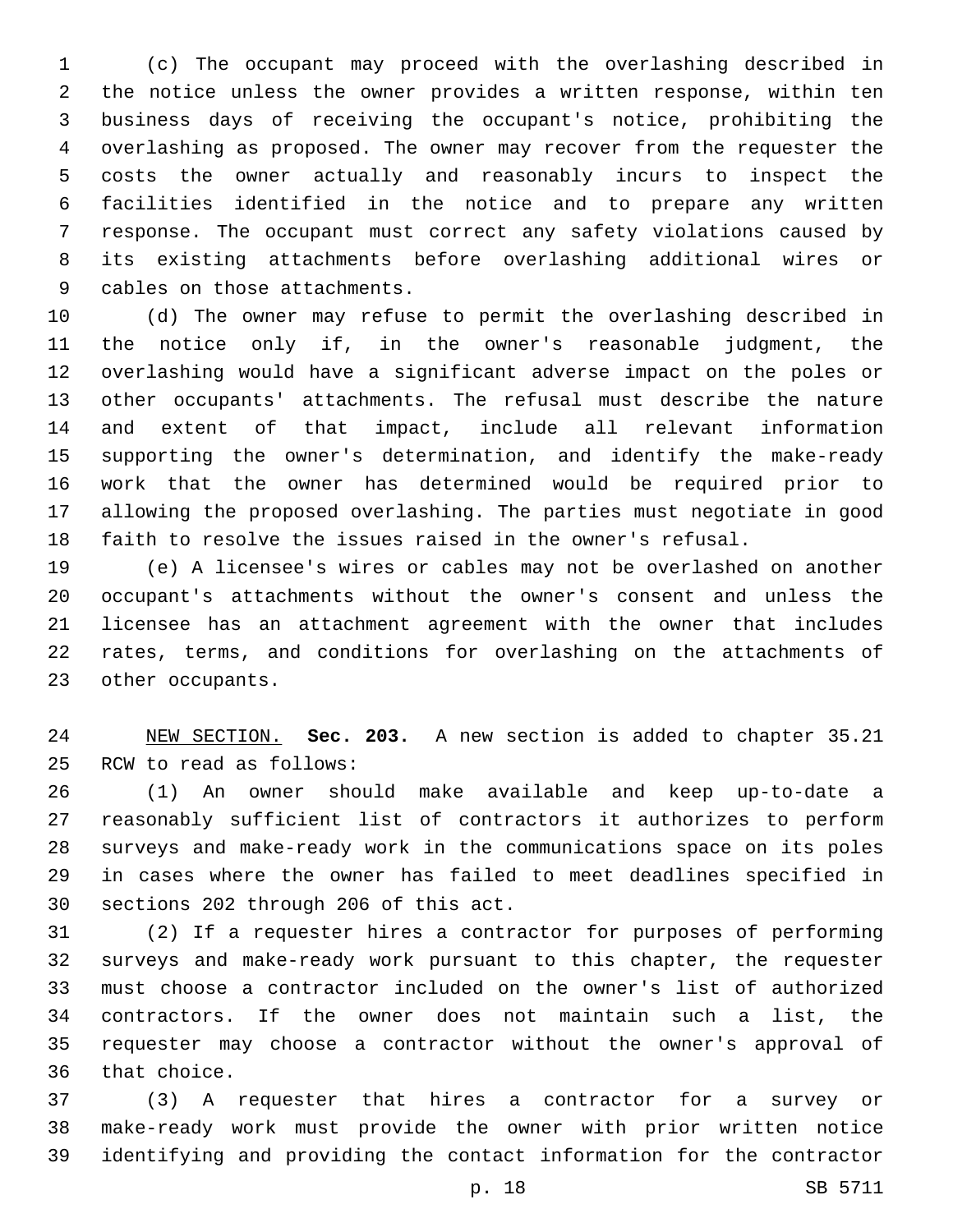and must provide a reasonable opportunity for an owner representative to accompany and consult with the contractor and the requester.

 (4) Subject to the review under section 206 of this act, the consulting representative of an owner may make final determinations, on a nondiscriminatory basis, on the attachment capacity of any pole and on issues of safety, reliability, and generally applicable 7 engineering principles.

 NEW SECTION. **Sec. 204.** A new section is added to chapter 35.21 9 RCW to read as follows:

 (1) The costs of modifying a facility to create capacity for additional attachment, including but not limited to replacement of a pole, must be borne by the requester and all existing occupants and owners that directly benefit from the modification. Each occupant or owner shall share the cost of the modification in proportion to the amount of new or additional usable space the occupant or owner occupies on or in the facility. An occupant or owner with an existing attachment to the modified facility is deemed to directly benefit from a modification if, within sixty days after receiving notification of such a modification, that occupant or owner adds to its existing attachment or otherwise modifies its attachment. An occupant or owner with an existing attachment may not be deemed to directly benefit from replacement of a pole if the occupant or owner 23 only transfers its attachment to the new pole.

 (2) The costs of modifying a facility to bring an existing attachment into compliance with applicable safety requirements must be borne by the occupant or owner that created the safety violation that necessitated the modification. These costs include, but are not necessarily limited to, the costs incurred by the owner or other occupants to modify the facility or conforming attachments. An occupant or owner with an existing conforming attachment to a facility is not required to bear any of the costs to rearrange or replace the occupant's or owner's attachment if such a rearrangement or replacement is necessitated solely to accommodate modifications to the facility to bring another occupant's or owner's attachment into conformance with applicable safety requirements to remedy a safety violation caused by another occupant or owner. The owner and each occupant must bear their own costs to modify their existing attachments if required to comply with applicable safety requirements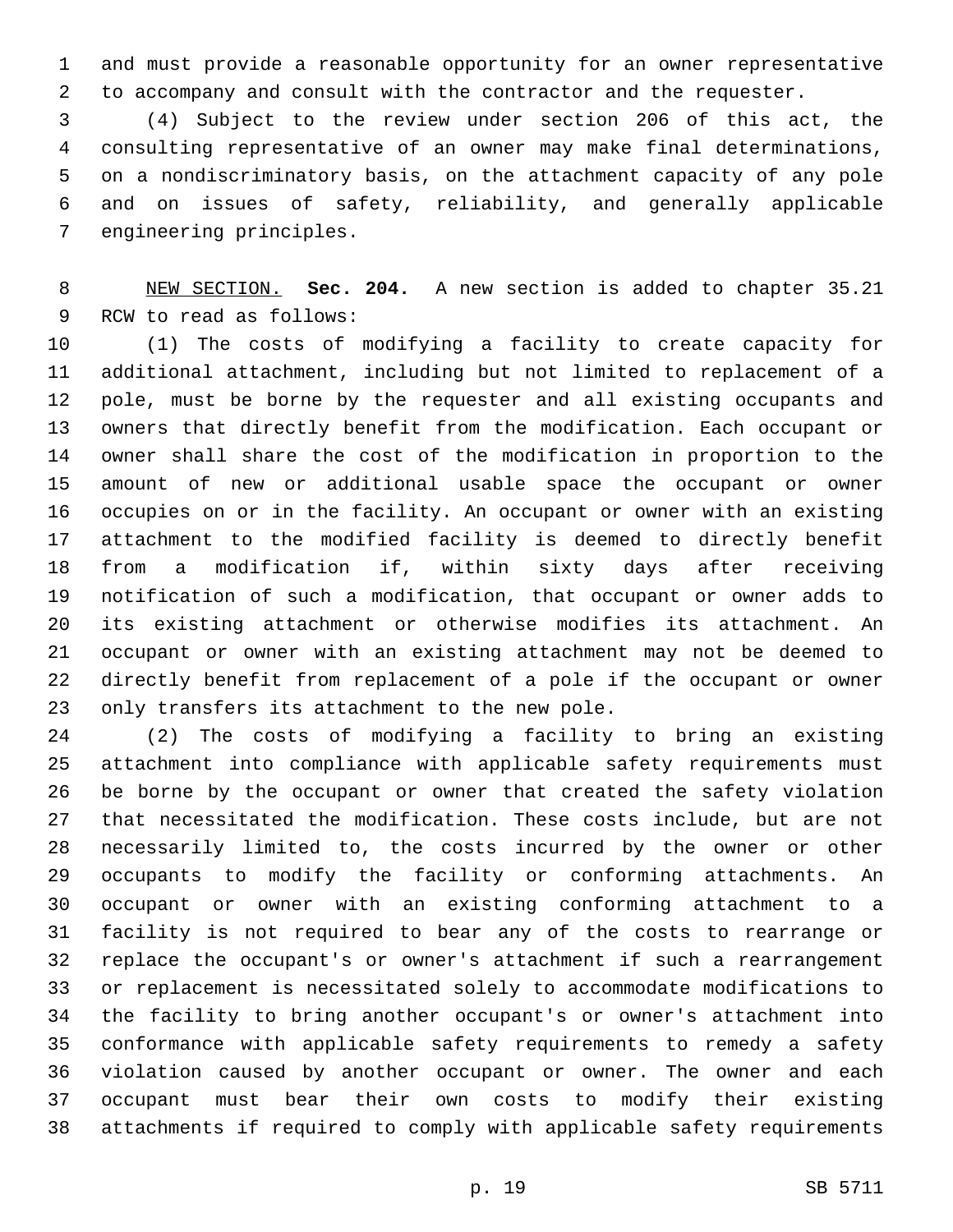if an owner or occupant did not create a safety violation that 2 necessitated the modification.

 (3) An owner shall provide an occupant with written notice prior to removal of, termination of service to, or modification of (other than routine maintenance or modification in response to emergencies) any facilities on or in which the occupant has attachments affected by such action. The owner must provide the notice as soon as practicable but no less than sixty days prior to taking the action described in the notice. However, the owner may provide notice less than sixty days in advance if a governmental entity or landowner other than the owner requires the action described in the notice and did not notify the owner of that requirement more than sixty days in 13 advance.

 (4) An owner may require the occupant to remove the occupant's abandoned attachments. The owner must identify the attachments and provide sufficient evidence to demonstrate that the occupant has abandoned those attachments. The occupant must respond to the owner within twenty days after the notice has been delivered to the occupant. If the occupant does not answer or otherwise respond to the owner, the owner may remove the attachments without further notice.

 NEW SECTION. **Sec. 205.** A new section is added to chapter 35.21 22 RCW to read as follows:

 (1) A fair and reasonable rate for attachments to or in facilities must assure the owner the recovery of not less than all the additional costs of procuring and maintaining the attachments, nor more than the actual capital and operating expenses, including just compensation, of the owner attributable to that portion of the facility used for the attachments, including a share of the required support and clearance space, in proportion to the space used for the attachment, as compared to all other uses made of the facility, and 31 uses that remain available to the owner.

 (2) The following formula for determining a fair, just, reasonable, and sufficient rate shall apply to attachments to poles:

| 34  |      |  | $Maximum = Space \times Net Cost of \times Carrying$ |      |
|-----|------|--|------------------------------------------------------|------|
| -35 | Rate |  | Factor a Bare Pole Charge                            |      |
| 36  |      |  |                                                      | Rate |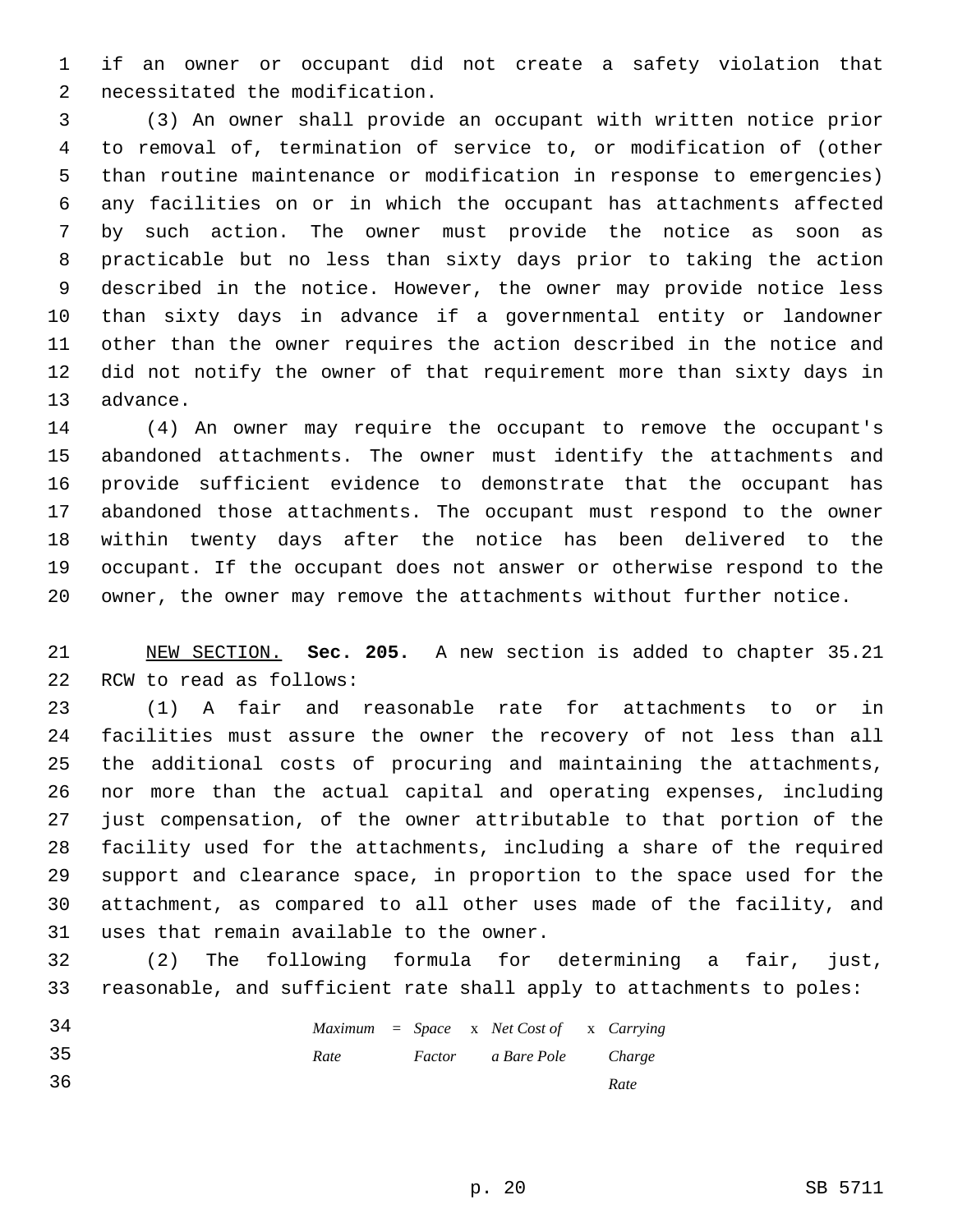| $\mathbf 1$    | Occupied Space                                                                                                            |
|----------------|---------------------------------------------------------------------------------------------------------------------------|
| $\overline{2}$ | Where Space Factor<br><b>Total Usable Space</b>                                                                           |
| 3              | following formula for determining a fair,<br>The<br>(3)<br>just,                                                          |
| 4              | reasonable, and sufficient rate shall apply to attachments to ducts                                                       |
| 5              | or conduits:                                                                                                              |
| 6              |                                                                                                                           |
| $\sqrt{ }$     | Maximum<br>Carrying                                                                                                       |
| 8              | $X$ 1 Duct 1 $X$ [ Number $X$ Net Conduit Investment 1 $X$<br>$\begin{bmatrix} 1 & 1 \end{bmatrix}$<br>Rate per<br>Charge |
| $\mathsf 9$    | Linear ft./m.<br>Rate<br>Number of<br>of Ducts<br>System Duct Length (ft./m.)<br>Number of                                |
| 10             | <b>Inner Ducts</b><br>Ducts                                                                                               |
| 11             |                                                                                                                           |
| 12             | (Percentage of Conduit Capacity) (Net Linear Cost of a Conduit)                                                           |
| 13             | simplified as:                                                                                                            |
| 14             |                                                                                                                           |
| 15             |                                                                                                                           |
| 16             |                                                                                                                           |
| 17             | Maximum<br>Carrying                                                                                                       |
| 18             | 1 Duct 1 x [ Net Conduit Investment<br>$\blacksquare$<br>$\mathbf{x}$<br>Rate per<br>Charge<br>$=$                        |
| 19             | No. of Inner Ducts<br>System Duct Length (ft./m.)<br>Linear ft./m.<br>Rate                                                |
| 20             | If<br>duct or only a single inner duct is installed,<br>inner<br>no<br>the                                                |
| 21             | fraction "1 Duct divided by the Number of Inner Ducts" is presumed to                                                     |
| 22             | be $1/2$ .                                                                                                                |
| 23             | NEW SECTION. Sec. 206. A new section is added to chapter 35.21                                                            |
| 24             | RCW to read as follows:                                                                                                   |
| 25             | (1) A licensee may submit disputes to binding arbitration by                                                              |
| 26             | serving notice on the owner if:                                                                                           |
| 27             | (a) An owner has denied access to its facilities;                                                                         |
| 28             | (b) An owner fails to negotiate in good faith the rates, terms,                                                           |
| 29             | and conditions of an attachment agreement; or                                                                             |
| 30             | (c) The licensee disputes the rates, terms, or conditions in an                                                           |
| 31             | attachment agreement, the owner's performance under the agreement, or                                                     |
| 32             | the owner's obligations under the agreement or other applicable law.                                                      |
| 33             | (2) An owner may submit disputes to binding arbitration by                                                                |
| 34             | serving notice on the licensee if:                                                                                        |
| 35             | Another licensee is unlawfully making or<br>maintaining<br>(a)                                                            |
| 36             | attachments to or in the owner's facilities;                                                                              |
|                | SB 5711<br>p. 21                                                                                                          |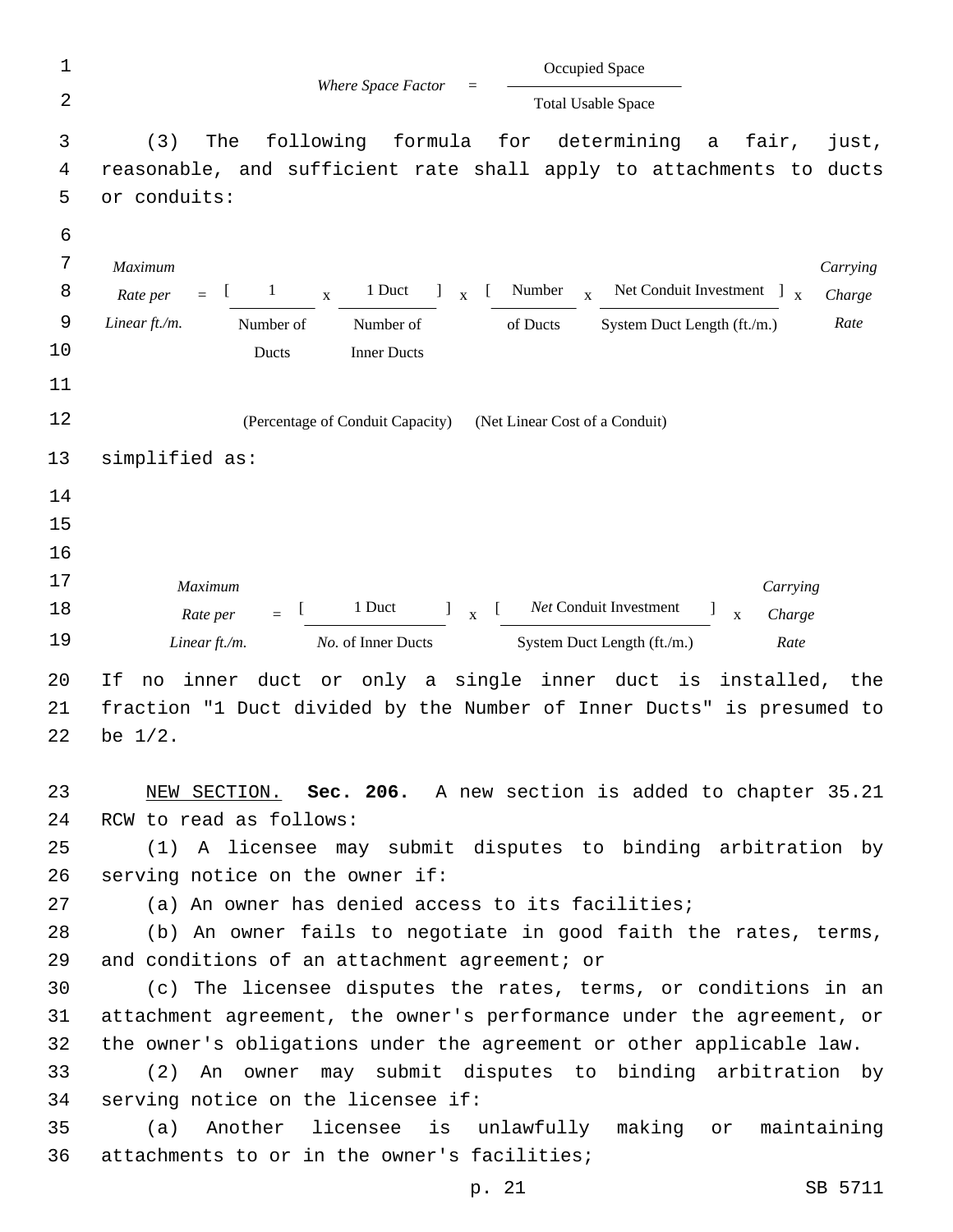(b) Another licensee fails to negotiate in good faith the rates, terms, and conditions of an attachment agreement; or

 (c) The owner disputes the rates, terms, or conditions in an attachment agreement, the occupant's performance under the agreement, or the occupant's obligations under the agreement or other applicable law.6

 (3) Costs of the arbitration, including compensation for the arbitrator's services, must be borne equally by the parties participating in the arbitration and each party shall bear its own costs and expenses, including legal fees and witness expenses, in 11 connection with the arbitration proceeding.

 (4) Within thirty days of receipt of the initial notice, each party shall furnish a list of acceptable arbitrators. The parties shall select an arbitrator; failing to agree on an arbitrator, each party shall select one arbitrator and the two arbitrators shall select a third arbitrator for an arbitration panel.

 (5) The execution of an attachment agreement does not preclude any challenge to the lawfulness or reasonableness of the rates, terms, or conditions in that agreement, provided that one of the 20 following circumstances exists:

 (a) The parties made good faith efforts to negotiate the disputed rates, terms, or conditions prior to executing the agreement but were unable to resolve the dispute despite those efforts, and such a challenge is brought within six months from the agreement execution 25 date; or

 (b) The party challenging the rate, term, or condition was reasonably unaware of the other party's interpretation of that rate, term, or condition when the agreement was executed.

 (6) A submission to binding arbitration authorized under this 30 section must contain the following:

 (a) A statement, including specific facts, demonstrating that the complainant engaged or reasonably attempted to engage in good faith, executive-level negotiations to resolve the disputed issues raised in the submission and that the parties failed to resolve those issues despite those efforts; such negotiations must include the exchange of reasonably relevant information necessary to resolve the dispute including, but not limited to, the information required to calculate rates in compliance with sections 202 through 206 of this act;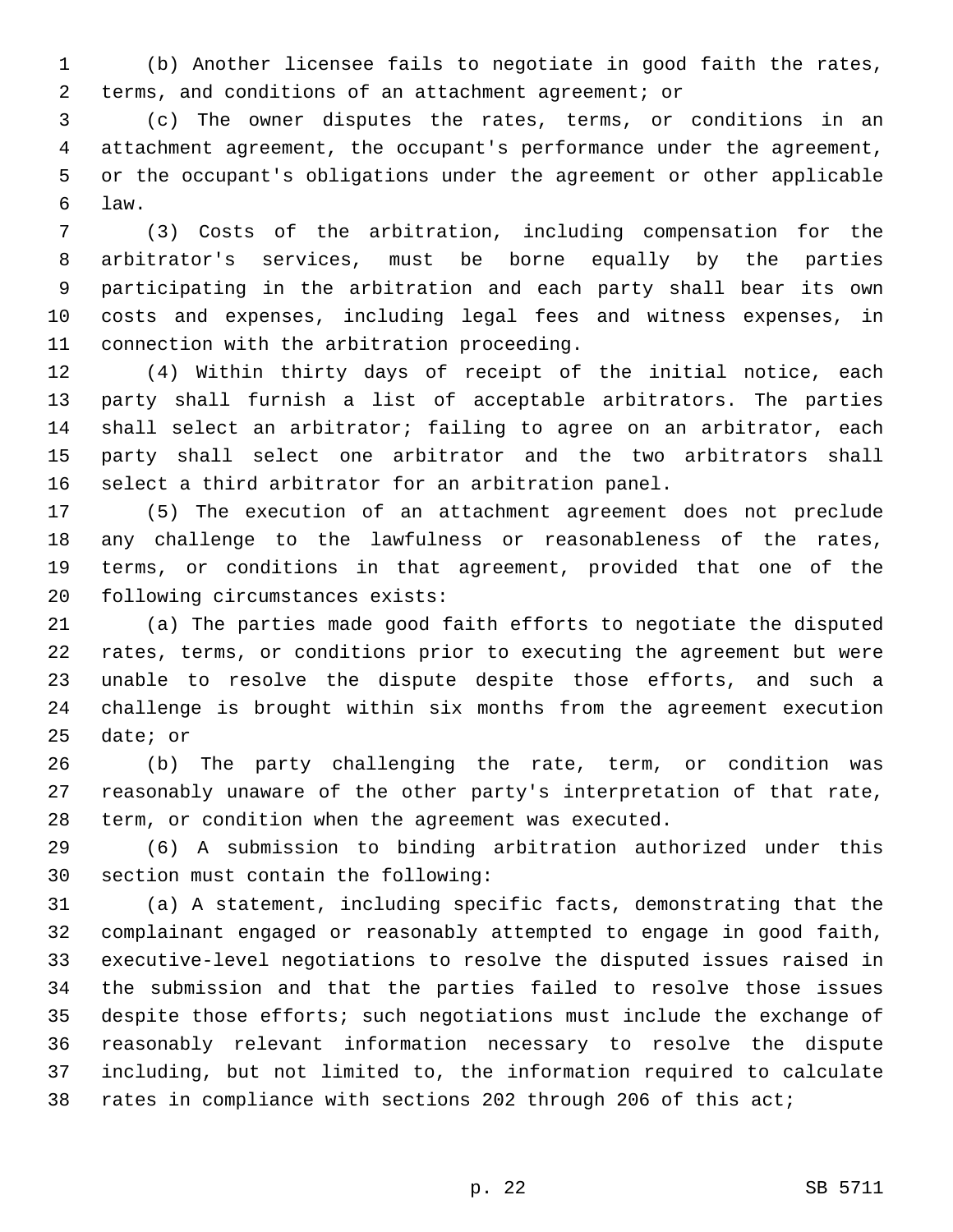(b) Identification of all actions, rates, terms, and conditions alleged to be unjust, unfair, unreasonable, insufficient, or 3 otherwise contrary to applicable law;

 (c) Sufficient data or other factual information and legal argument to support the allegations to the extent that the complainant possesses such factual information; and

 (d) A copy of the attachment agreement, if any, between the 8 parties.

 (7) The arbiter will issue a notice of prehearing conference within five business days after the arbitration panel is seated. The party complained against must answer the complaint within ten business days from the date the arbiter serves the complaint. The answer must respond to each allegation in the complaint with sufficient data or other factual information and legal argument to 15 support that response to the extent the respondent possesses such 16 factual information.

 (8)(a) A licensee has the burden to prove its right to attach to or in the owner's facilities and that any attachment requirement, term, or condition an owner imposes or seeks to impose that the licensee challenges violates any provision of sections 202 through 21 205 of this act or other applicable law.

 (b) An owner bears the burden to prove that the attachment rates it charges or proposes to charge are in compliance with sections 202 through 205 of this act or that the owner's denial of access to its facilities is lawful under section 202 of this act.

 (9) If the arbiter determines that a rate, term, or condition complained of is not in compliance with sections 202 through 205 of this act, the arbiter shall prescribe a rate, term, or condition that is in compliance with sections 202 through 205 of this act. The arbiter shall require the inclusion of that rate, term, or condition in an attachment agreement, and to the extent authorized by applicable law, shall order a refund or payment of the difference between any rate required by section 205 of this act and the rate that was previously charged during the time the owner was charging the rate after the effective date of this section.

 (10) If the arbiter determines that an owner has unlawfully or unreasonably denied or delayed access to a facility, the arbiter shall order the owner to provide access to that facility within a reasonable time frame and on rates, terms, and conditions that are in compliance with sections 202 through 205 of this act.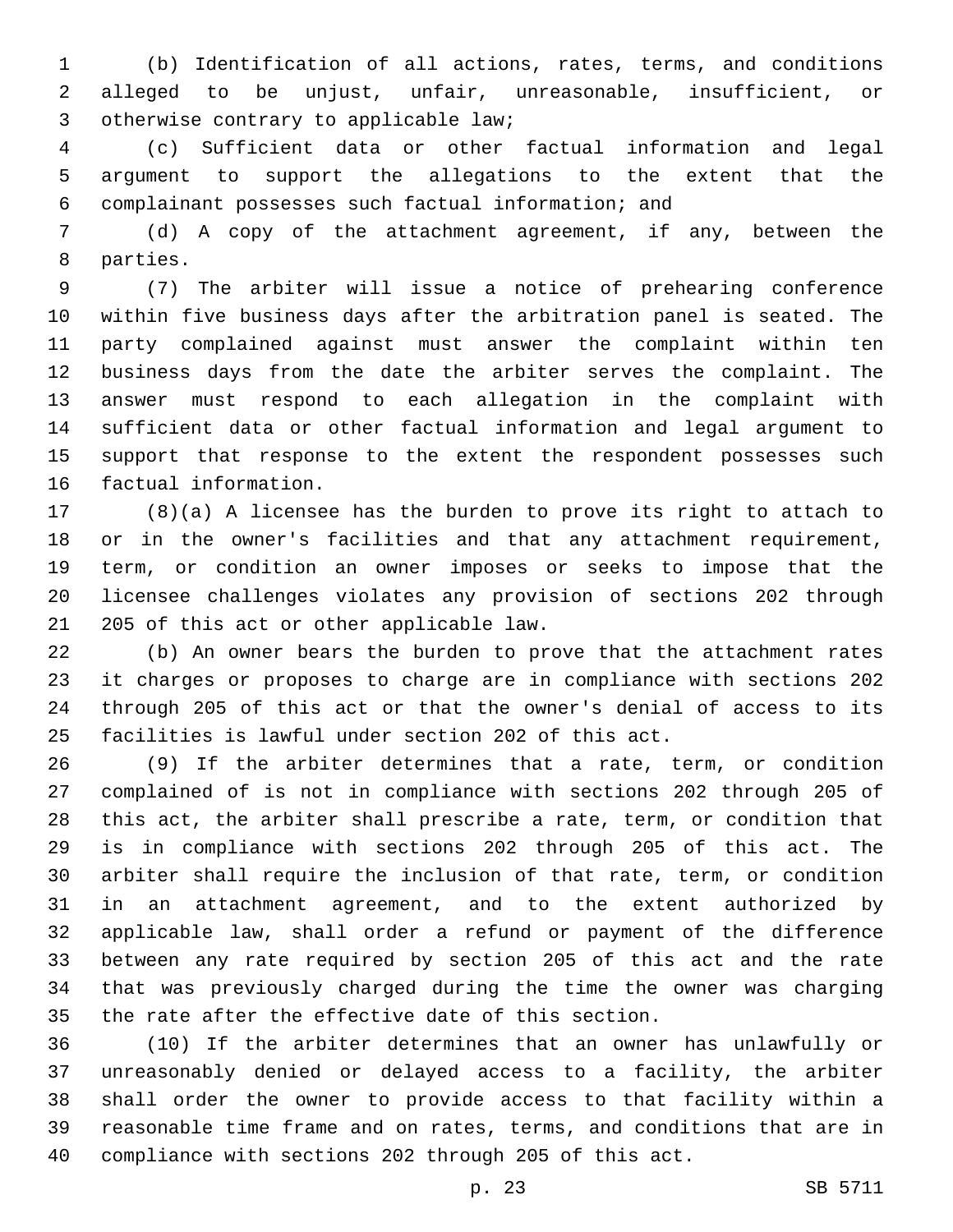(11) Nothing in this section precludes an owner or occupant from bringing any other complaint not related to the rates, terms, and conditions of attachment and that is otherwise authorized under applicable law.4

 (12) If the arbiter finds that the rates, terms, or conditions demanded, exacted, charged, or collected by any owner in connection with attachments to its facilities do not comply with sections 202 through 205 of this act as applicable, the arbiter shall establish rates, terms, and conditions consistent with the requirements of sections 202 through 205 of this act, thereafter to be observed and in force and fix the same by final order entered within sixty days after the submission of the issues for arbitration. The arbiter may 13 extend this deadline for good cause.

 NEW SECTION. **Sec. 207.** A new section is added to chapter 54.04 15 RCW to read as follows:

 The definitions in this section apply throughout sections 208 through 212 of this act unless the context clearly requires 18 otherwise.

 (1) "Attachment" means any wire, cable, or antenna for the transmission of intelligence by telecommunications or television, including cable television, light waves, or other phenomena, or for the transmission of electricity for light, heat, or power, and any related device, apparatus, or auxiliary equipment, installed upon any pole or in any telecommunications, electrical, cable television, or communications right-of-way, duct, conduit, manhole or handhole, or other similar facilities owned or controlled, in whole or in part, by the owners, where the installation has been made with the consent of the owners consistent with the provisions of this chapter.

 (2) "Attachment agreement" means an agreement negotiated in good faith between an owner and a utility or licensee establishing the rates, terms, and conditions for attachments to the owner's 32 facilities.

 (3) "Carrying charge" means the costs the owner incurs to own and maintain poles, ducts, or conduits without regard to attachments. Those costs are comprised of the owner's administrative, maintenance, and depreciation expenses, and applicable taxes. When used to calculate an attachment rate, the carrying charge may be expressed as a percentage of the net pole, duct, or conduit investment.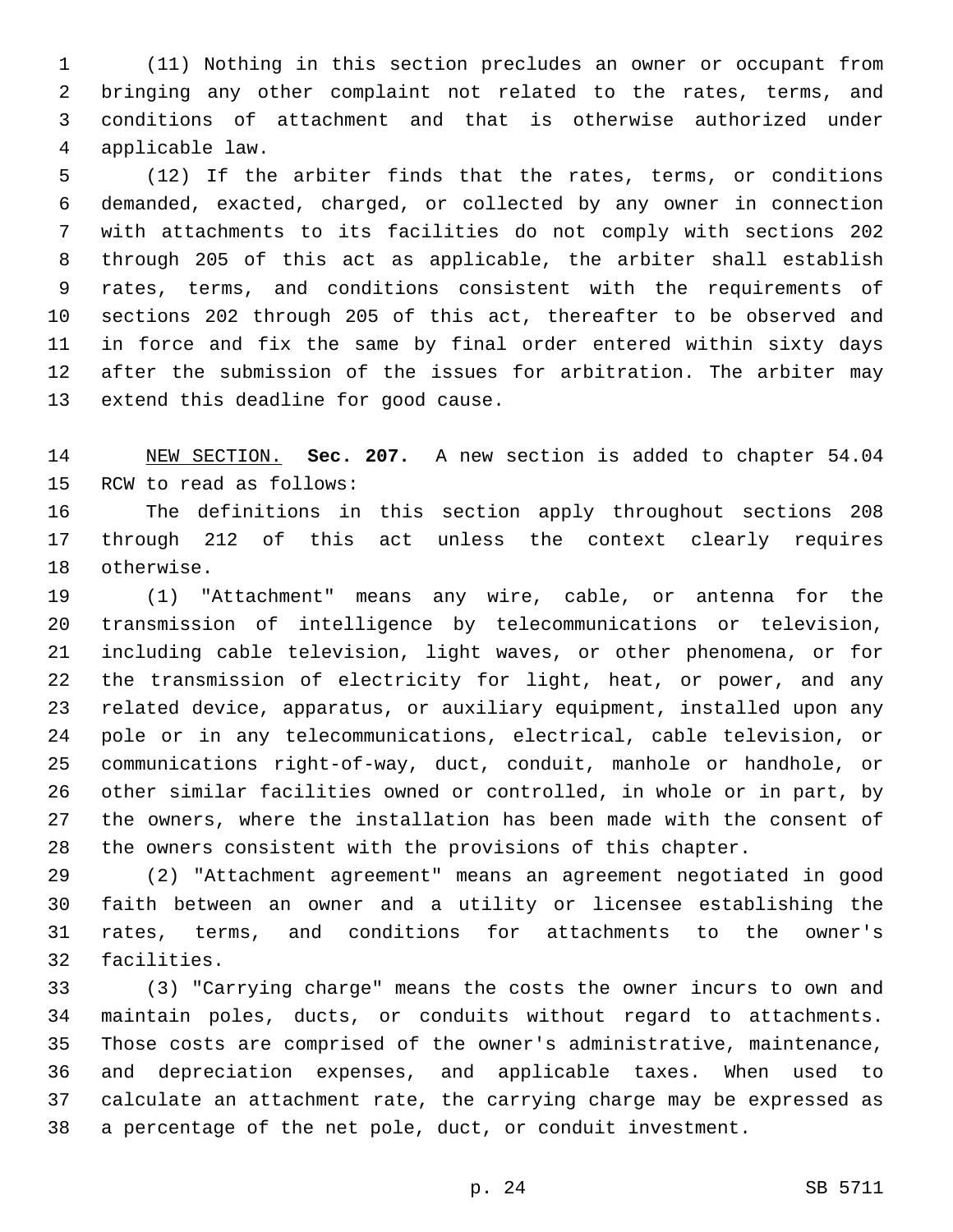(4) "Communications space" means the usable space on a pole below the communications workers safety zone and above the vertical space for meeting ground clearance requirements under the national 4 electrical safety code.

 (5) "Conduit" means a structure containing one or more ducts, usually placed in the ground, in which cables or wires may be installed.7

 (6) "Duct" means a single enclosed raceway for conductors, cable, 9 or wire.

 (7) "Facility" means a pole, duct, conduit, manhole or handhole, right-of-way, or similar structure on or in which attachments can be made. "Facilities" includes more than one facility.

 (8) "Inner duct" means a duct-like raceway smaller than a duct that is inserted into a duct so that the duct may carry multiple 15 wires or cables.

 (9) "Licensee" includes any person, firm, corporation, partnership, company, association, joint stock association, or cooperatively organized association, other than a utility, that is authorized to construct attachments upon, along, under, or across the 20 public ways.

 (10) "Locally regulated utility" means a public utility district owning and operating an electric utility not subject to rate or service regulation by the utilities and transportation commission.

 (11) "Make-ready work" means engineering or construction activities necessary to make a pole, duct, conduit, right-of-way, or other support equipment available for a new attachment, attachment modifications, or additional attachments. Such work may include rearrangement of existing attachments, installation of additional support for the utility pole, or creation of additional capacity, up to and including replacement of an existing pole with a taller pole.

 (12)(a) "Net cost of a bare pole" means: (i) The original investment in poles, including purchase price of poles and fixtures and excluding cross-arms and appurtenances, less depreciation reserve and deferred federal income taxes if applicable associated with the pole investment, divided by (ii) the number of poles represented in 36 the investment amount.

 (b) When an owner owns poles jointly with another utility, the number of poles for purposes of calculating the net cost of a bare pole is the number of solely owned poles plus the product of the number of the jointly owned poles multiplied by the owner's ownership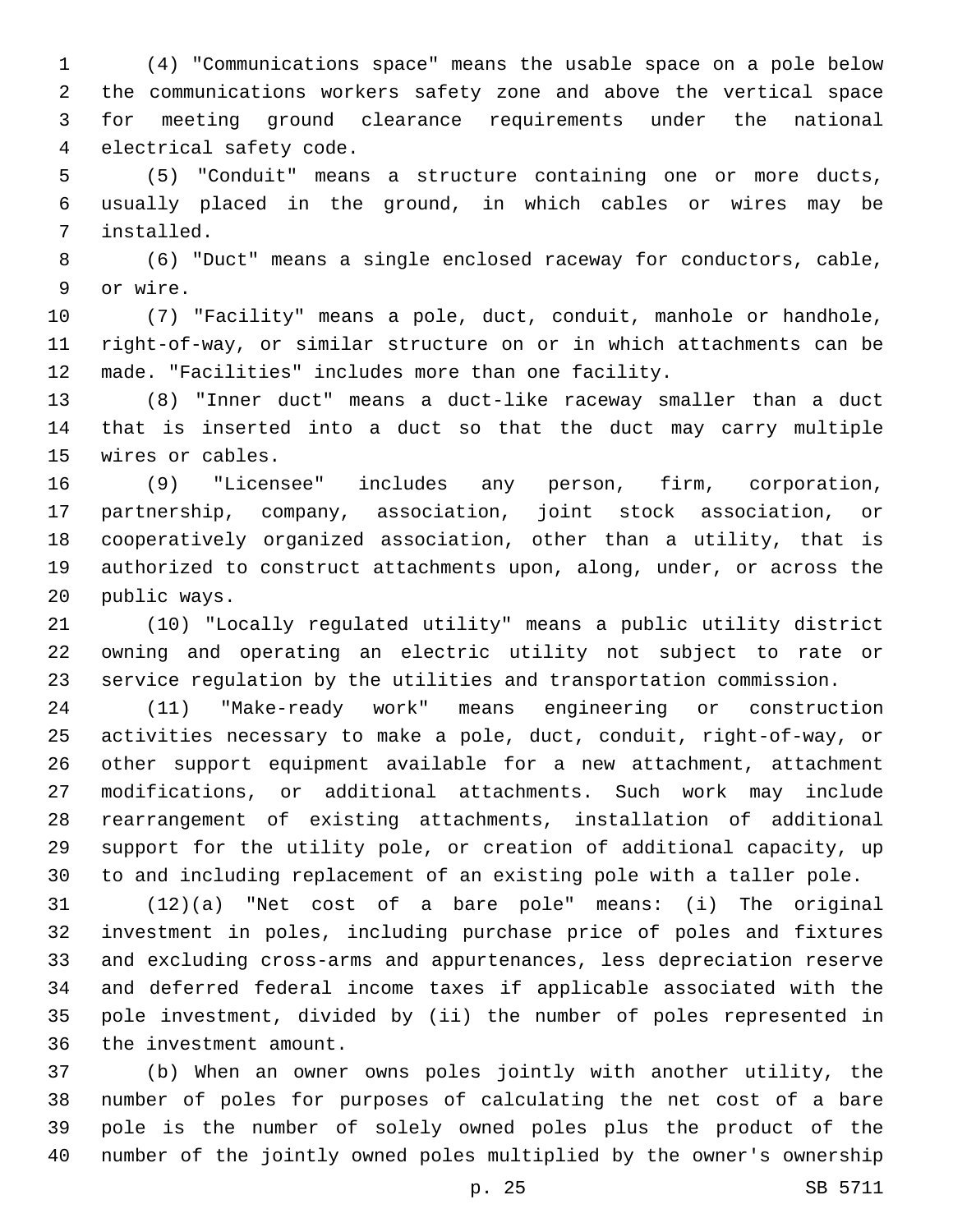percentage in those poles. In the unusual situation in which net pole investment is zero or negative, the owner may use gross figures with 3 appropriate net adjustments.

 (13) "Occupant" means any licensee with an attachment to an owner's facility that the owner has granted the licensee the right to maintain.6

 (14) "Occupied space" means that portion of the facility used for attachment that is rendered unusable for any other attachment, which is presumed to be one foot on a pole and one-half of a duct in a duct 10 or conduit.

 (15) "Overlashing" means the tying of additional communications wires or cables to existing communications wires or cables attached 13 to poles.

 (16) "Owner" means the locally regulated utility that owns or controls the facilities to or in which an occupant maintains, or a 16 requester seeks to make, attachments.

 (17) "Pole" means an aboveground structure on which an owner maintains attachments, which is presumed to be thirty-seven and one- half feet in height. When the owner is a locally regulated utility, "pole" is limited to structures used to attach electric distribution 21 lines.

 (18) "Requester" means a licensee or utility that applies to an owner to make attachments to or in the owner's facilities and that has an agreement with the owner establishing the rates, terms, and conditions for attachments to the owner's facilities.

 (19) "Right-of-way" is an owner's legal right to construct, install, or maintain facilities or related equipment in or on grounds or property belonging to another person. For the purposes of sections 208 through 212 of this act, "right-of-way" includes only the legal rights that permit the owner to allow third parties access to those 31 rights.

 (20) "Unusable space," with respect to poles, means the space on the pole below the usable space, including the amount required to set the depth of the pole. In the absence of measurements to the contrary, a pole is presumed to have twenty-four feet of unusable 36 space.

 (21) "Usable space," with respect to poles, means the vertical space on a pole above the minimum grade level that can be used for the attachment of wires, cables, and associated equipment, and that includes space occupied by the owner. In the absence of measurements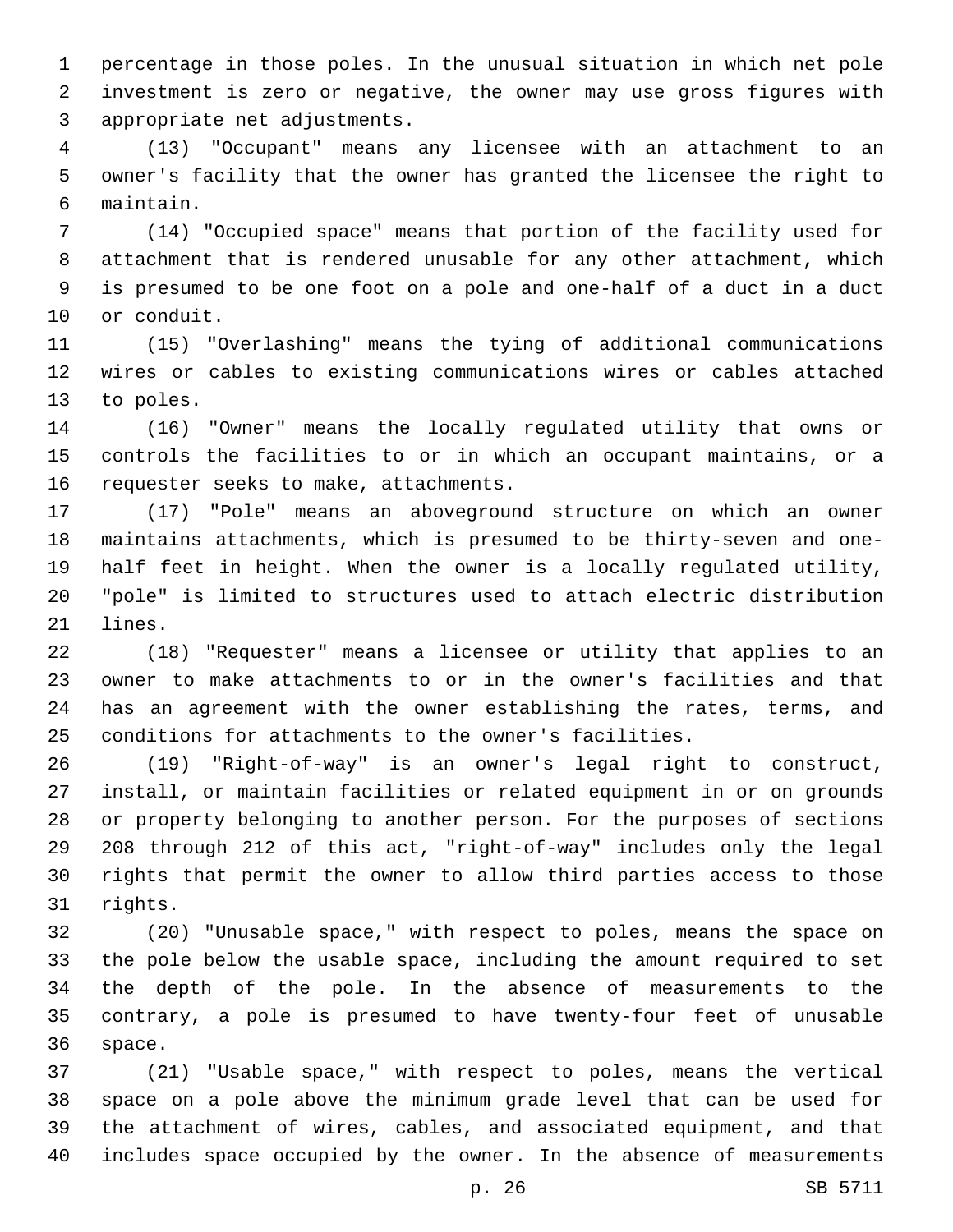to the contrary, a pole is presumed to have thirteen and one-half feet of usable space. With respect to conduit, "usable space" means capacity within a conduit that is available or that could, with reasonable effort and expense, be made available, for the purpose of installing wires, cable, and associated equipment for telecommunications or cable services, and that includes capacity 7 occupied by the owner.

 NEW SECTION. **Sec. 208.** A new section is added to chapter 54.04 9 RCW to read as follows:

 (1) An owner should make available and keep up-to-date a reasonably sufficient list of contractors it authorizes to perform surveys and make-ready work in the communications space on its poles in cases where the owner has failed to meet deadlines specified in 14 sections 208 through 212 of this act.

 (2) If a requester hires a contractor for purposes of performing surveys and make-ready work pursuant to this chapter, the requester must choose a contractor included on the owner's list of authorized contractors. If the owner does not maintain such a list, the requester may choose a contractor without the owner's approval of 20 that choice.

 (3) A requester that hires a contractor for a survey or make- ready work must provide the owner with prior written notice identifying and providing the contact information for the contractor and must provide a reasonable opportunity for an owner representative to accompany and consult with the contractor and the requester.

 (4) Subject to the review under section 212 of this act, the consulting representative of an owner may make final determinations, on a nondiscriminatory basis, on the attachment capacity of any pole and on issues of safety, reliability, and generally applicable 30 engineering principles.

 NEW SECTION. **Sec. 209.** A new section is added to chapter 54.04 32 RCW to read as follows:

 (1) An owner shall provide requesters with nondiscriminatory access for attachments to or in any facility the owner owns or controls. An owner may deny access to specific facilities on a nondiscriminatory basis where there is insufficient capacity or for reasons of safety, reliability, and generally applicable engineering principles. However, the owner may not deny access to a pole based on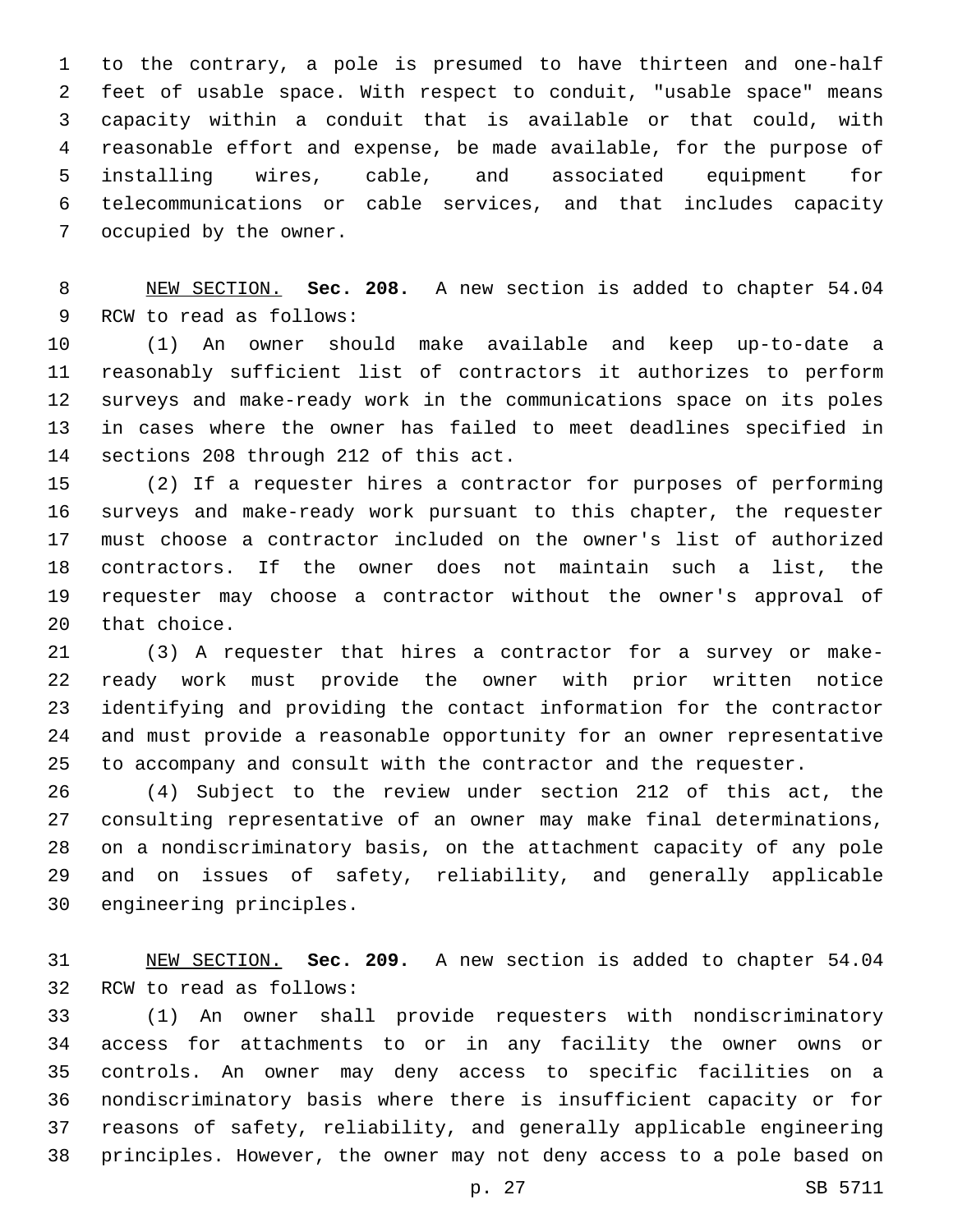insufficient capacity if the requester is willing to compensate the owner for the costs to replace the existing pole with a taller pole and otherwise undertake make-ready work to increase the capacity of the pole to accommodate an additional attachment including, but not limited to, using space and cost-saving attachment techniques such as: Boxing; installation of attachments on both sides of the pole at approximately the same height; or bracketing or installation of extension arms, to the extent that the owner uses, or allows occupants to use, such attachment techniques in the communications 10 space of the owner's poles.

 (2) All rates, terms, and conditions made, demanded, or received by any owner for any attachment by a licensee must be fair and reasonable and must be included in an attachment agreement with the licensee or utility. Parties may mutually agree on terms for attachment to or in facilities that differ from those in this 16 chapter.

 (3) Except for overlashing requests described in subsection (11) of this section, a requester must submit a written application to an owner to request access to its facilities. The owner may recover from the requester the reasonable costs the owner actually and reasonably incurs to process the application, including the costs of inspecting the facilities identified in the application and preparing a preliminary estimate for any necessary make-ready work, to the extent these costs are not, and would not ordinarily be, included in the accounts used to calculate the attachment rates set forth in this chapter. The owner may survey the facilities identified in the application and may recover from the requester the costs the owner actually and reasonably incurs to conduct that survey. The owner must provide the requester with an estimate of those costs prior to conducting a survey. The owner must complete such a survey and respond in writing to requests for access to the facilities identified in the application within forty-five days from the date the owner receives a complete application, except as otherwise provided in this section. A complete application is an application that provides the information necessary to enable the owner to identify and evaluate the facilities to or in which the requester 37 seeks to attach.

 (4) If the owner denies the request in an application for access, in whole or in part, the owner's written response to the application must include an explanation of the reasons for the denial for each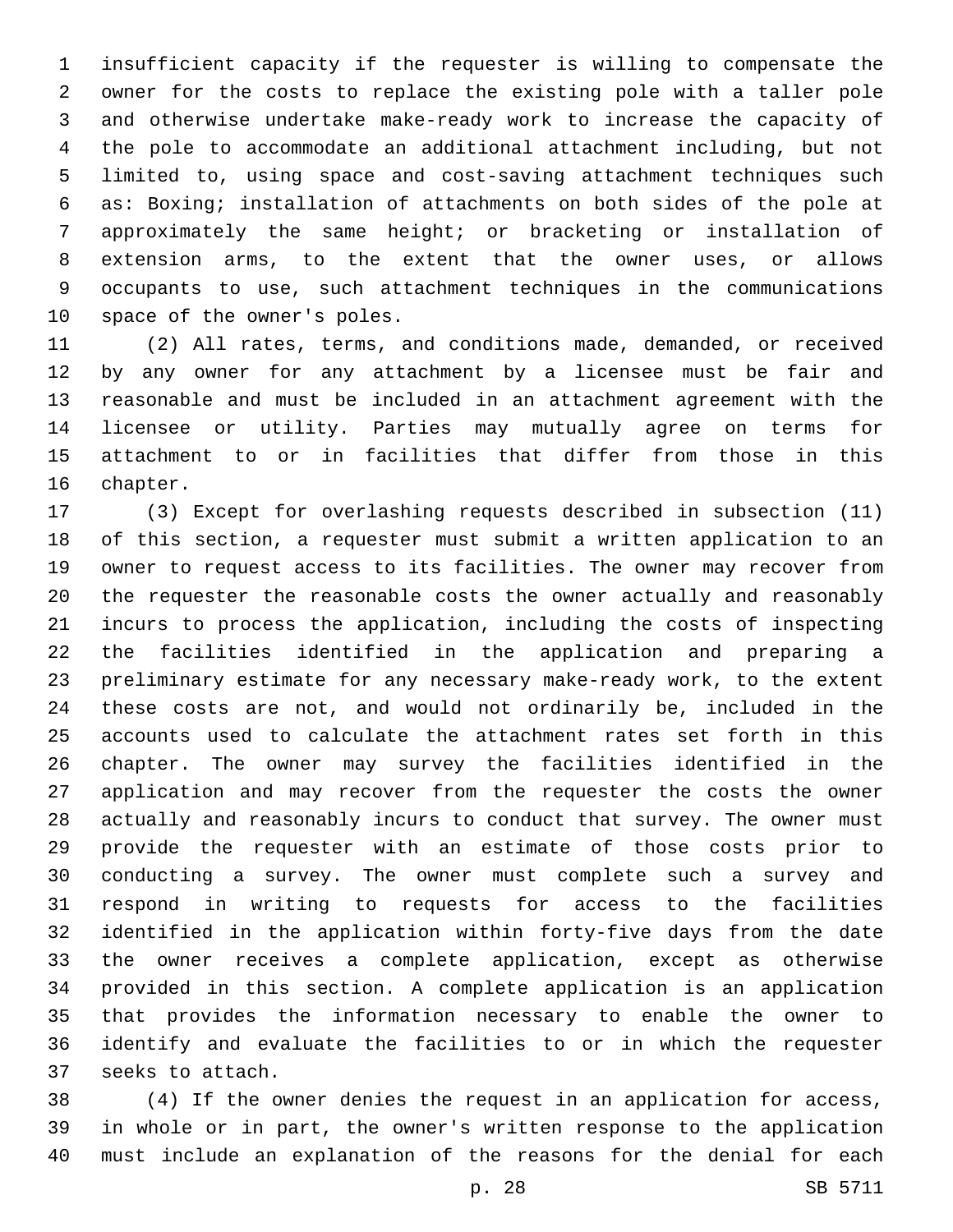facility to which the owner is denying access. Such a response must include all relevant information supporting the denial.

 (5) To the extent that it grants the access requested in an application, the owner's written response must inform the requester of the results of the review of the application. Within fourteen days of providing its written response, the owner must provide an estimate of charges to perform all necessary make-ready work, including the costs of completing the estimate. Make-ready work costs are nonrecurring costs that are not included in carrying charges and must be costs that the owner actually and reasonably incurs to provide the 11 requester with access to the facility.

 (a) The requester must accept or reject an estimate of charges to perform make-ready work within thirty days of receipt of the estimate. The owner may require the requester to pay all estimated charges to perform make-ready work as part of acceptance of the estimate or before the owner undertakes the make-ready work subject to true-up to the reasonable costs the owner actually incurs to 18 undertake the work.

 (b) An owner may withdraw an outstanding estimate of charges to perform make-ready work any time after thirty days from the date the owner provides the estimate to the requester if the requester has not accepted or rejected that estimate. An owner also may establish a date no earlier than thirty days from the date the owner provides the estimate to the requester after which the estimate expires without 25 further action by the owner.

 (6) For requests to attach to poles, the owner must determine the time period for completing the make-ready work and provide that information in a written notice to the requester and all known occupants with existing attachments on the poles that may be affected by the make-ready work. The owner and the requester must coordinate the make-ready work with any such occupants, as necessary.

(a) For attachments in the communications space, the notice must:

(i) Specify where and what make-ready work will be performed;

 (ii) Set a date for completion of make-ready work that is no later than sixty days after the notice is sent. For good cause shown, the owner may extend completion of the make-ready work by an 37 additional fifteen days;

 (iii) State that any occupant with an existing attachment may modify that attachment consistent with the specified make-ready work before the date set for completion of that work. Any occupant with an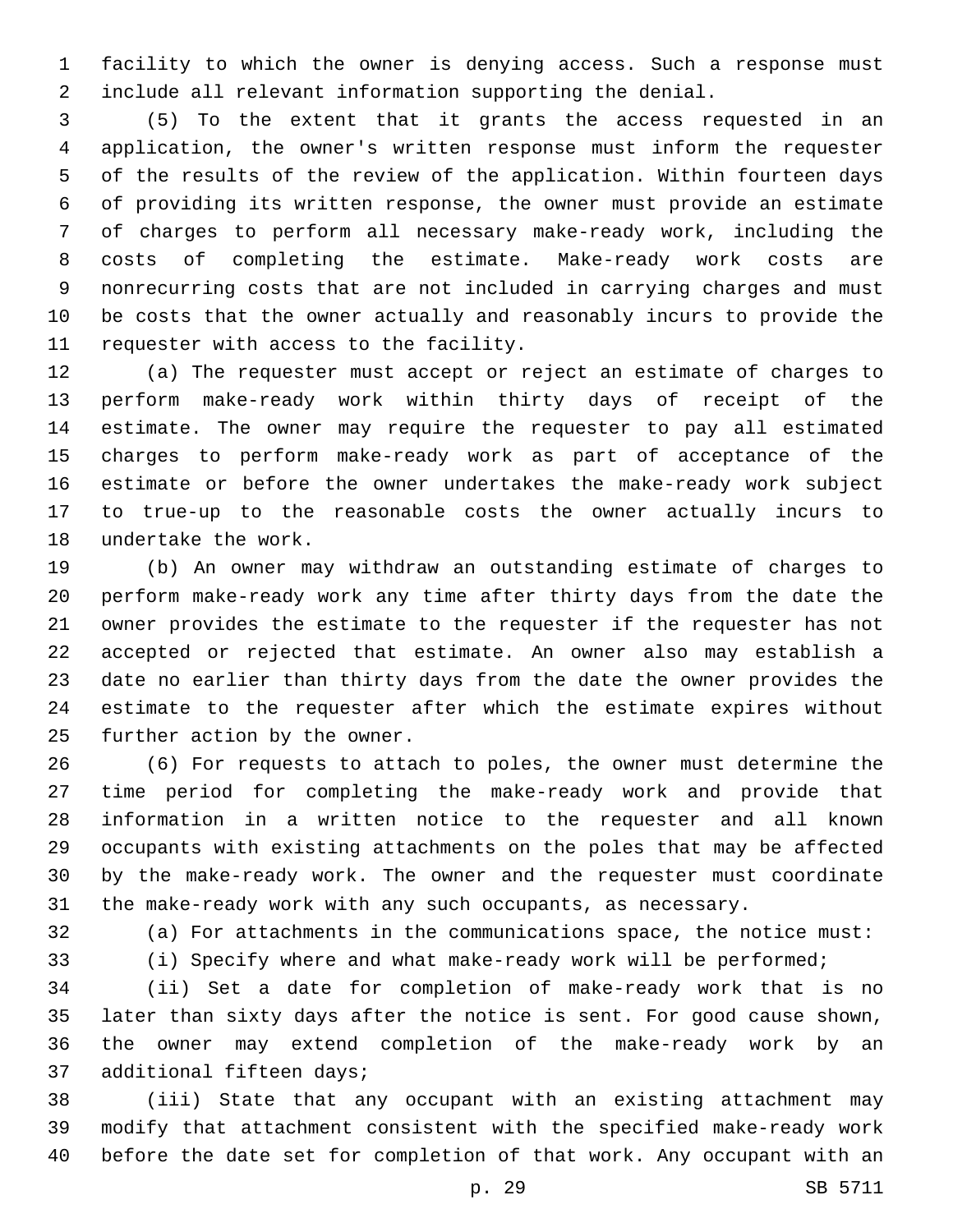existing attachment that does not comply with applicable safety requirements must modify that attachment to bring it into compliance before the date set for completion of the make-ready work. The occupant is responsible for all costs incurred to bring its 5 attachment into compliance;

 (iv) State that the owner may assert its right to fifteen 7 additional days to complete the make-ready work;

 (v) State that if make-ready work is not completed by the completion date set by the owner, or fifteen days later if the owner has asserted its right to fifteen additional days, the owner and the requester may negotiate an extension of the completion date or the requester, after giving reasonable notice to the owner, may hire a contractor from the list of contractors the owner has authorized to work on its poles to complete the specified make-ready work within the communications space. If the owner does not maintain a list of authorized contractors, the requester may choose a contractor without 17 the owner's authorization;

 (vi) State the name, telephone number, and email address of a person to contact for more information about the make-ready work.

 (b) For wireless antennas or other attachments on poles in the space above the communications space, the notice must:

(i) Specify where and what make-ready work will be performed;

 (ii) Set a date for completion of make-ready work that is no later than ninety days after notice is sent. For good cause shown, the owner may extend completion of the make-ready work by an 26 additional fifteen days;

 (iii) State that any occupant with an existing attachment may modify the attachment consistent with the specified make-ready work before the date set for completion of that work. Any occupant with an existing attachment that does not comply with applicable safety requirements must modify that attachment to bring it into compliance before the date set for completion of the make-ready work. The occupant is responsible for all costs incurred to bring its 34 attachment into compliance;

 (iv) State that the owner may assert its right to fifteen 36 additional days to complete the make-ready work.

 (v) State the name, telephone number, and email address of a person to contact for more information about the make-ready work.

 (7) For the purpose of compliance with the time periods in this 40 section: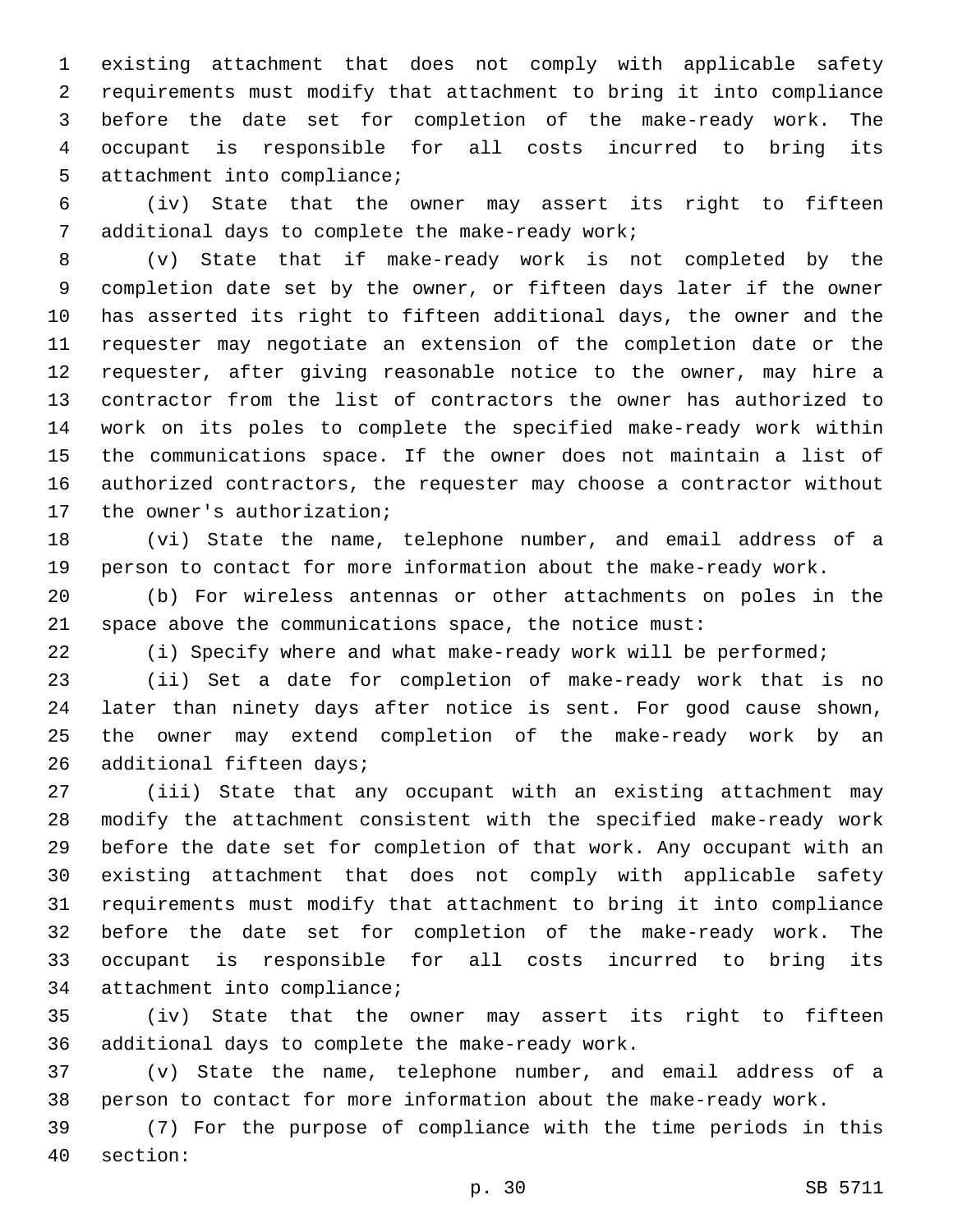(a) The time periods apply to all requests for access to up to three hundred poles or one-half of one percent of the owner's poles 3 in Washington, whichever is less.

 (b) An owner shall negotiate in good faith the time periods for all requests for access to more than three hundred poles or one-half of one percent of the owner's poles in Washington, whichever is less.

 (c) An owner may treat multiple requests from a single requester as one request when the requests are filed within the same thirty-day period. The applicable time period for completing the optional survey or required make-ready work begins on the date of the last request the owner receives from the requester within the thirty-day period.

 (8)(a) An owner may extend the time periods specified in this 13 section under the following circumstances:

 (i) For replacing existing poles to the extent that circumstances beyond the owner's control including, but not necessarily limited to, local government permitting, landowner approval, or adverse weather conditions, require additional time to complete the work; or

 (ii) During performance of make-ready work if the owner discovers unanticipated circumstances that reasonably require additional time 20 to complete the work.

 (b) Upon discovery of the circumstances in (a)(i) or (ii) of this subsection, the owner must promptly notify, in writing, the requester and other affected occupants with existing attachments. The notice must include the reason for the extension and date by which the owner will complete the work. The owner may not extend completion of make- ready work for a period any longer than reasonably necessary and shall undertake the work on a nondiscriminatory basis with the other 28 work the owner undertakes on its facilities.

 (9) If the owner determines that a survey is necessary for responding to a request for attachment to poles and fails to complete a survey of the facilities specified in the application within the time periods established in this section, a requester seeking attachment in the communications space may negotiate an extension of the completion date with the owner or may hire a contractor from the list of contractors the owner has authorized to work on its poles to complete the survey. If the owner does not maintain a list of authorized contractors, the requester may choose a contractor without 38 the owner's authorization.

 (10)(a) If the owner does not complete any required make-ready work within the time periods established in this section, a requester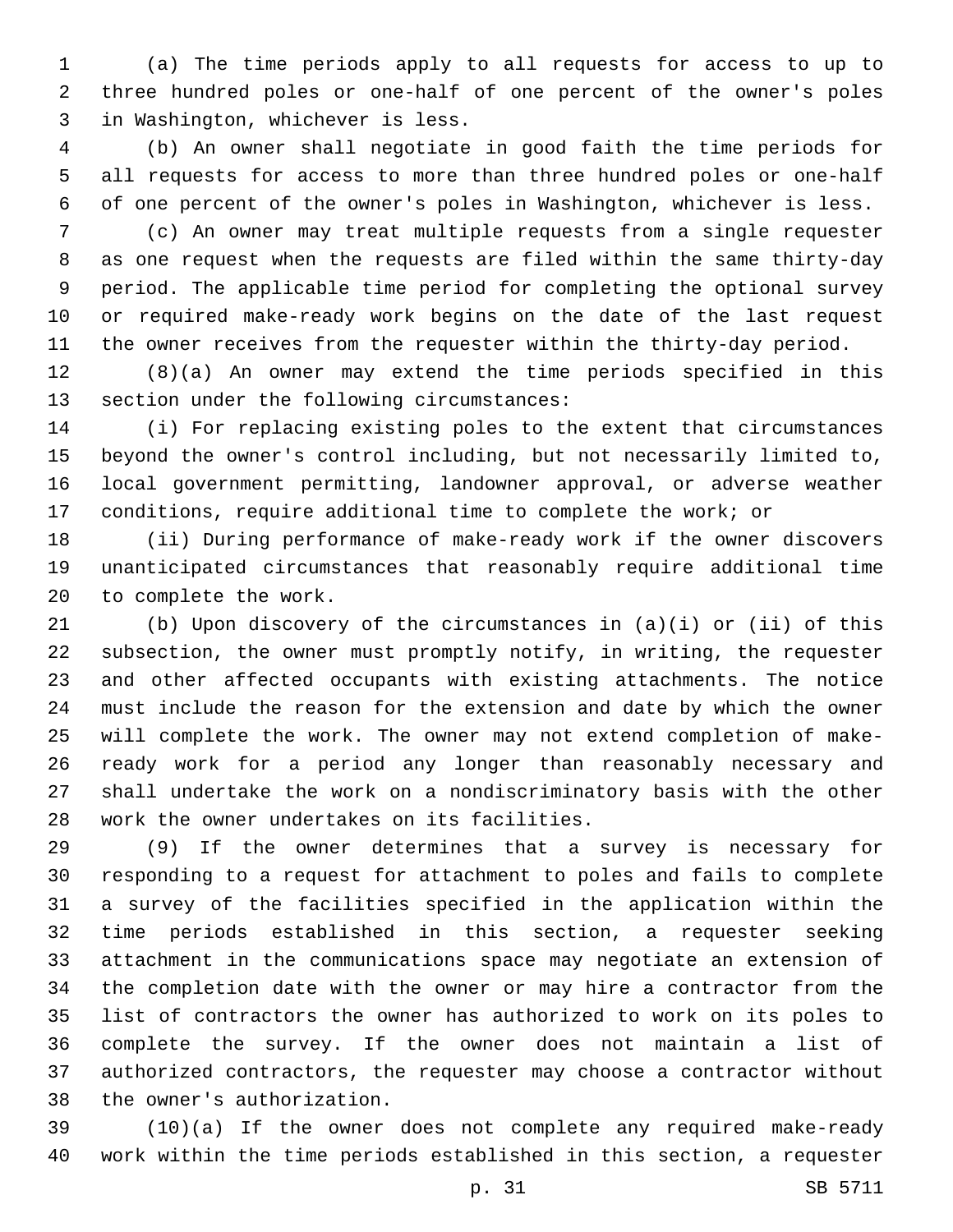seeking attachment in the communications space may negotiate an extension of the completion date with the owner or may hire a contractor from the list of contractors the owner has authorized to work on its poles to complete the make-ready work within the 5 communications space:

 (i) Immediately, if the owner declines to exercise its right to perform any necessary make-ready work by notifying the requester that 8 the owner will not undertake that work; or

 (ii) After the end of the applicable time period authorized in this section, if the owner has asserted its right to perform make-ready work and has failed to timely complete that work.

 (b) If the owner does not maintain a list of authorized contractors, the requester may choose a contractor without the 14 owner's authorization.

 (11) An occupant need not submit an application to the owner if the occupant intends only to overlash additional communications wires or cables onto communications wires or cables it previously attached to poles with the owner's consent under the following circumstances:

 (a) The occupant must provide the owner with written notice fifteen business days prior to undertaking the overlashing. The notice must identify no more than one hundred affected poles and describe the additional communications wires or cables to be overlashed so that the owner can determine any impact of the overlashing on the poles or other occupants' attachments. The notice period does not begin until the owner receives a complete written 26 notice that includes the following information:

 (i) The size, weight per foot, and number of wires or cables to be overlashed; and

 (ii) Maps of the proposed overlash route, including pole numbers 30 if available.

 (b) A single occupant may not submit more than five notices or identify more than a total of one hundred poles for overlashing in any ten business day period. The applicable time period for responding to multiple notices begins on the date of the last notice the owner receives from the occupant within the ten business day 36 period.

 (c) The occupant may proceed with the overlashing described in the notice unless the owner provides a written response, within ten business days of receiving the occupant's notice, prohibiting the overlashing as proposed. The owner may recover from the requester the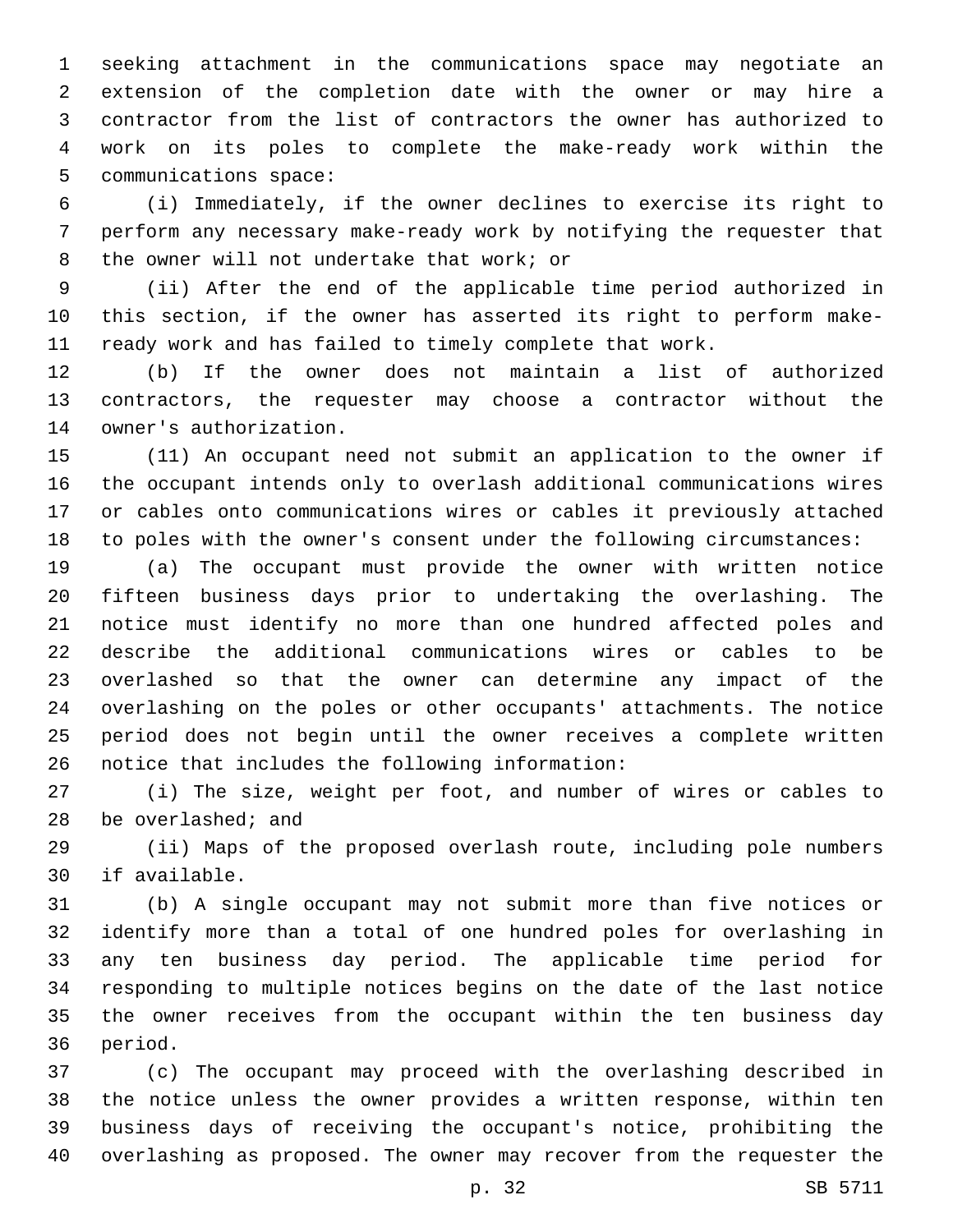costs the owner actually and reasonably incurs to inspect the facilities identified in the notice and to prepare any written response. The occupant must correct any safety violations caused by its existing attachments before overlashing additional wires or 5 cables on those attachments.

 (d) The owner may refuse to permit the overlashing described in the notice only if, in the owner's reasonable judgment, the overlashing would have a significant adverse impact on the poles or other occupants' attachments. The refusal must describe the nature and extent of that impact, include all relevant information supporting the owner's determination, and identify the make-ready work that the owner has determined would be required prior to allowing the proposed overlashing. The parties must negotiate in good faith to resolve the issues raised in the owner's refusal.

 (e) A licensee's wires or cables may not be overlashed on another occupant's attachments without the owner's consent and unless the licensee has an attachment agreement with the owner that includes rates, terms, and conditions for overlashing on the attachments of 19 other occupants.

 NEW SECTION. **Sec. 210.** A new section is added to chapter 54.04 21 RCW to read as follows:

 (1) The costs of modifying a facility to create capacity for additional attachment, including but not limited to replacement of a pole, must be borne by the requester and all existing occupants and owners that directly benefit from the modification. Each occupant or owner must share the cost of the modification in proportion to the amount of new or additional usable space the occupant or owner occupies on or in the facility. An occupant or owner with an existing attachment to the modified facility is deemed to directly benefit from a modification if, within sixty days after receiving notification of such a modification, that occupant or owner adds to its existing attachment or otherwise modifies its attachment. An occupant or owner with an existing attachment may not be deemed to directly benefit from replacement of a pole if the occupant or owner 35 only transfers its attachment to the new pole.

 (2) The costs of modifying a facility to bring an existing attachment into compliance with applicable safety requirements must be borne by the occupant or owner that created the safety violation that necessitated the modification. These costs include, but are not

p. 33 SB 5711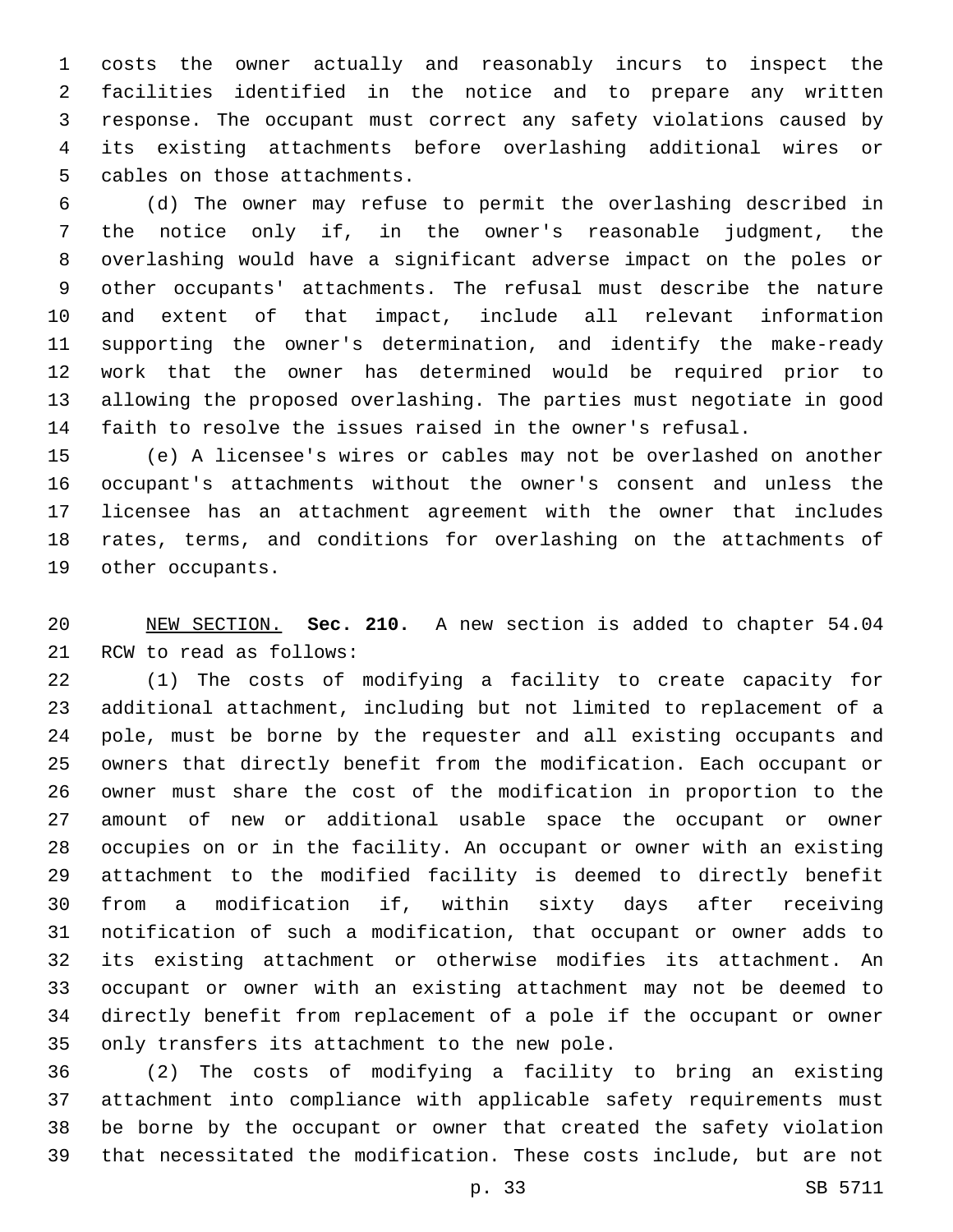necessarily limited to, the costs incurred by the owner or other occupants to modify the facility or conforming attachments. An occupant or owner with an existing conforming attachment to a facility is not required to bear any of the costs to rearrange or replace the occupant's or owner's attachment if the rearrangement or replacement is necessitated solely to accommodate modifications to the facility to bring another occupant's or owner's attachment into conformance with applicable safety requirements to remedy a safety violation caused by another occupant or owner. The owner and each occupant must bear their own costs to modify their existing attachments if required to comply with applicable safety requirements if an owner or occupant did not create a safety violation that 13 necessitated the modification.

 (3) An owner shall provide an occupant with written notice prior to removal of, termination of service to, or modification of (other than routine maintenance or modification in response to emergencies) any facilities on or in which the occupant has attachments affected by such an action. The owner must provide the notice as soon as practicable but no less than sixty days prior to taking the action described in the notice. However, the owner may provide notice less than sixty days in advance if a governmental entity or landowner other than the owner requires the action described in the notice and did not notify the owner of that requirement more than sixty days in 24 advance.

 (4) An owner may require the occupant to remove the occupant's abandoned attachments. The owner must identify the attachments and provide sufficient evidence to demonstrate that the occupant has abandoned those attachments. The occupant must respond to the owner within twenty days after the notice has been delivered to the occupant. If the occupant does not answer or otherwise respond to the owner, the owner may remove the attachments without further notice.

 NEW SECTION. **Sec. 211.** A new section is added to chapter 54.04 33 RCW to read as follows:

 (1) A fair and reasonable rate for attachments to or in facilities must assure the owner the recovery of not less than all the additional costs of procuring and maintaining the attachments, nor more than the actual capital and operating expenses, including just compensation, of the owner attributable to that portion of the facility used for the attachments, including a share of the required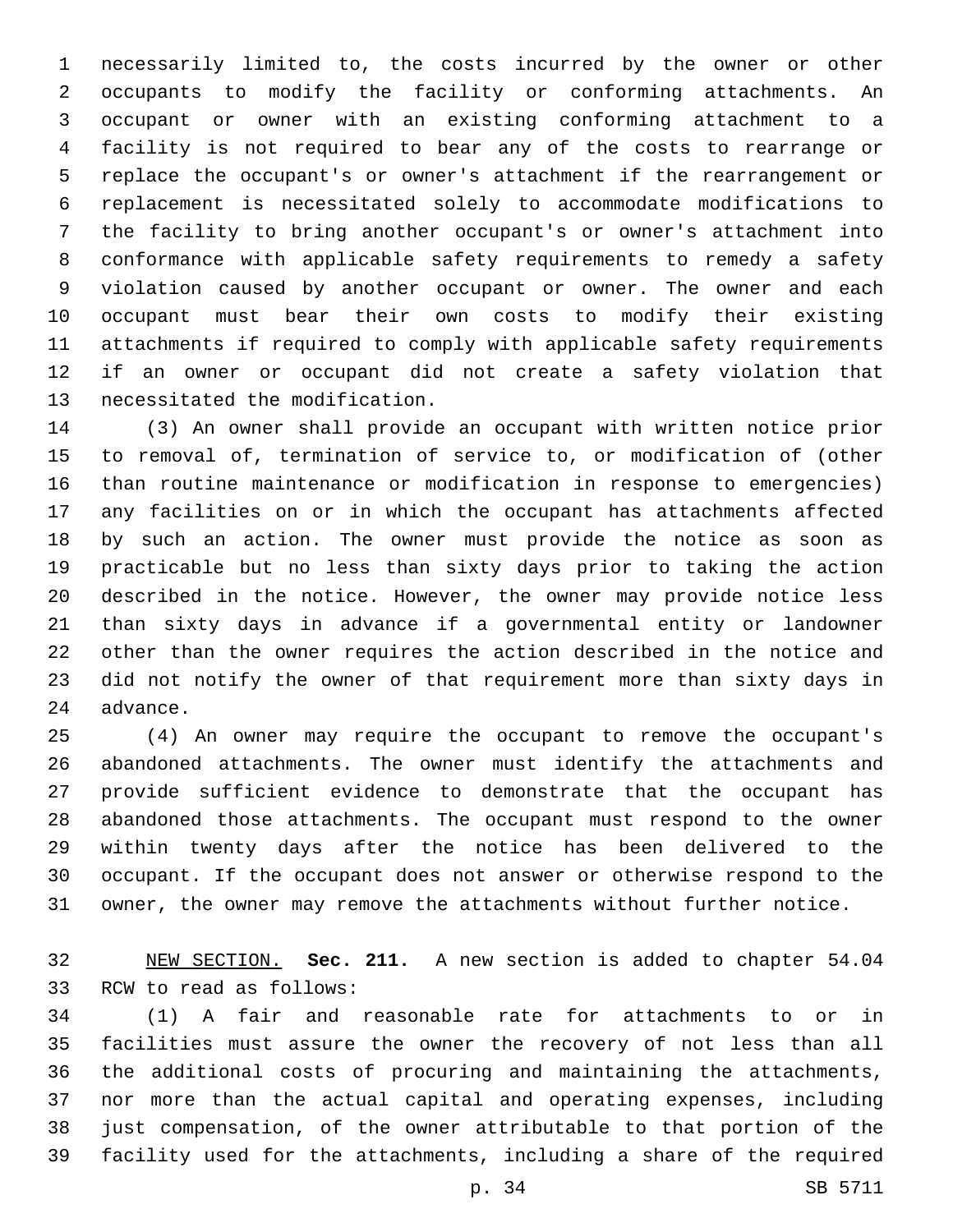1 support and clearance space, in proportion to the space used for the 2 attachment, as compared to all other uses made of the facility, and 3 uses that remain available to the owner. 4 (2) The following formula for determining a fair, just, 5 reasonable, and sufficient rate shall apply to attachments to poles: 6 7 8 *Maximum* = *Space* x *Net Cost of Rate Factor a Bare Pole* x *Carrying Charge Rate* 9 *Where Space Factor* = Occupied Space 10 Total Usable Space 11 (3) The following formula for determining a fair, just, 12 reasonable, and sufficient rate shall apply to attachments to ducts 13 or conduits: 14 15 16 *Maximum Rate per Linear ft./m.*  $=$  $\begin{bmatrix} 1 & x \end{bmatrix}$ 1 Duct  $\int_{\mathbf{x}}^{\mathbf{y}}$ [ Number <sub>x</sub> Net Conduit Investment ] <sub>x</sub> *Carrying Charge* 17 *Linear ft./m.* Number of Number of of Ducts System Duct Length (ft./m.) Rate 18 Number of Ducts Number of Inner Ducts 19 20 (Percentage of Conduit Capacity) (Net Linear Cost of a Conduit) 21 simplified as: 22 23 24 25 26 *Maximum Rate per Linear ft./m.*  $=$   $\frac{1}{2}$ 1 Duct  $l_{\rm x}$  [ *Net* Conduit Investment ] x *Carrying Charge* 27 *No.* of Inner Ducts System Duct Length (ft./m.) *Rate* 28 If no inner duct or only a single inner duct is installed, the 29 fraction "1 Duct divided by the Number of Inner Ducts" is presumed to 30 be  $1/2$ . 31 NEW SECTION. **Sec. 212.** A new section is added to chapter 54.04

32 RCW to read as follows:

33 (1) A licensee may submit disputes to binding arbitration by 34 serving notice on the owner if:

35 (a) An owner has denied access to its facilities;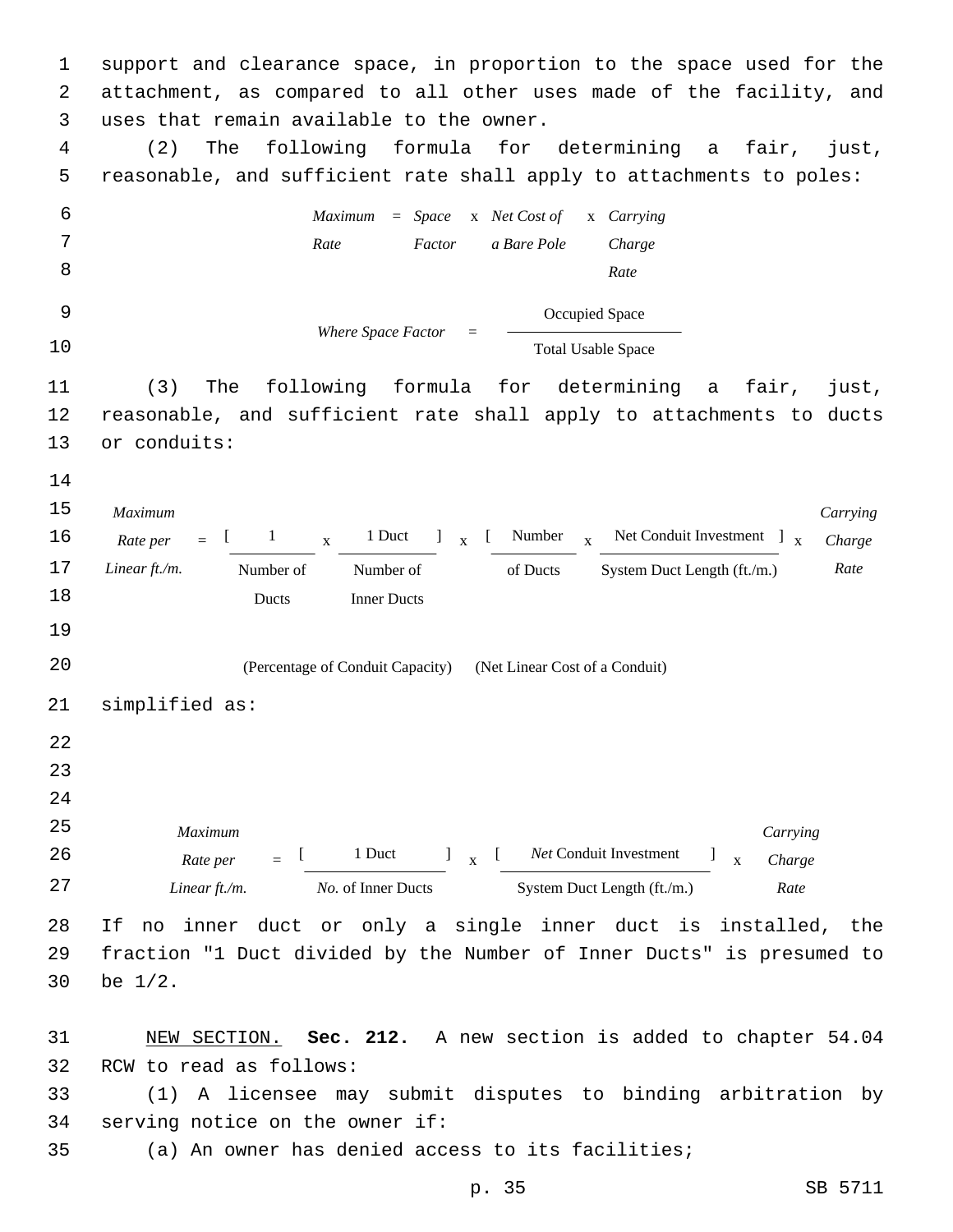(b) An owner fails to negotiate in good faith the rates, terms, 2 and conditions of an attachment agreement; or

 (c) The licensee disputes the rates, terms, or conditions in an attachment agreement, the owner's performance under the agreement, or the owner's obligations under the agreement or other applicable law.

 (2) An owner may submit disputes to binding arbitration by 7 serving notice on the licensee if:

 (a) Another licensee is unlawfully making or maintaining 9 attachments to or in the owner's facilities;

 (b) Another licensee fails to negotiate in good faith the rates, terms, and conditions of an attachment agreement; or

 (c) The owner disputes the rates, terms, or conditions in an attachment agreement, the occupant's performance under the agreement, or the occupant's obligations under the agreement or other applicable law.15

 (3) Costs of the arbitration, including compensation for the arbitrator's services, must be borne equally by the parties participating in the arbitration and each party shall bear its own costs and expenses, including legal fees and witness expenses, in 20 connection with the arbitration proceeding.

 (4) Within thirty days of receipt of the initial notice, each party shall furnish a list of acceptable arbitrators. The parties shall select an arbitrator; failing to agree on an arbitrator, each party shall select one arbitrator and the two arbitrators shall select a third arbitrator for an arbitration panel.

 (5) The execution of an attachment agreement does not preclude any challenge to the lawfulness or reasonableness of the rates, terms, or conditions in that agreement, provided that one of the 29 following circumstances exists:

 (a) The parties made good faith efforts to negotiate the disputed rates, terms, or conditions prior to executing the agreement but were unable to resolve the dispute despite those efforts, and such a challenge is brought within six months from the agreement execution 34 date; or

 (b) The party challenging the rate, term, or condition was reasonably unaware of the other party's interpretation of that rate, term, or condition when the agreement was executed.

 (6) A submission to binding arbitration authorized under this 39 section must contain the following: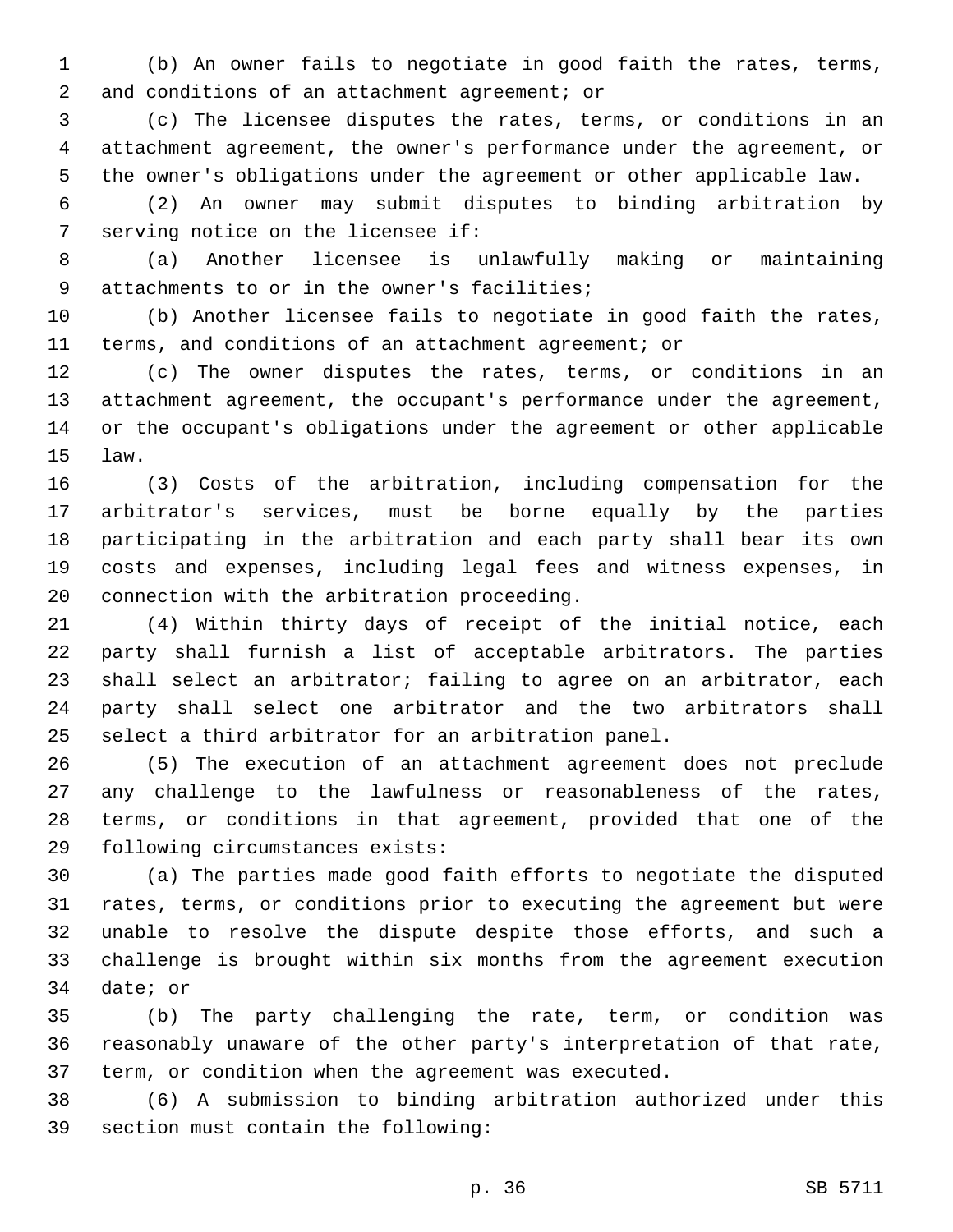(a) A statement, including specific facts, demonstrating that the complainant engaged or reasonably attempted to engage in good faith, executive-level negotiations to resolve the disputed issues raised in the submission and that the parties failed to resolve those issues despite those efforts; such negotiations must include the exchange of reasonably relevant information necessary to resolve the dispute including, but not limited to, the information required to calculate 8 rates in compliance with sections 208 through 212 of this act;

 (b) Identification of all actions, rates, terms, and conditions alleged to be unjust, unfair, unreasonable, insufficient, or 11 otherwise contrary to applicable law;

 (c) Sufficient data or other factual information and legal argument to support the allegations to the extent that the complainant possesses such factual information; and

 (d) A copy of the attachment agreement, if any, between the 16 parties.

 (7) The arbiter will issue a notice of prehearing conference within five business days after the arbitration panel is seated. The party complained against must answer the complaint within ten business days from the date the arbiter serves the complaint. The answer must respond to each allegation in the complaint with sufficient data or other factual information and legal argument to support that response to the extent the respondent possesses such 24 factual information.

 (8)(a) A licensee has the burden to prove its right to attach to or in the owner's facilities and that any attachment requirement, term, or condition an owner imposes or seeks to impose that the licensee challenges violates any provision of sections 208 through 29 212 of this act or other applicable law.

 (b) An owner bears the burden to prove that the attachment rates it charges or proposes to charge are in compliance with sections 208 through 212 of this act or that the owner's denial of access to its facilities is lawful under section 209 of this act.

 (9) If the arbiter determines that a rate, term, or condition complained of is not in compliance with sections 208 through 212 of this act, the arbiter shall prescribe a rate, term, or condition that is in compliance with sections 208 through 212 of this act. The arbiter shall require the inclusion of that rate, term, or condition in an attachment agreement, and to the extent authorized by applicable law, shall order a refund or payment of the difference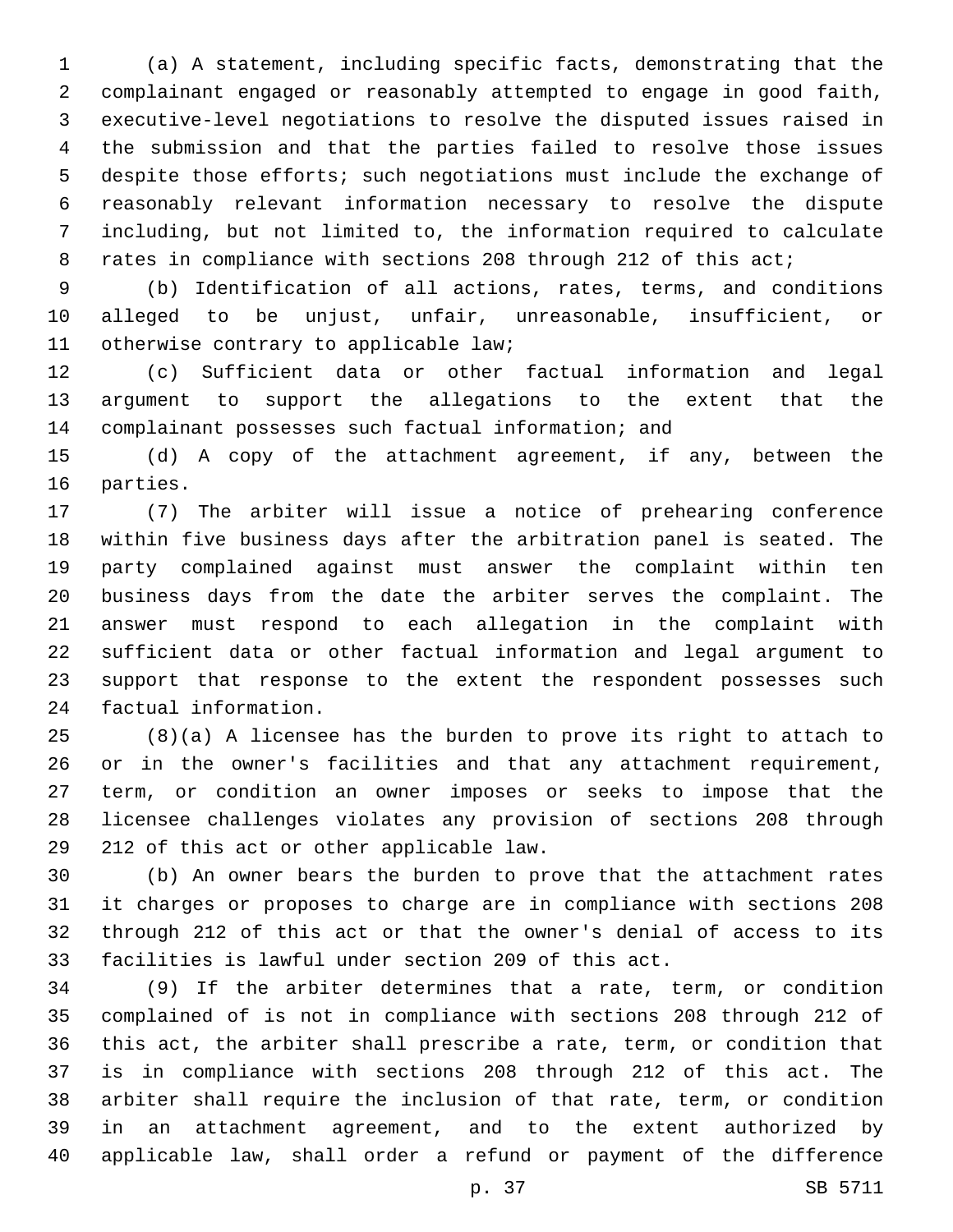between any rate required by section 211 of this act and the rate that was previously charged during the time the owner was charging 3 the rate after the effective date of this section.

 (10) If the arbiter determines that an owner has unlawfully or unreasonably denied or delayed access to a facility, the arbiter shall order the owner to provide access to that facility within a reasonable time frame and on rates, terms, and conditions that are in compliance with sections 208 through 212 of this act.

 (11) Nothing in this section precludes an owner or occupant from bringing any other complaint not related to the rates, terms, and conditions of attachment and that is otherwise authorized under 12 applicable law.

 (12) If the arbiter finds that the rates, terms, or conditions demanded, exacted, charged, or collected by any owner in connection with attachments to its facilities do not comply with sections 208 through 212 of this act as applicable, the arbiter shall establish rates, terms, and conditions consistent with the requirements of sections 208 through 212 of this act, thereafter to be observed and in force and fix the same by final order entered within sixty days after the submission of the issues for arbitration. The arbiter may 21 extend this deadline for good cause.

## **PART THREE**

 **Sec. 301.** RCW 80.36.630 and 2013 2nd sp.s. c 8 s 202 are each 24 amended to read as follows:

25  $((+1))$  The definitions in this section apply throughout this 26 section, RCW 80.36.610, and ((RCW)) 80.36.650 through 80.36.690 ((and  $80.36.610)$ , unless the context clearly requires otherwise.

28  $((+a))$   $(1)$  "Basic residential service" means those services set 29 out in 47 C.F.R. Sec. 54.101(a) (( $\left(\frac{2011}{1}\right)$ ), as it existed on the effective date of this section, and mandatory extended area service 31 approved by the commission.

 (( $\overline{+}$ )) (2) "Basic telecommunications services" means the 33 following services:

34  $((\overleftrightarrow{t}))$  (a) Single-party service;

(( $(i+i)$ )) (b) Voice grade access to the public switched network;

36  $((\overrightarrow{\text{iii}}))$  (c) Support for local usage;

37  $((\overleftrightarrow{iv}))$   $(d)$  Dual tone multifrequency signaling (touch-tone);

38  $((+v+))$  (e) Access to emergency services (911);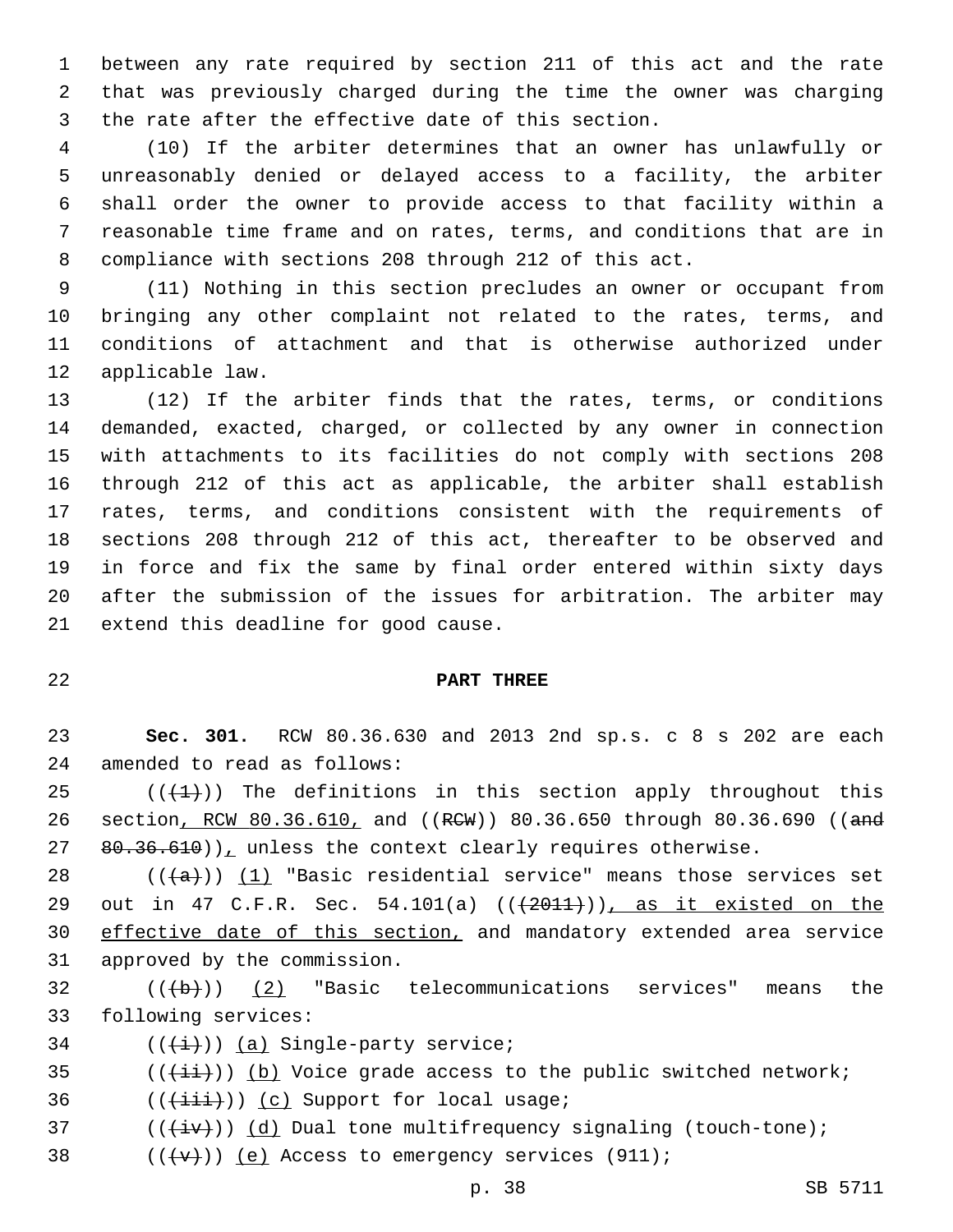$1$   $((\overrightarrow{vi}))$   $(f)$  Access to operator services;

 $2$  (( $\overrightarrow{vii})$ ) (g) Access to interexchange services;

3 (((viii))) (h) Access to directory assistance; and

 $($   $($   $($   $\frac{1}{4}x$  $))$   $($   $\frac{1}{4}$  Toll limitation services.

 (( $\left(\frac{1}{e}\right)$ ) (3) "Communications provider" means a provider of communications services ((that assigns a working telephone number to a final consumer for intrastate wireline or wireless communications services or interconnected voice over internet protocol service, and 9 includes local exchange carriers)) including local exchange carriers whether providing service by traditional or voice over internet 11 protocols or a combination thereof.

 $12$  (( $\left(\frac{d}{d}\right)$ ) (4) "Communications services" includes telecommunications 13 services and information services and ((any combination thereof)) 14 broadband access services.

15  $((+e))$   $(5)$  "Incumbent local exchange carrier" has the same 16 meaning as set forth in 47 U.S.C. Sec. 251(h) as it existed on the 17 effective date of this section.

 $((\text{+f-}))(6)$  "Incumbent public network" means the network established by incumbent local exchange carriers for the delivery of communications services to customers that is used by communications providers for origination or termination of communications services 22 by or to customers.

23 (((4g) "Interconnected voice over internet protocol service" means 24 an interconnected voice over internet protocol service that:  $\{a\}$ 25  $\{(\textbf{i})\}$  Enables real-time, two-way voice communications; (b)  $\{(\textbf{ii})\}$ 26 requires a broadband connection from the user's location; (c)  $[(iii)]$ 27 requires internet protocol-compatible customer premises equipment; 28 and (d) [(iv)] permits users generally to receive calls that 29 originate on the public network and to terminate calls to the public 30 network.

 $31$   $(\frac{h}{h})$ ) (7) "Program" means the state universal communications 32 services program created in RCW 80.36.650.

33 ( $(\frac{1}{i})$ ) (8) "Telecommunications" has the same meaning as defined 34 in 47 U.S.C. Sec.  $153((43+))$  as it existed on the effective date of 35 this section.

36  $((\{\dagger\})$  (9) "Telecommunications act of 1996" means the 37 telecommunications act of 1996 (P.L. 104-104, 110 Stat. 56).

38 (((k) "Working telephone number" means a north American numbering 39 plan telephone number, or successor dialing protocol, that is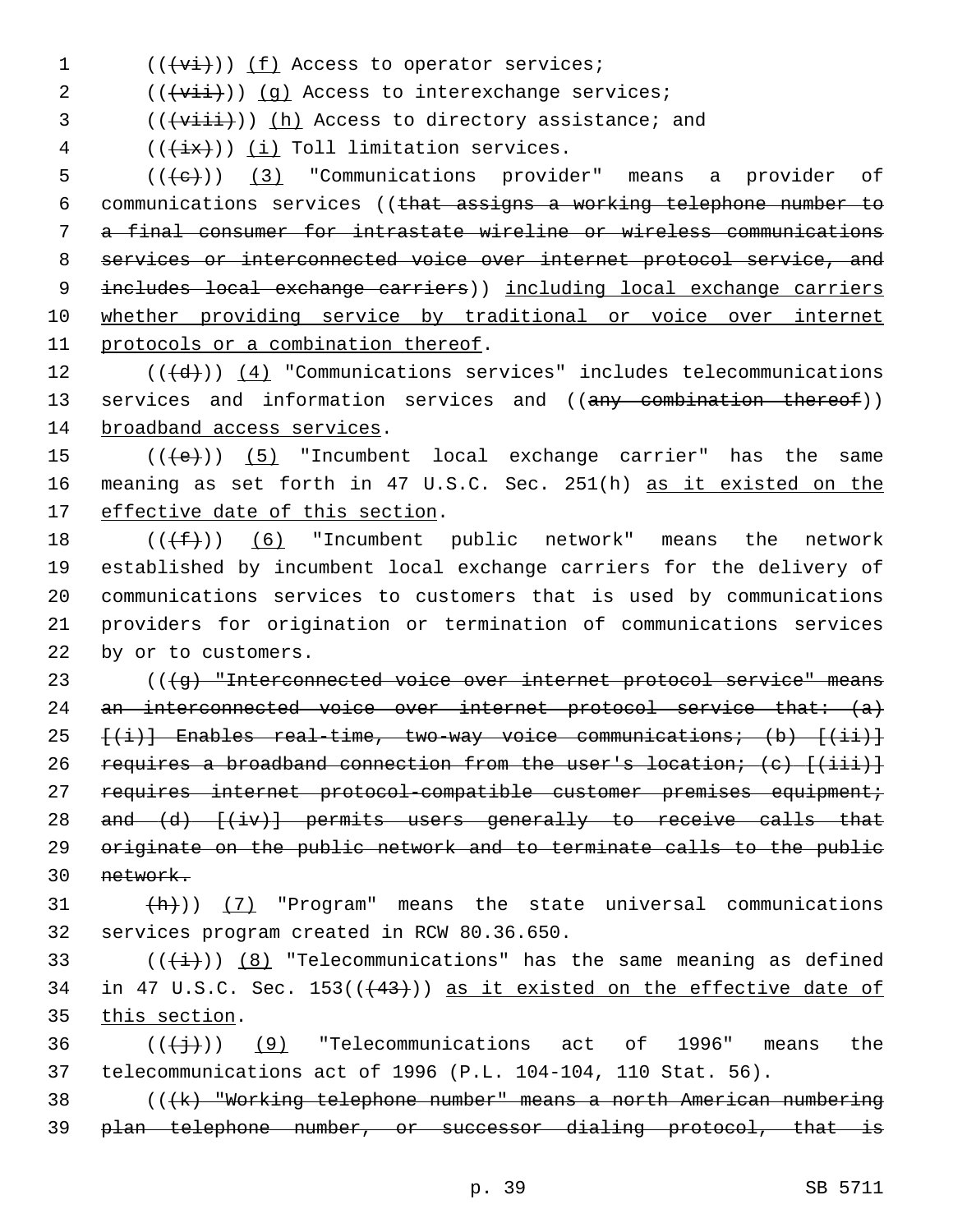developed for use in placing calls to or from the public network,

2 that enables a consumer to make or receive calls.

 $(2)$  This section expires July 1, 2020.)

 **Sec. 302.** RCW 80.36.650 and 2016 c 145 s 1 are each amended to 5 read as follows:

 (1) A state universal communications services program is established. The program is established to protect public safety and welfare under the authority of the state to regulate telecommunications under Article XII, section 19 of the state Constitution. The purpose of the program is to support continued 11 provision of ((basic telecommunications)) communications services 12 ((under rates, terms, and conditions established by the commission during the time over which incumbent communications providers in the state are adapting to changes in federal universal service fund and 15 intercarrier compensation support)) in Washington.

 (2) Under the program, eligible communications providers may receive distributions from the universal communications services account created in RCW 80.36.690 in exchange for the affirmative agreement to provide continued services under the rates, terms, and conditions established by the commission under this chapter for the period covered by the distribution. The commission must implement and administer the program under terms and conditions established in RCW 80.36.630 through 80.36.690. Expenditures for the program may not exceed five million dollars per fiscal year; provided, however, that if less than five million dollars is expended in any fiscal year, the unexpended portion must be carried over to subsequent fiscal years and, unless fully expended, must be available for program expenditures in such subsequent fiscal years in addition to the five million dollars allotted for each of those subsequent fiscal years.

 (3) A communications provider is eligible to receive 31 distributions from the account if:

 (a) The communications provider is: (i) An incumbent local exchange carrier serving fewer than forty thousand access lines in the state; or (ii) a radio communications service company providing wireless two-way voice communications service to less than the equivalent of forty thousand access lines in the state. For purposes of determining the access line threshold in this subsection, the access lines or equivalents of all affiliates must be counted as a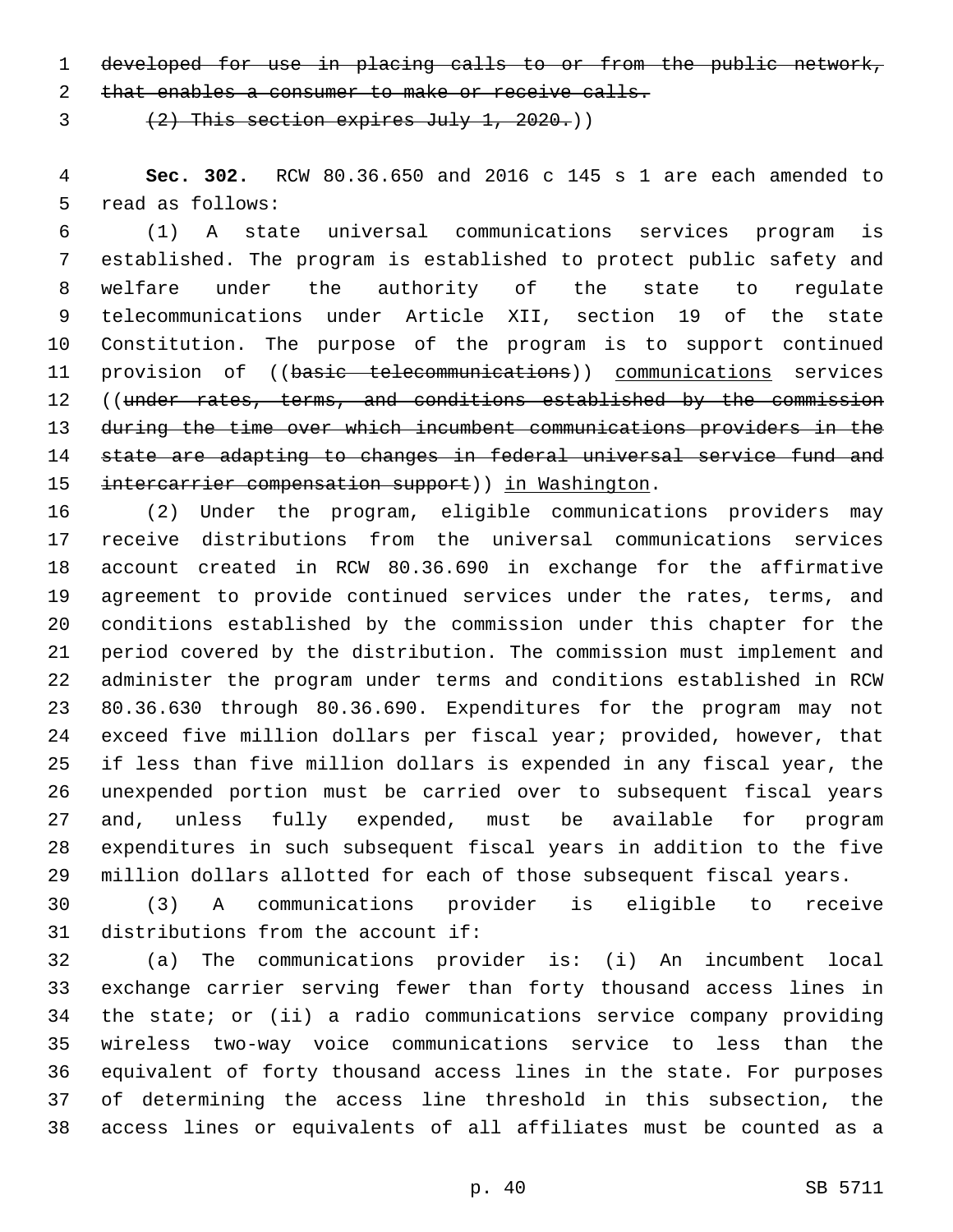single threshold, if the lines or equivalents are located in 2 Washington;

 (b) The customers of the communications provider are at risk of rate instability or service interruptions or cessations absent a distribution to the provider that will allow the provider to maintain rates reasonably close to the benchmark; and6

 (c) The communications provider meets any other requirements established by the commission pertaining to the provision of communications services, including basic telecommunications services.

 (4)(a) Distributions to eligible communications providers are based on a benchmark established by the commission. The benchmark is the rate the commission determines to be a reasonable amount customers should pay for basic residential service provided over the incumbent public network. However, if an incumbent local exchange carrier is charging rates above the benchmark for the basic residential service, that provider may not seek distributions from the fund for the purpose of reducing those rates to the benchmark.

 (b) To receive a distribution under the program, an eligible communications provider must affirmatively consent to continue providing communications services to its customers under rates, terms, and conditions established by the commission pursuant to this chapter for the period covered by the distribution.

 (5) The program is funded from amounts deposited by the legislature in the universal communications services account established in RCW 80.36.690. The commission must operate the program within amounts appropriated for this purpose and deposited in the 27 account.

 (6) The commission must periodically review the accounts and records of any communications provider that receives distributions under the program to ensure compliance with the program and monitor 31 the providers' use of the funds.

 (7) The commission must establish an advisory board, consisting of a reasonable balance of representatives from different types of communications providers and consumers, to advise the commission on any rules and policies governing the operation of the program.

 (((8) The program terminates on June 30, 2019, and no distributions may be made after that date.

38  $(9)$  This section expires July 1, 2020.)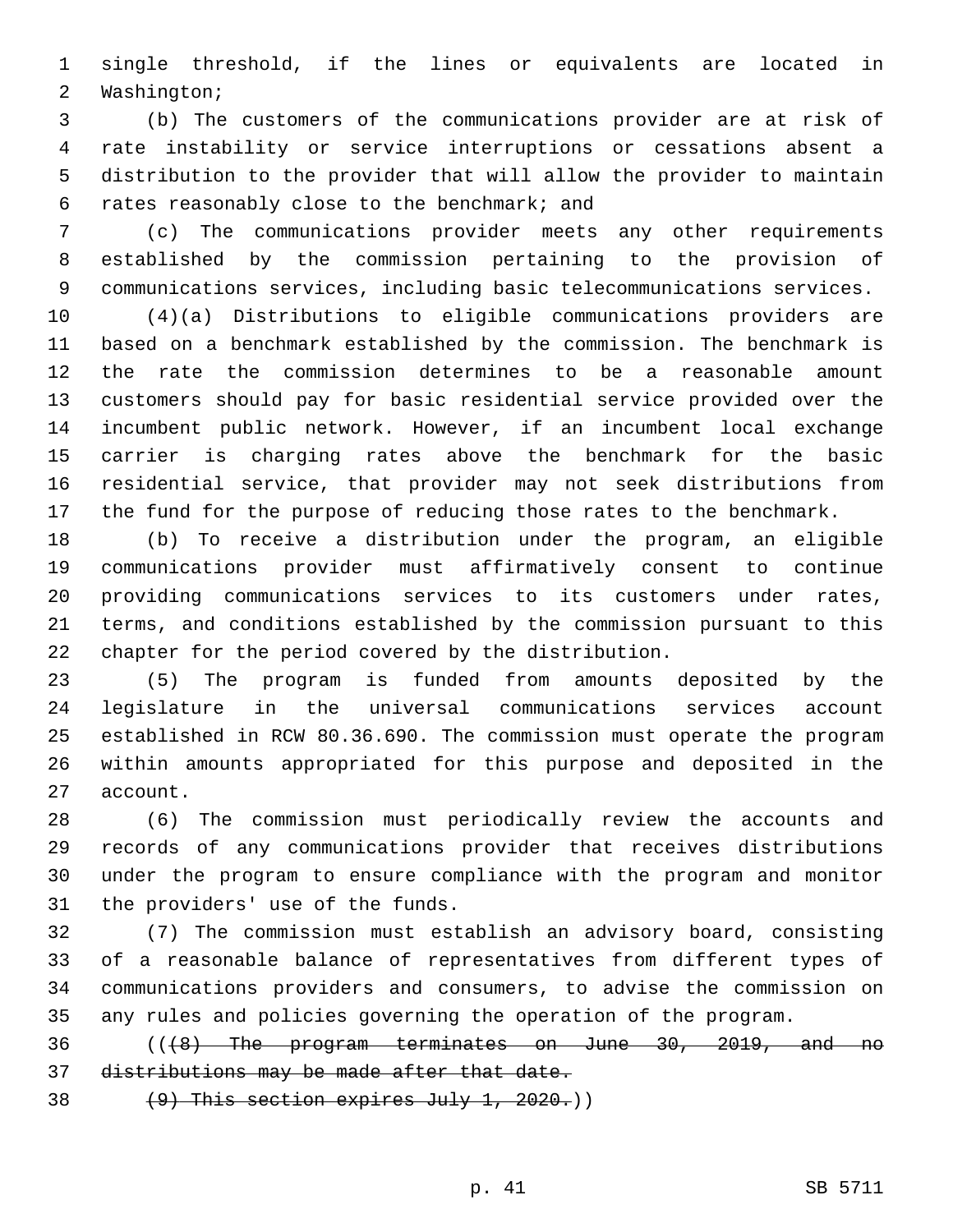1 **Sec. 303.** RCW 80.36.660 and 2013 2nd sp.s. c 8 s 204 are each 2 amended to read as follows:

 $3$  ( $(\frac{1}{1})$ ) To implement the program, the commission must adopt rules 4 for the following purposes:

 $((+a))$   $(1)$  Operation of the program, including criteria for: Eligibility for distributions; use of the funds; identification of any reports or data that must be filed with the commission, including, but not limited to, how a communication provider used the 9 distributed funds; and the communications provider's infrastructure;

10  $((+b))$   $(2)$  Operation of the universal communications services 11 account established in RCW 80.36.690;

12  $((+e))$  (3) Establishment of the benchmark used to calculate 13 distributions; and

 $14$  (( $\left(\frac{d}{d}\right)$ ) (4) Readoption, amendment, or repeal of any existing 15 rules adopted pursuant to RCW 80.36.610 ((and 80.36.620)) as 16 necessary to be consistent with RCW 80.36.610, and 80.36.630 through  $17$  80.36.690 ((and  $80.36.610$ )).

18  $((2)$  This section expires July 1, 2020.)

19 **Sec. 304.** RCW 80.36.670 and 2013 2nd sp.s. c 8 s 205 are each 20 amended to read as follows:

 (1) In addition to any other penalties prescribed by law, the commission may impose penalties for failure to make or delays in making or filing any reports required by the commission for administration of the program. In addition, the commission may recover amounts determined to have been improperly distributed under RCW 80.36.650. For the purposes of this section, the provisions of RCW 80.04.380 through 80.04.405, inclusive, apply to all companies that receive support from the universal communications services 29 account created in RCW 80.36.690.

30 (2) Any action taken under this section must be taken only after 31 providing the affected communications provider with notice and an 32 opportunity for a hearing, unless otherwise provided by law.

33 (3) Any amounts recovered under this section must be deposited in 34 the universal communications services account created in RCW 35 80.36.690.

 $36$  (( $(4)$  This section expires July 1, 2020.))

37 **Sec. 305.** RCW 80.36.680 and 2013 2nd sp.s. c 8 s 206 are each 38 amended to read as follows: